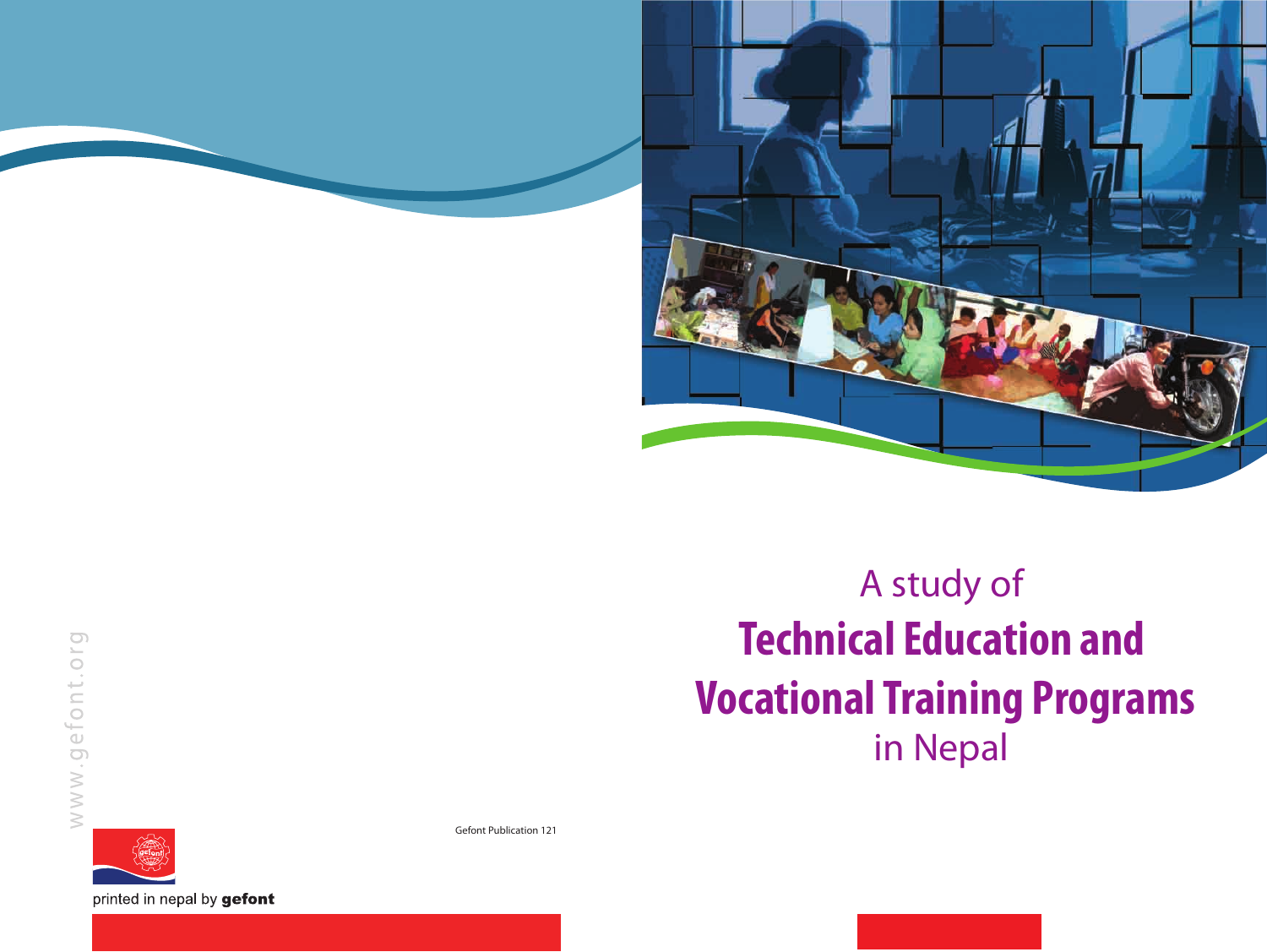# A study of **Technical Education and Vocational Training Programs**  in Nepal

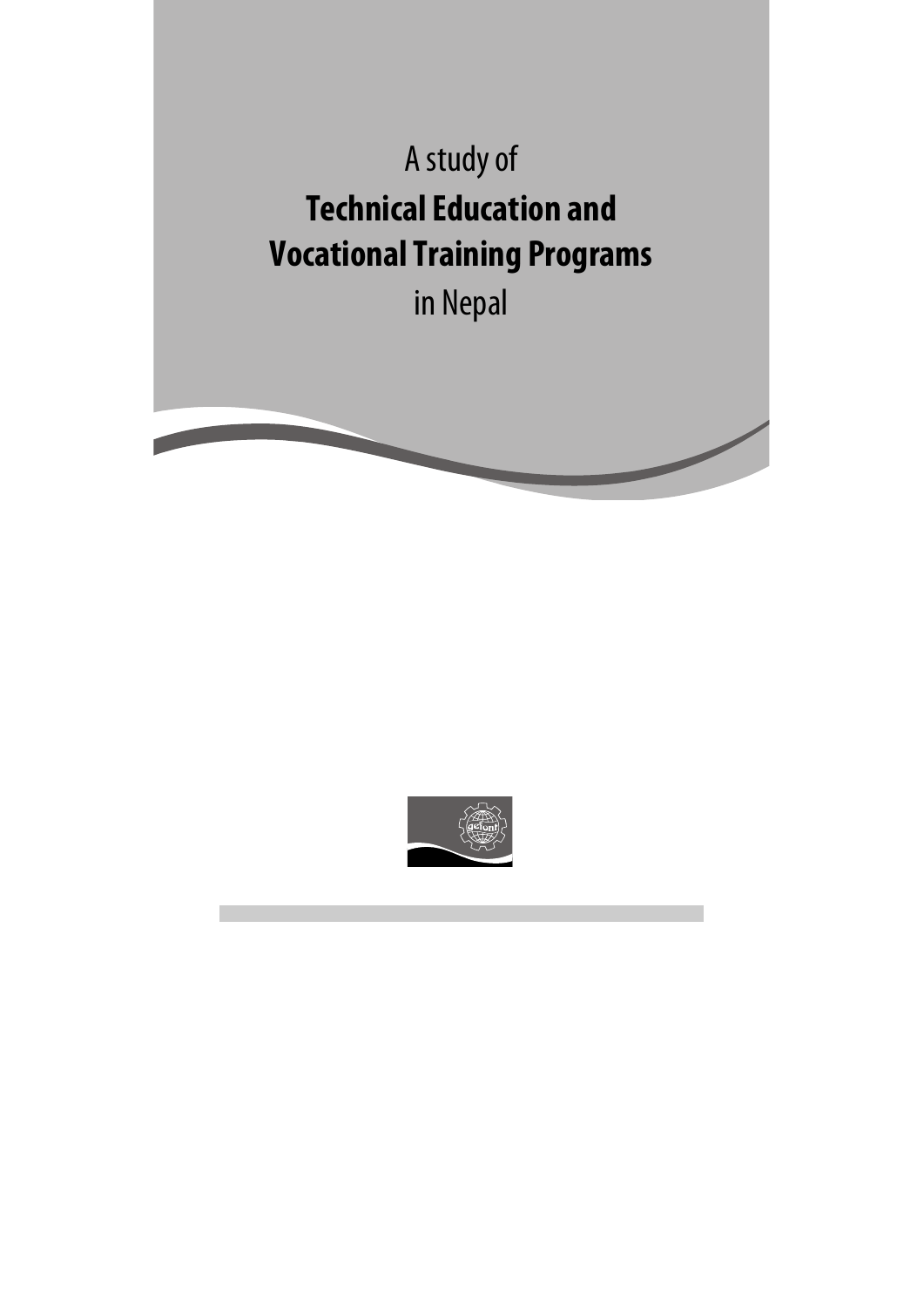#### A study of Technical Education and Vocational Training Programs in Nepal

(A Study Report)

#### **Prepared by**

Tailendra Acharya Deputy Director Council for Technical Education and Vocational Training

#### **Published by**

General Federation of Nepalese Trade Unions (GEFONT) Man Mohan Labour Building, GEFONT Plaza, Putalisadak, Kathmandu, Nepal PO Box: 10652 Tel: + 977 1 4168000 Fax: + 977 1 4168012 E-mail: dfa@gefont.org URL: www.gefont.org

#### **In cooperation with**

3F Denmark

#### **Cover, Lay-out, Design & Printing Management**

M's Mouse Putalisadak, Kathmandu E-mail: msmouse@wlink.com.np

**Published:** 500 Copies

**Price: Nrs. 100** 

© **GEFONT 2011** 

#### **GEFONT Publication No. 121**

**ISBN:** 978-9937-8069-7-8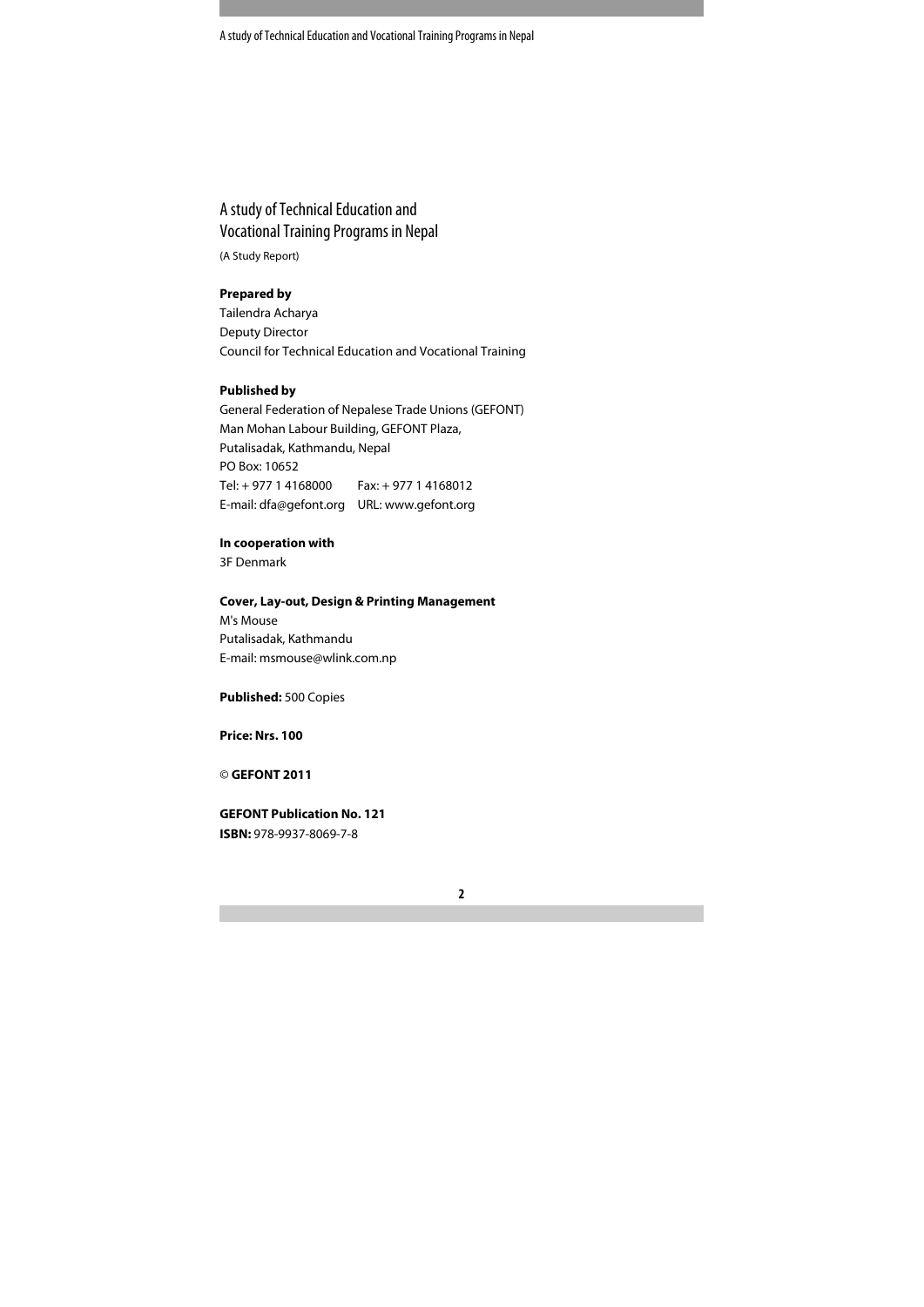# Contents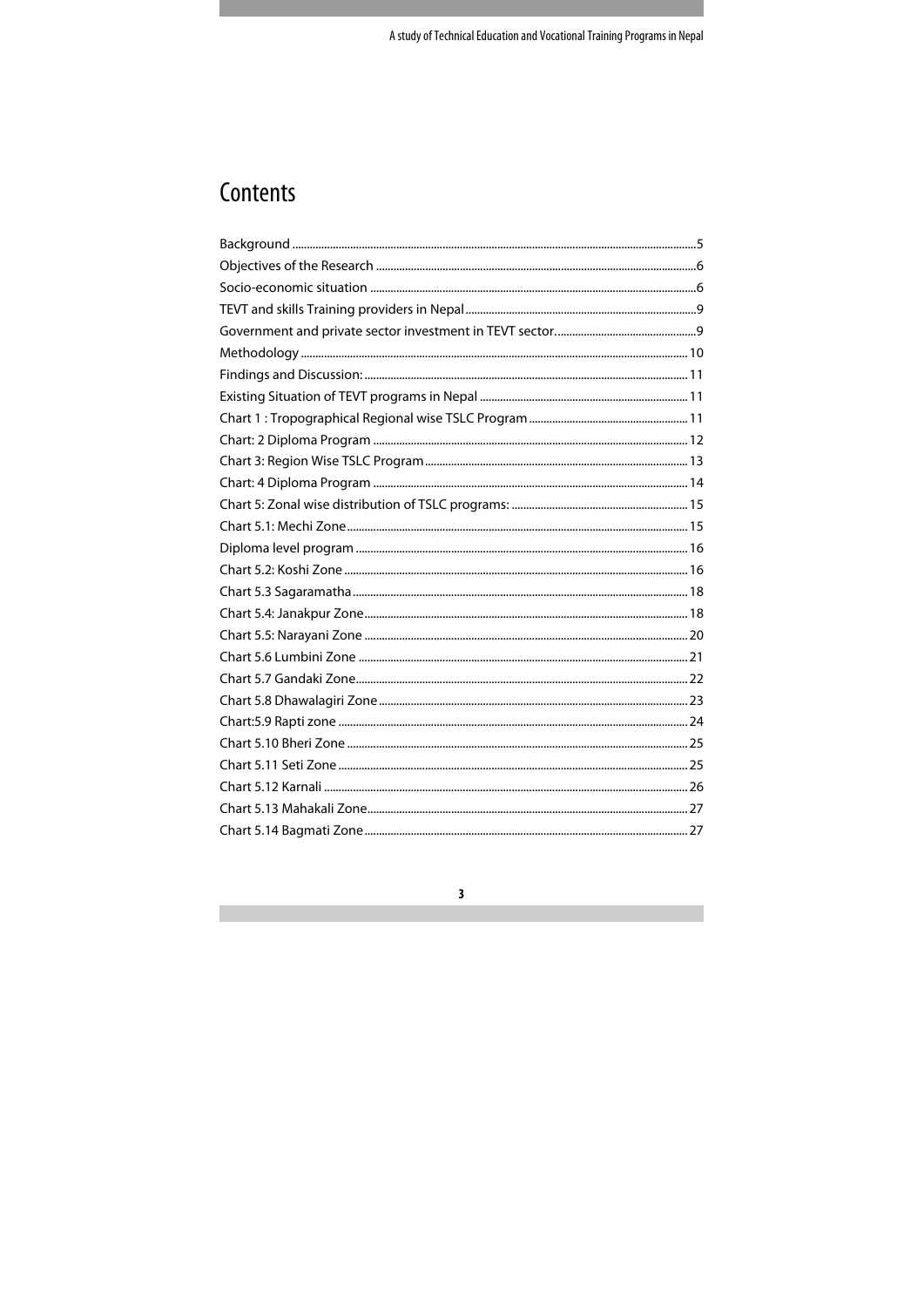| Investment vs Return : Cases from Pokhara Tourism Training Center 31   |  |
|------------------------------------------------------------------------|--|
|                                                                        |  |
|                                                                        |  |
|                                                                        |  |
|                                                                        |  |
|                                                                        |  |
|                                                                        |  |
|                                                                        |  |
|                                                                        |  |
|                                                                        |  |
|                                                                        |  |
| Own Earning/School Income Fund (comparative income and expenditure)27  |  |
|                                                                        |  |
|                                                                        |  |
| Linkages to Other Training Providers, Industries, and Occupations.  29 |  |
|                                                                        |  |
|                                                                        |  |
|                                                                        |  |
|                                                                        |  |
|                                                                        |  |
|                                                                        |  |
|                                                                        |  |
|                                                                        |  |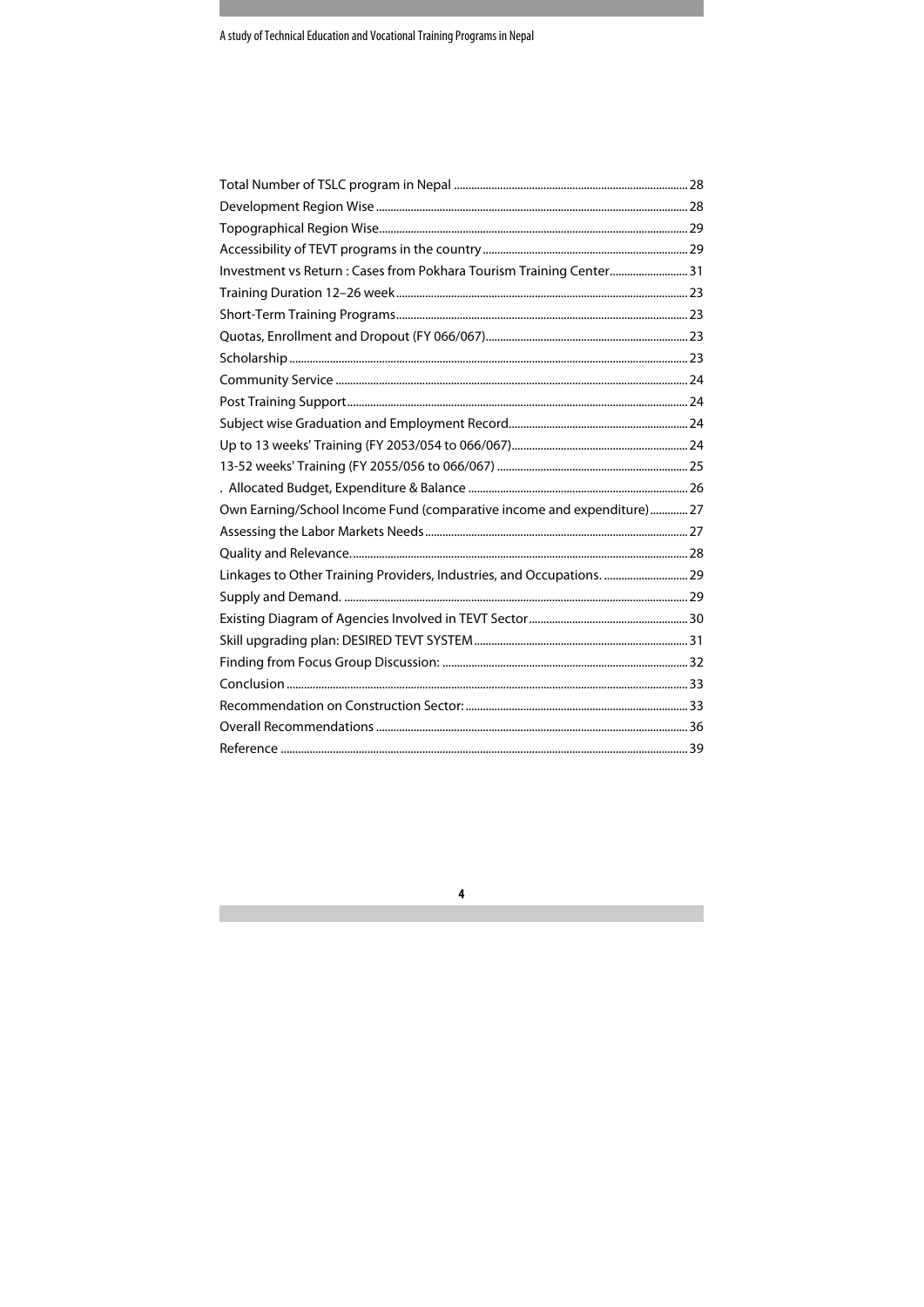### **Background:**

In order to strengthen the technical education and vocational training in broader perspective, the CTEVT was established in 1989 under CTEVT act 1989. The highest policy making body according to CTEVT act 1989 is the CTEVT Assembly, which comprises members of 24 persons having Minister of Education as a chairperson. The Council under the Assembly is executive power of running TEVT programs and activities in Nepal.

Having the vision of no Nepali should be unemployed due to lack of access to TVET program CTEVT has taken the responsibilities of preparing skilled workforce required to the job market. Major functions of CTEVT are: policy and program formulation coordination and facilitation, quality control, and program implementation. One of the responsibilities of CTEVT is to formulate policy in TVET. CTEVT coordinates and facilitates to TVET service receiver through research and development, curriculum development, standardization, instructors training, affiliation and developing new programs. Quality is ensured by supervision and monitoring, examination and certification, accreditation and skill testing.

Technical education and vocational training (TEVT) is a means of increasing employment and earning potential of individuals, which contributes to socio-economic development of a nation. Hence, TEVT in Nepal is expected to prepare world class technicians and skilled workers who can compete in the local and international labor market for higher paying jobs as well as contribute to the national economy by harnessing opportunities created by globalization of economies and open market policy. In view of the need for national economic regeneration and poverty reduction, all deserving Nepali citizens are expected to have equal access to opportunities inclusive to all marginalized population (such as; conflict victims, Kamaiyas, Haliyas, Dalits, Badis, disadvantaged indigenous people, disabled groups, women, and people of disadvantaged regions), without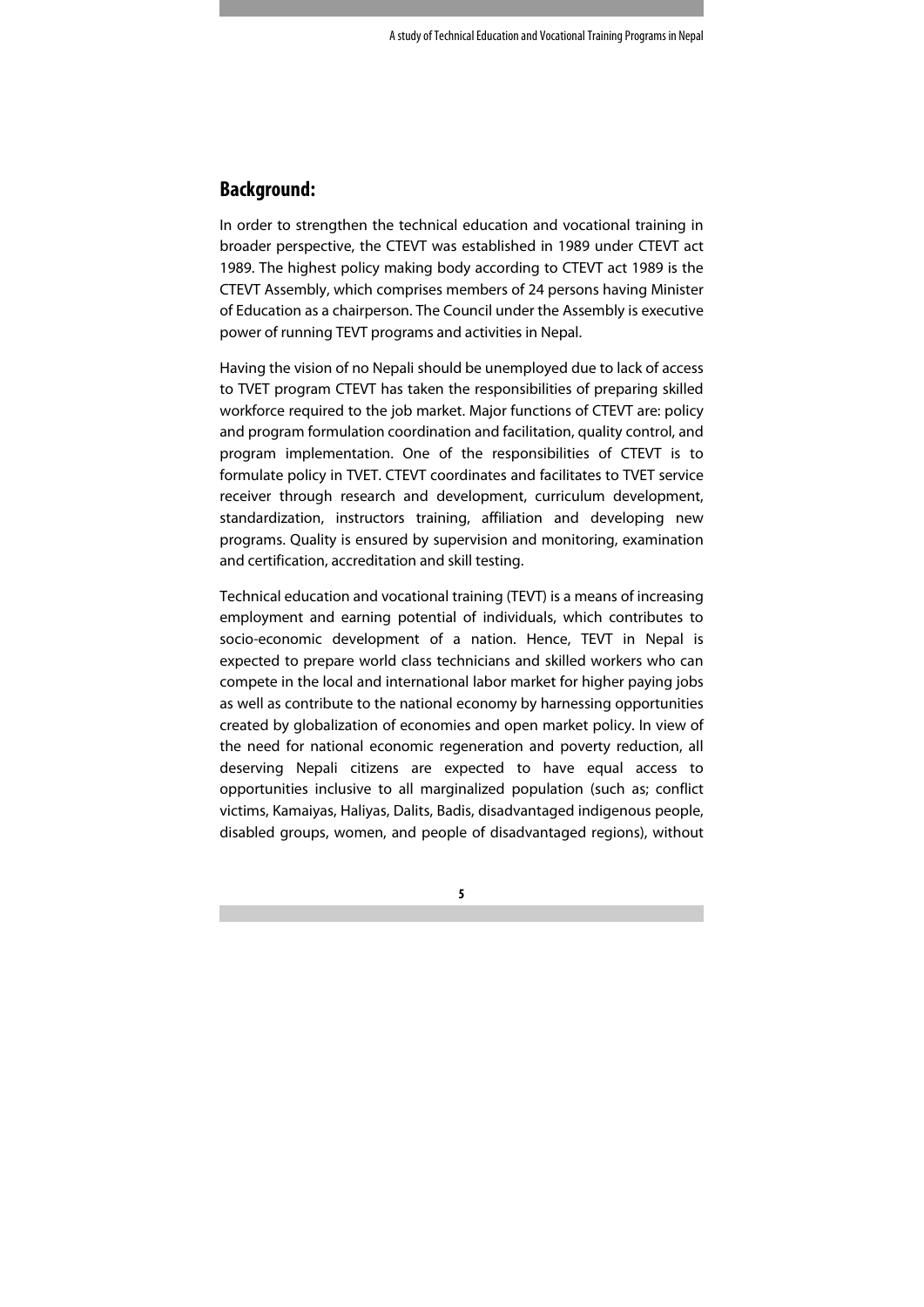any prejudice, to participate in TEVT programs regardless of their socioeconomic, cultural or geographic background. In order to translate these expectations into reality and contribute to make Nepal a prosperous nation with improved quality of life of its citizens, a comprehensive TEVT policy has been formulated and endorsed by Government of Nepal in 2007. The policy has stated that all Nepali should have basic skill training for better earning.

### **Objectives of the Research:**

The main objective of this study was to

- To analyze the number of institutions by different regions
- To analyze different types of vocational training/ skill upgrading short courses
- To analyze number of trainees in different trades
- To analyze the result of different trades
- To analyze government and private investment in TEVT sector.
- To elaborate experience of policies and partner organization
- To find out scope of skill upgrading
- To recommend for better performance in TEVT sector

### **Socio-economic situation**

The kingdom of Nepal, landlocked between India and China, is a highly heterogeneous country in terms of geography, ethnicity, language and culture of the 23.15 million people comprising 102 different ethnic and caste groups as per 2001 census data, 9 million (approximately 40%) live below poverty line, which is set at about \$ 77 per capita per annum; the poorest 20% get 12% of the national income; the Gender development index ranks 121 $<sup>st</sup>$  out of 143 and adult literacy rate is about 41.8% of the</sup> population above 15 years of age. The labor force of 11.2 million is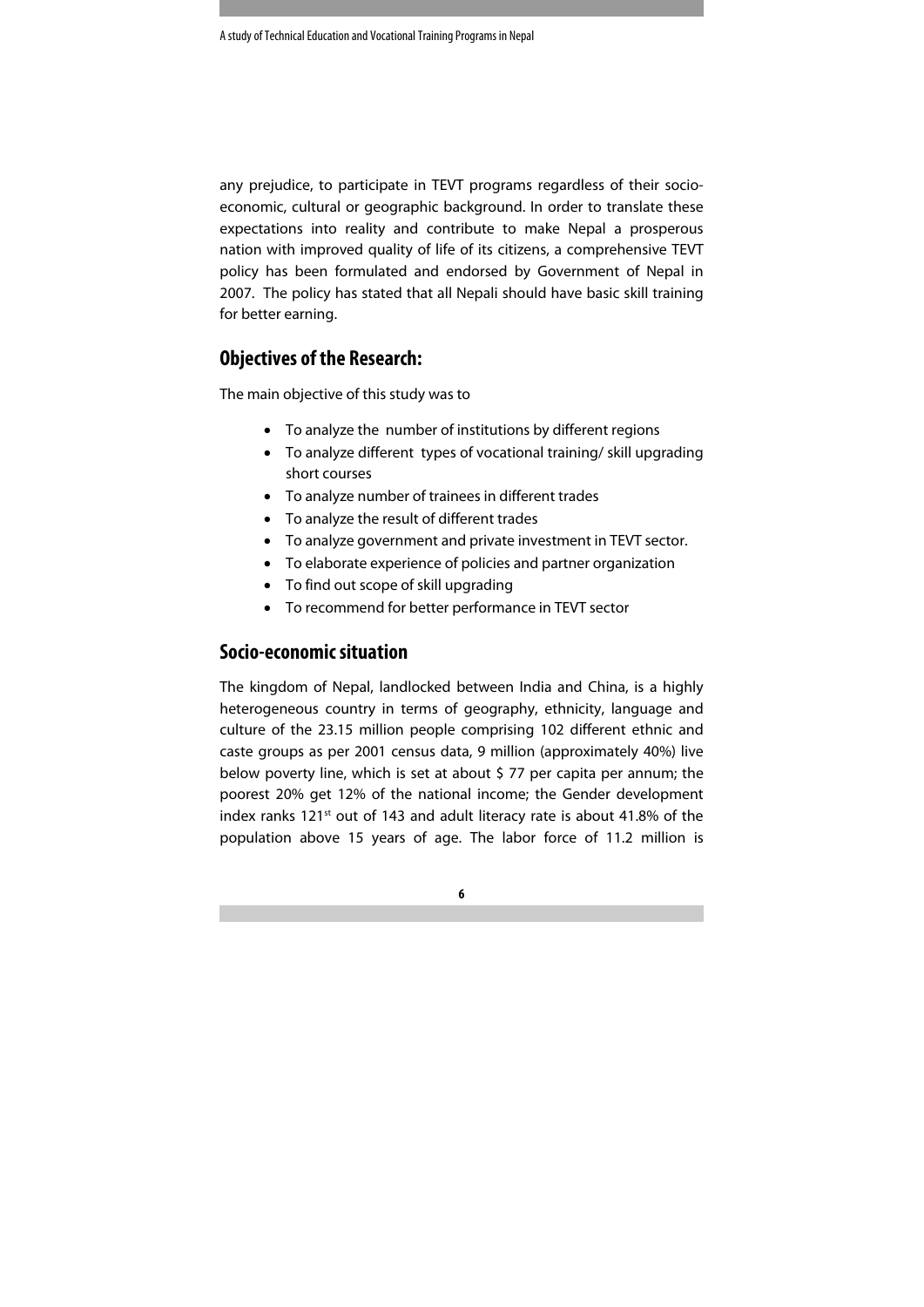increasing at a rate of 2.4 percent: approximately 80% is engaged in agriculture, 3% in manufacturing industries and 17% in service industries $^3\!\!$ . The female labor force covers 47% of the total labor force, but female workers account for only 4% of the formal sector.

Nepal witnessed great economic development after democracy in 1991. This could have been because of high enthusiasm among people or due to liberal economic reforms brought in by the new government. The Government has been making attempt to address problems associated in the economic, social and cultural areas through several plans like Ninth Plan and Tenth Plan. Under these, various development efforts focused on aspects like development of physical infrastructures, regional development, fulfillment of basic needs, and poverty alleviation. Though some efforts turned into fruition, economic development targeted by these periodic plans could not be achieved.1 According to NLSS 2003/4 absolute poverty has decreased from 42 to 31% in the last ten years. The reason for the reduction have been reasoned to be increase in wage in agriculture and non-agriculture sector, increasing urbanization, the rise in economically active population sector and remittance. But again the gap between the have and haves not has also increased. But the economic situation is too pitiable to justify this.

According to NPC, GDP growth rate remained at 3.4% on an average against the plan of targeted 4.3%. It clearly indicates the inability on Nepal's part to take advantage of two highly growing economies in the neighbor. The major sector contributing to the economy, the industrial sector, remained pitiful through out the Tenth Plan Period. Industrial growth rate was targeted to be 7.8 percent on an annual average but only 1.95 percent growth rate was achieved. Due to the deteriorating peace and security situation during the first four years of the Tenth Plan, there was a

<sup>3</sup> Nepal Economic Review 2003

<sup>1</sup> Three Years Interim Plan, NPC, 2064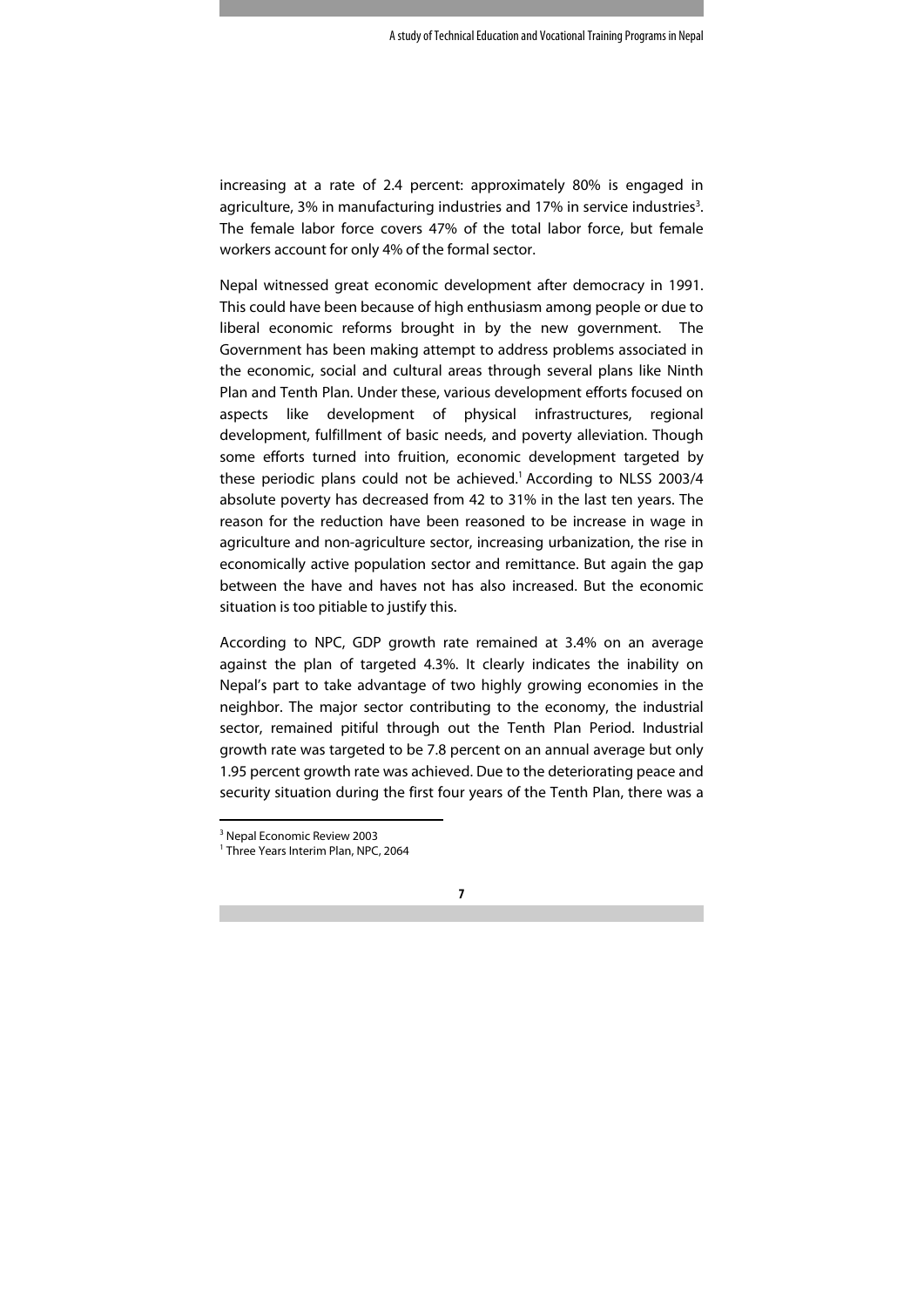negative impact on the pace of industrialization. Problems like decrease in production due to lack of physical infrastructure, inadequate capacity uses, lack of business environment, structural weaknesses, problems of technology transfer, as well as lack of competitive capacity, and small domestic market have been observed. Agriculture sector on the other hand also could not perform well due to various adversities. Similarly Tourism industry could not perform well too.

NLSS 2003/4 reasoned that the poverty reduction is also caused by increased number in economically active population. But the unemployment level of country has been estimated to be around 42-46% (2004 est.).<sup>2</sup> Income poverty is more common in rural areas, where 90% of the poor live, in the mid-western and far western development regions, among mountain villagers, women, certain ethnic groups, called Janajati, and the lowest castes (Dalits). While the poverty rate for Kathmandu is 4%, it is as high as 72% in the remote areas of the Mid-Western and Far-Western hills and mountain regions. Poverty is most intense / severe among the mountain populations (Paalman, 2004).

The Nepalese industrial sector is in an infantile state, which was severely affected by the national conflict. The non-agricultural sector, including services, accounted for 60.5% of GDP in 2001/02. Agriculture, which has been the backbone of Nepal's economy, has been crippled due to the national conflict. Besides, the tendency of increasing fragmentation of land holding is making the agricultural practice with traditional technology economically unviable. These issues have provided a great challenge to Nepali government in providing sustainable livelihood to its people. The overall socio-economic situation of the country is not at all encouraging.

 2 CIA-The World Fact Book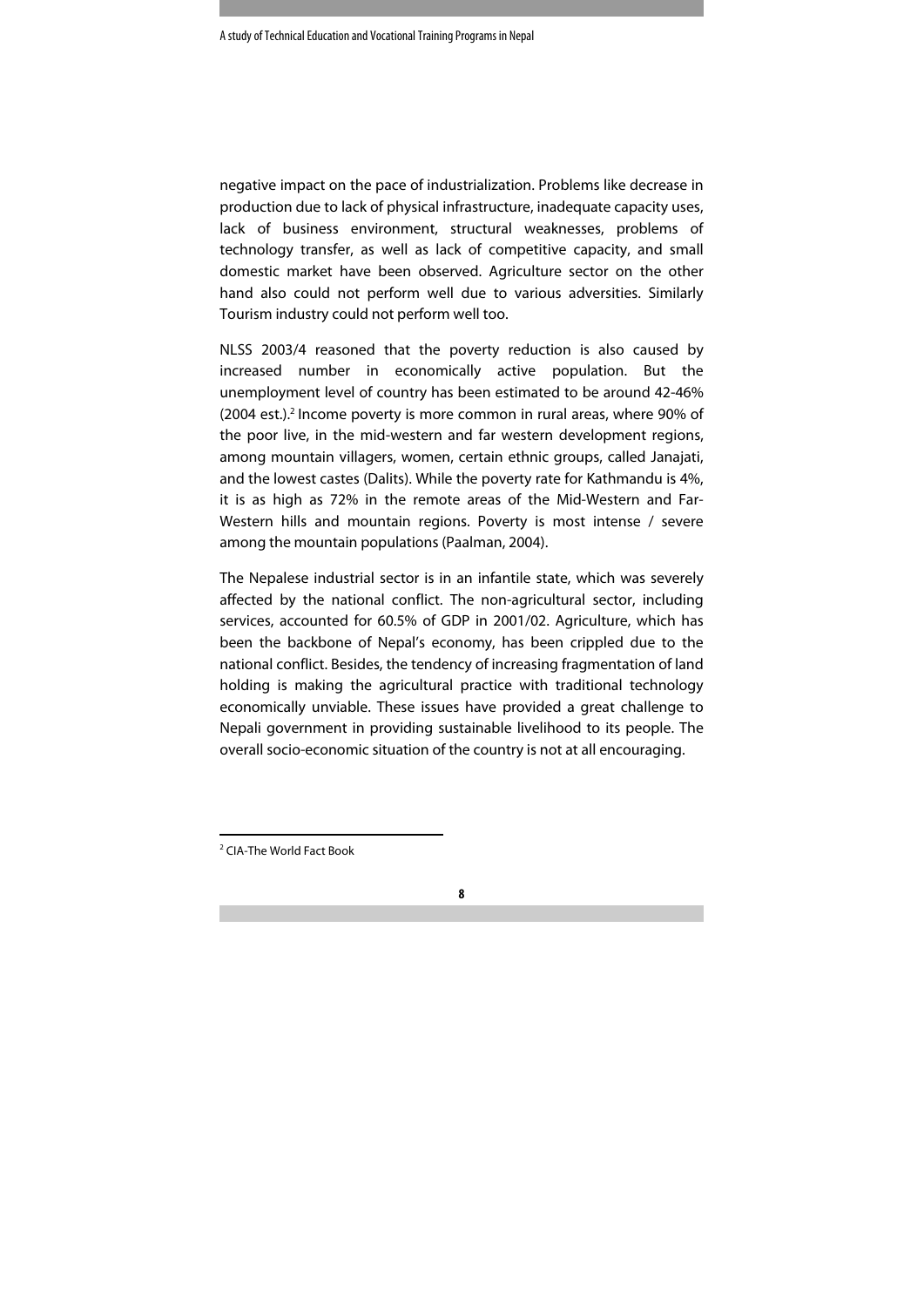### **TEVT and skills Training providers in Nepal:**

The council for Technical Education and vocational Training (CTEVT) is the apex body for the purpose of formulating TEVT policies, coordinating programs, developing and expanding TEVT and ensuring quality of TEVT in the country under the act 1989. Besides, Tribhuvan University, Kathmandu University, Department of cottage and small industry (DCSI), cottage and Small industry Development board (CSIDB), Department of Labor and Employment Promotion (DOLEP) are also other potential TEVT providers. Other line agencies/ ministries, non-governmental organizations and private sectors including Employment Fund, F-skill, Winrock International, and Alliance Nepal are also providing skill training.

### **Government and private sector investment in TEVT sector.**

Department of Cottage and Small Industries (DCSI)/ Cottage and Small Industries Development Board(CSIDB)

Under the Ministry of industry, Commerce and Supply MOICS, Department of Cottage and small Industries(DCSI) and Cottage and small Industries Development Board (CSIDB) are offering vocational training in various skill areas. DCSI and CSIDB are responsible to operate skill training in 27 and 48 districts through its district level offices across the country. Main emphasis of both agencies is to facilitate self-employment and employment creation through skill training. Expansion of small enterprises and engaging people in income generation is a viable strategy for poverty reduction. They are playing a major role in expanding the skill training and facilitating the trained individuals to operate small enterprises or income generating activities through their training network in all districts.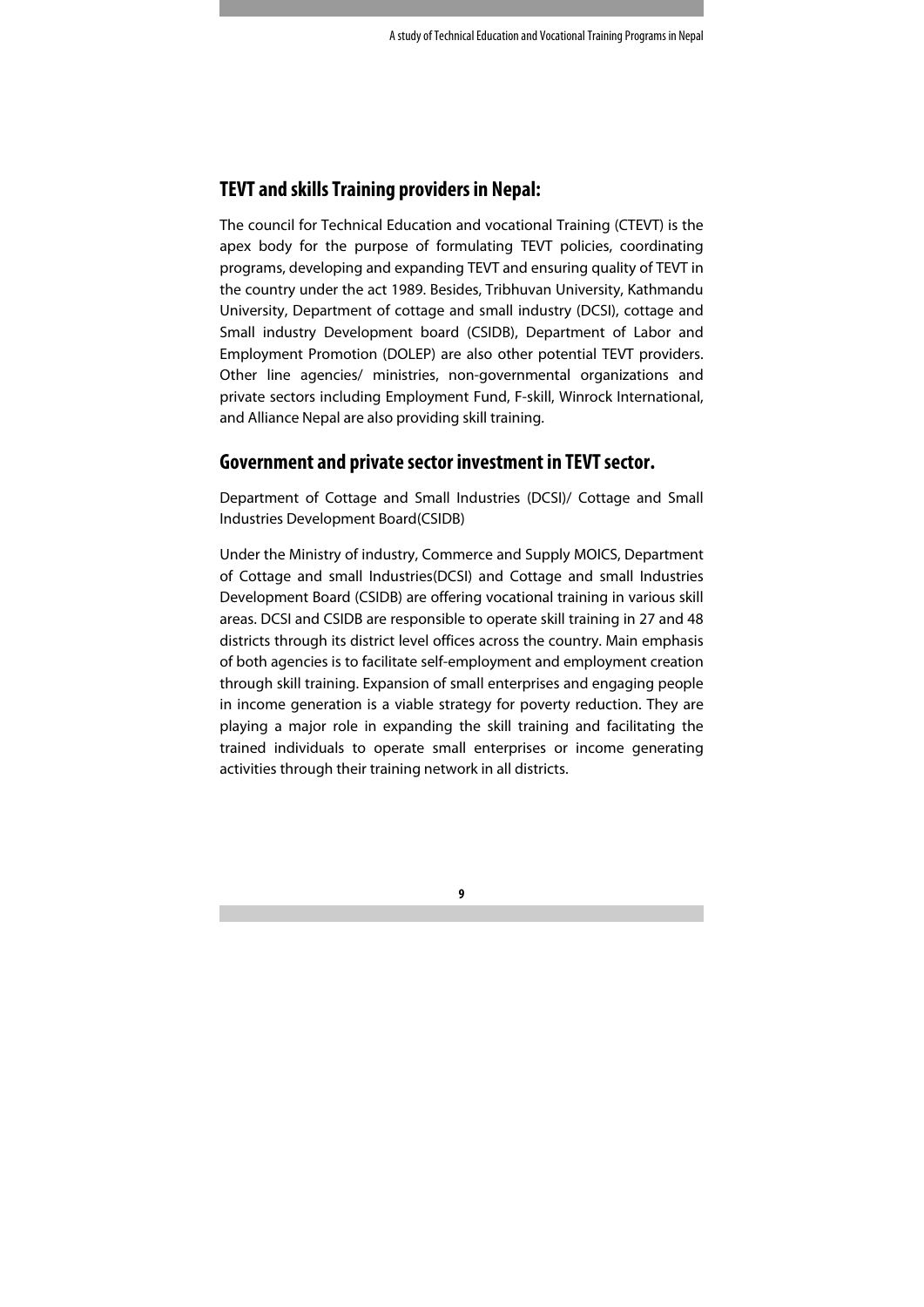### **Methodology**

#### **Introduction**

Main method of data collection was to collect data through secondary source especially through published and un published data . The collected data was systematically gathered, recorded, and analyzed of data about problems. However, some sorts of primary data was also obtained through Focus Group Discussion. The main activities include:

- Determination of vocational and technical education characteristics
- Measurement of vocational and technical education potentials
- vocational and technical education analysis
- Studies of vocational and technical education trend
- Situational Analysis finding out the current situation of technical education and vocational training through secondary data
- Primary data: primary data was collected from focused group discussion conducted in different four places.

#### **Data Collection**

- Unstructured Direct (open ended)
- Focus group interview (homogenous people) four places of Nepal. In Birtamode and Nepalgunj.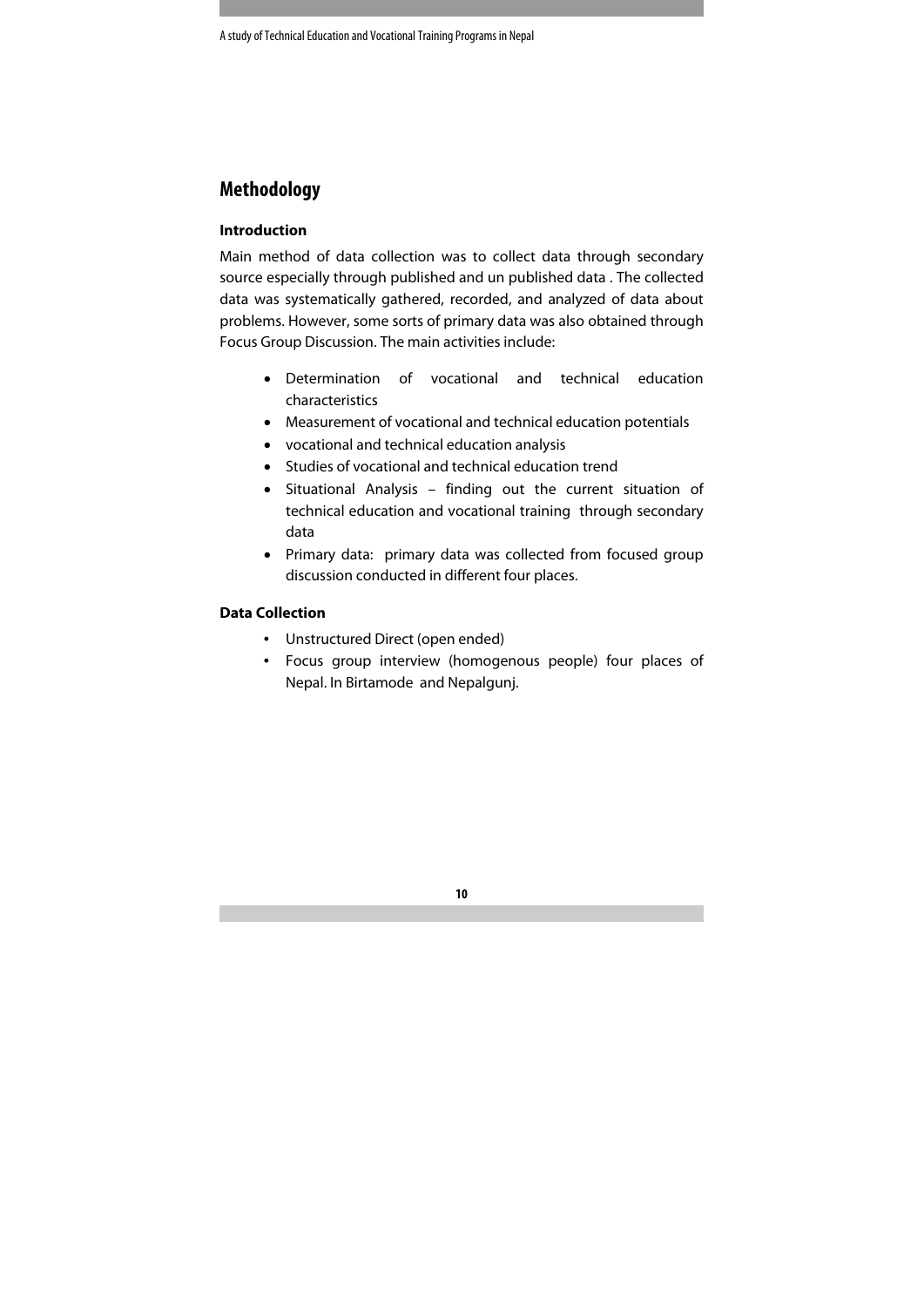### **Findings and Discussion:**

#### **Existing Situation of TEVT programs in Nepal**

#### **Chart 1 : Tropographical Regional wise TSLC Program**

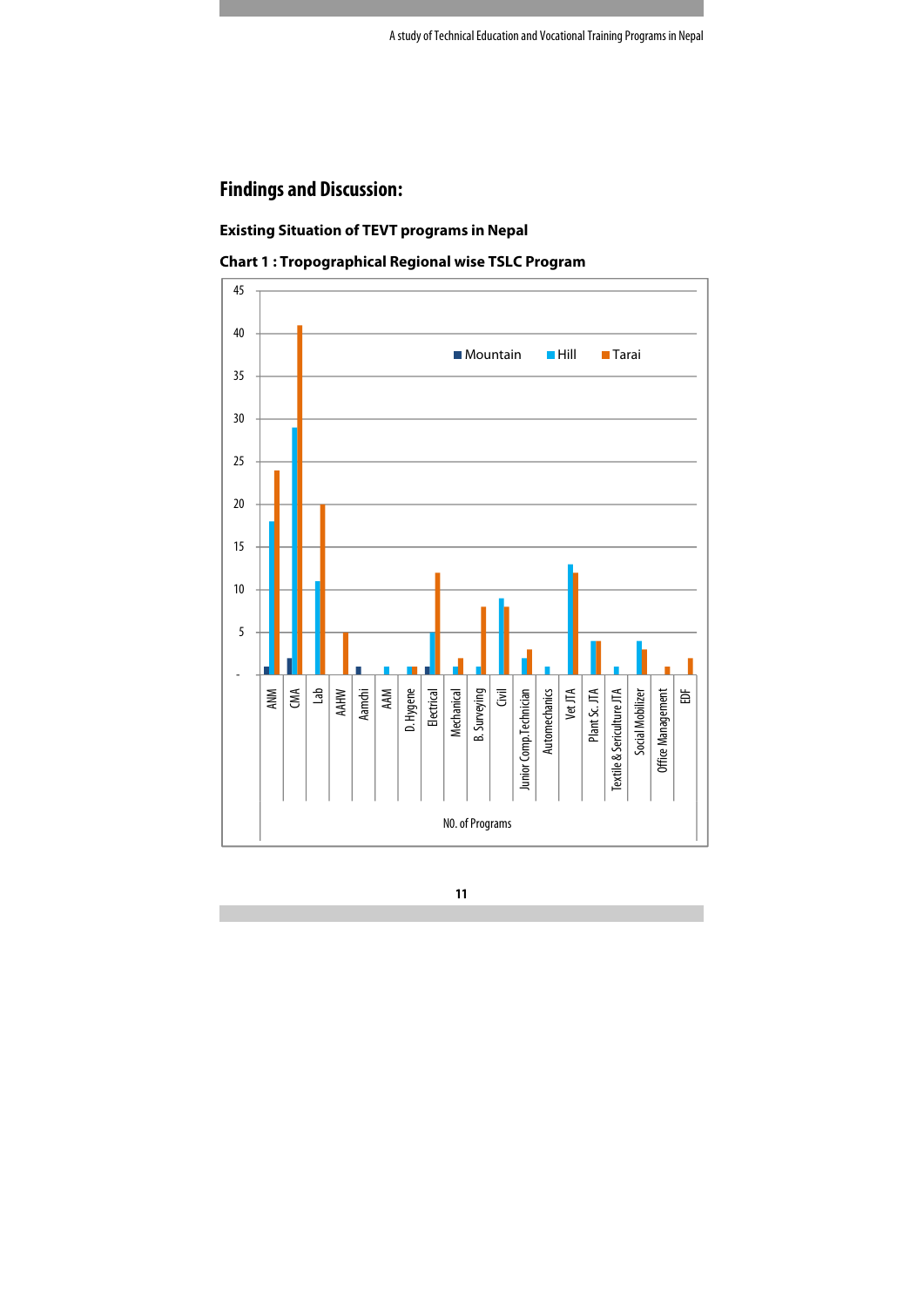There are 19 programs in TSLC level which is mainly focus on vocational training. It upgrades their skill after the training and maintains their skill to the remote areas. Most of the program is run in Tarai area instead of mountain and hill station. So the people of hill and mountain are not getting proper skill upgrading training. CMA and ANM program are the most popular program in Nepal. Textile and sericulture program is only one institute has launched. It seems it is not popular in Nepal.



**Chart: 2 Diploma Program**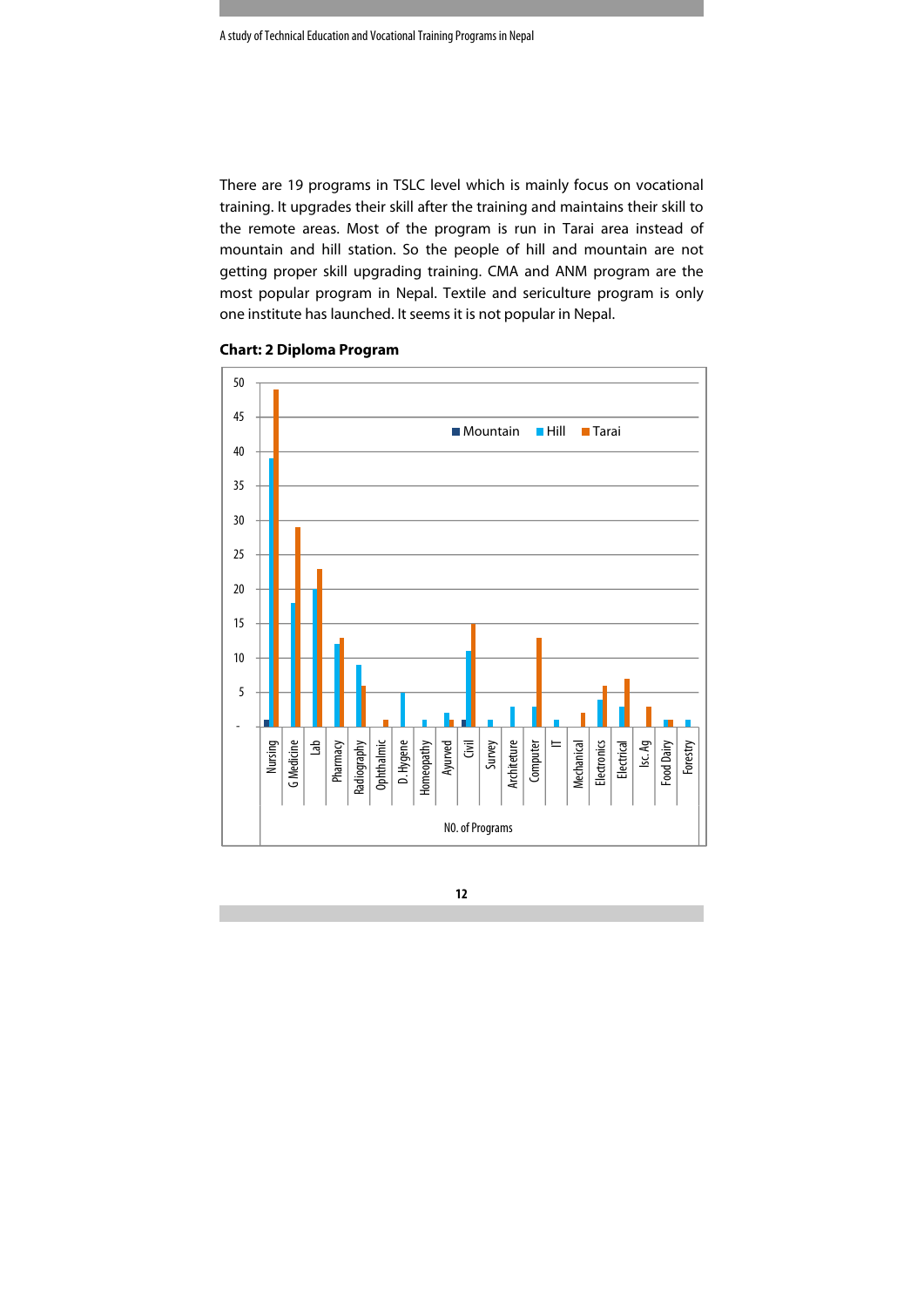The most popular program is nursing in diploma level. There are 20 programs in Diploma level. From this year CTEVT started hotel management diploma program.



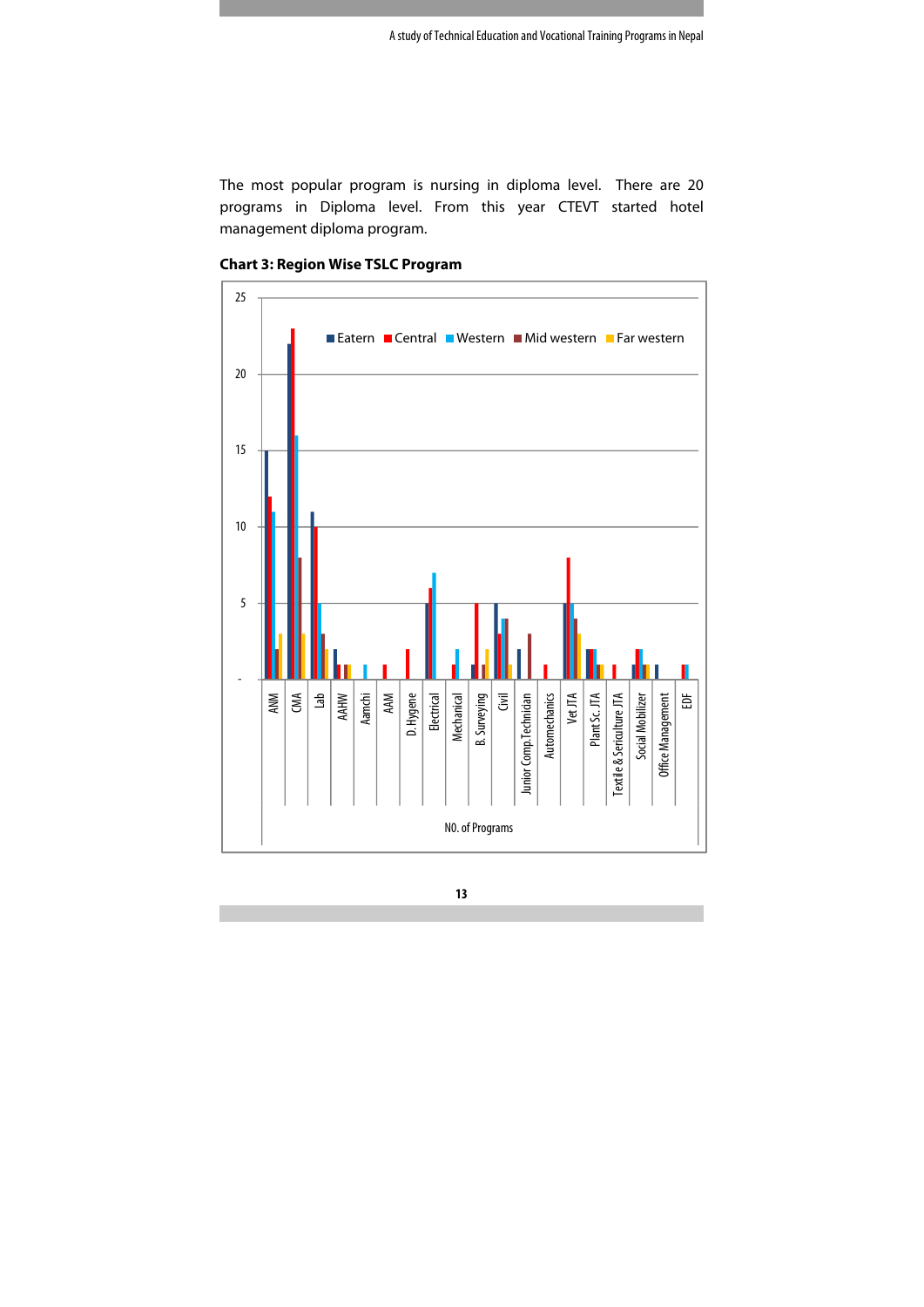If we observe the chart in region wise we can see the most of the programs are in Central region. There is not equally distribution system organized. Far western region has only few programs so that people are deprived from it. From this chart it shows that some of the programs are only in Central region not others regions. So to distribute equally we should think about it.



#### **Chart: 4 Diploma Program**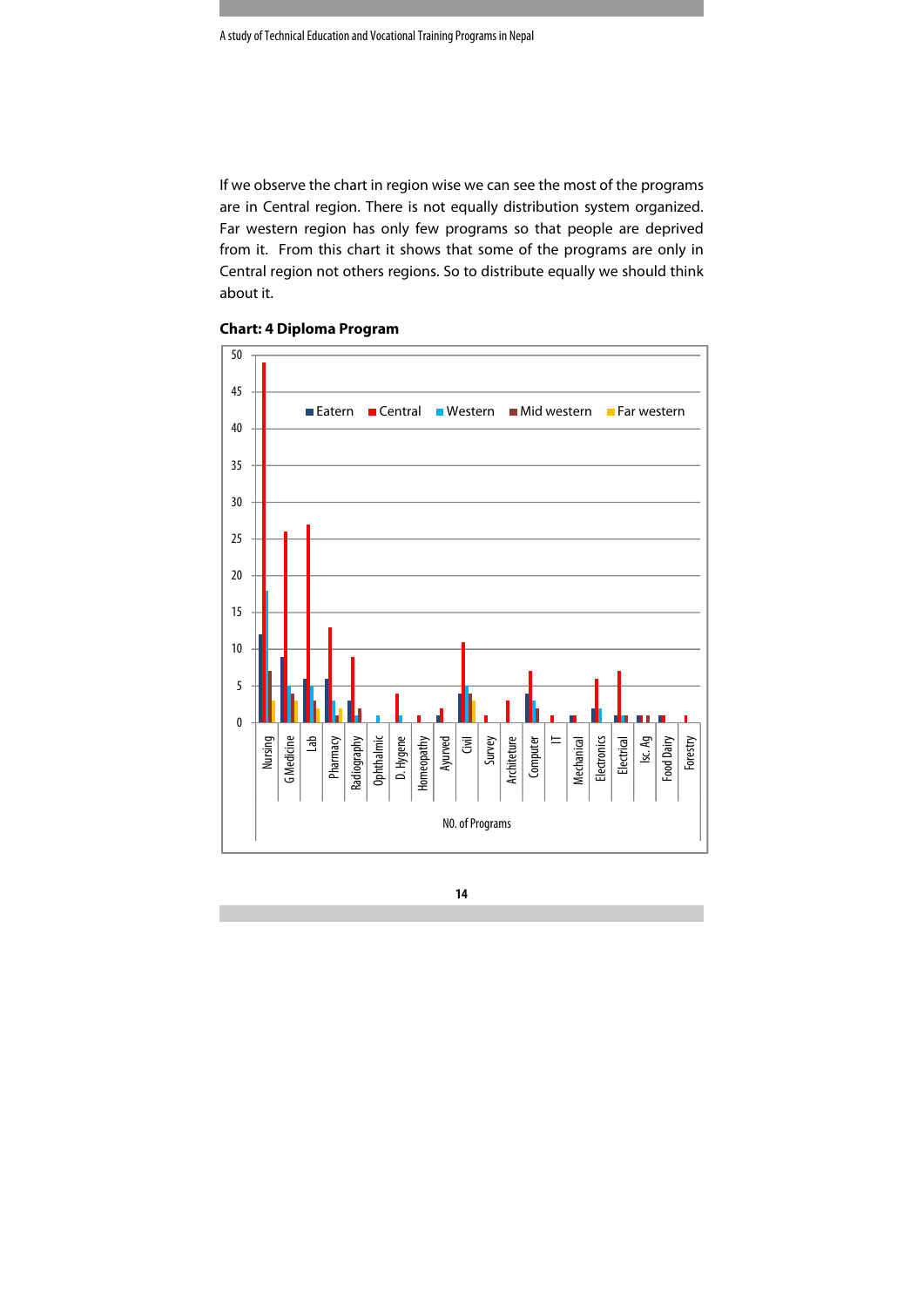### **Chart 5: Zonal wise distribution of TSLC programs:**

# $\theta$ 0.5 1 1.5 2 2.5  $\widetilde{\mathcal{E}}$ ANM Lab Vet.JTA Junior<br>Comp.TECH(JCT) Comp.TECH(JCT) PJTA Ag.JTA ■Jhapa **Ilam**

#### **Chart 5.1: Mechi Zone**

In Mechi zone there are four districts but among them Jhapa is the one who has got 6 programs and Ilam has only one CMA. People of Mechi zone are not getting properly the skill upgrading training within their region. Nepal is a poor country, so they need the vocational training in their hometown but the government policy is not sufficient to promote them easily.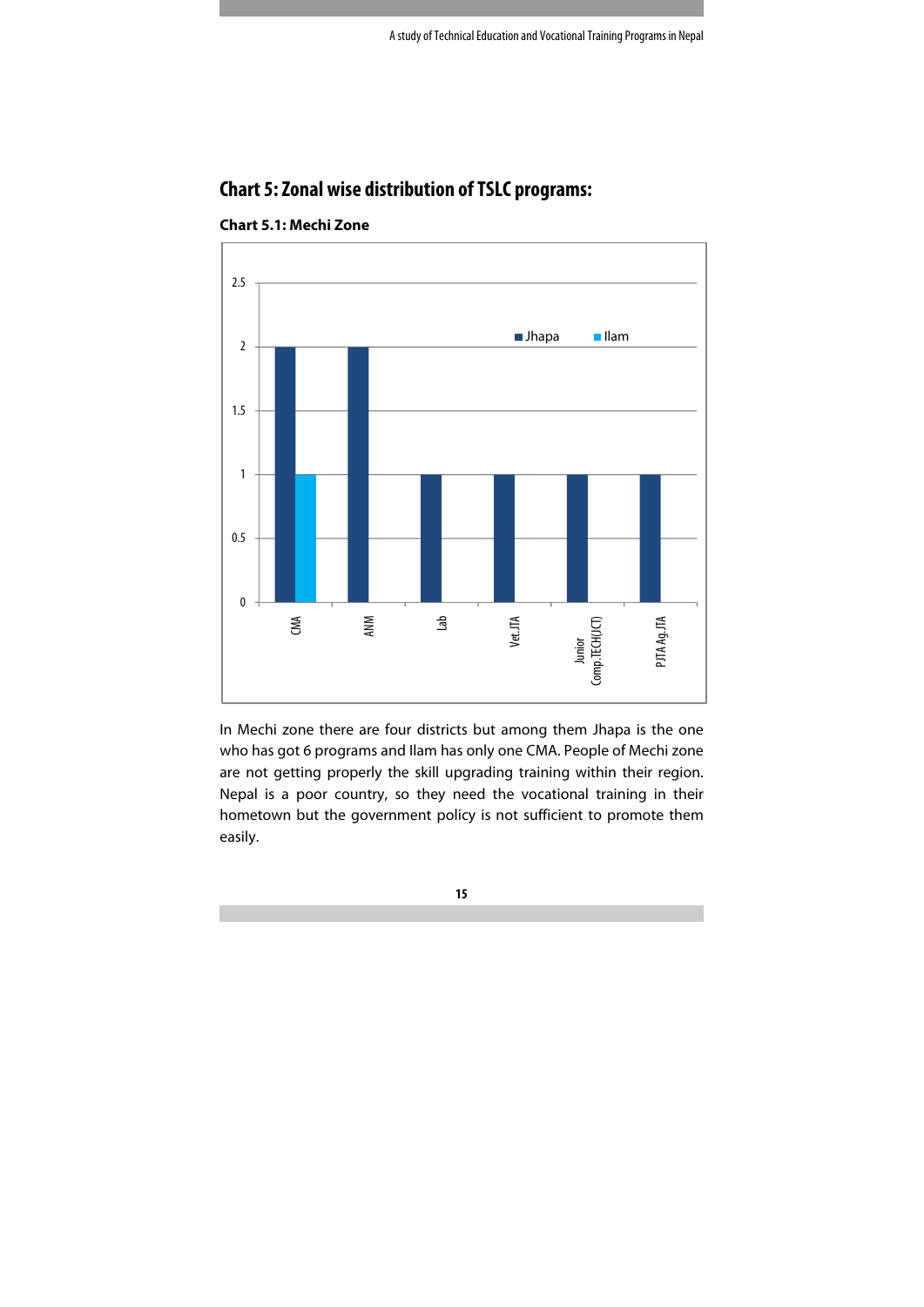#### **Diploma level program**

|                 |              |                      |                |           | Health       |            |               |                  |            |                       |              |              |              | Engineering  |            |              |              |          | Agri         |                   |
|-----------------|--------------|----------------------|----------------|-----------|--------------|------------|---------------|------------------|------------|-----------------------|--------------|--------------|--------------|--------------|------------|--------------|--------------|----------|--------------|-------------------|
| <b>District</b> | Staff Nurse  | Assistant<br>Health. | Lab Technician | D. Pharma | Radiology    | Auyer H.A. | <b>Dental</b> | <b>Opthalmic</b> | Homeopathy | <b>Civil Overseer</b> | Electrical   | Electronics  | Computer     | Ξ            | Mechanical | Architecture | ෂී           | Forestry | Agriculture  | Food & Technology |
| Jhapa           | 4            | 3                    | 2              | 0         | 2            | 0          | $\theta$      | $\mathbf{0}$     | 0          | $\mathbf{0}$          | $\mathbf{0}$ | $\mathbf{0}$ | $\mathbf{0}$ | $\mathbf{0}$ | 0          | $\mathbf{0}$ | 0            | 0        | 1            | $\mathbf{0}$      |
| <b>Ilam</b>     | 0            | 0                    | $\theta$       | $\Omega$  | 0            | 0          | 0             | 0                | 0          | $\mathbf{0}$          | $\mathbf{0}$ | 0            | $\Omega$     | 0            | 0          | $\theta$     | 0            | 0        | 0            | $\mathbf{0}$      |
| Panchthar       | $\mathbf{0}$ | $\mathbf{0}$         | $\mathbf{0}$   | 0         | $\mathbf{0}$ | 0          | $\theta$      | $\theta$         | 0          | $\mathbf{0}$          | 0            | 0            | 0            | $\mathbf{0}$ | 0          | $\theta$     | $\theta$     | 0        | 0            | $\mathbf{0}$      |
| Taplejung       | 0            | 0                    | $\mathbf{0}$   | 0         | $\mathbf{0}$ | 0          | $\mathbf{0}$  | $\mathbf{0}$     | 0          | $\mathbf{0}$          | 0            | $\mathbf{0}$ | 0            | 0            | 0          | 0            | $\mathbf{0}$ | 0        | $\mathbf{0}$ | $\mathbf{0}$      |
| <b>Total</b>    | 4            | 3                    | 2              | 0         | 2            | 0          | 0             | 0                | 0          | 0                     | 0            | 0            | 0            | 0            | 0          | 0            | 0            | 0        | 1            | 0                 |

In Mechi zone, there is only one Jhapa district is benefited by providing the program. Other three districts participants have to come Jhapa. It is not equally distributed.

#### **Chart 5.2: Koshi Zone**

| <b>District</b> | క్టే | <b>NNA</b>     | dab | <b>AAHW</b> | Electrical | Mechanical | <b>B.Surveying</b> | Ιā             | Vet.JTA        | Social Mobilization | Junior Comp.TECH(JCT) | PJTA Ag.JTA | Community Oral Hygenist | <b>Auto Mechanic</b> | Textile & Sericulture JTA | Office Management | <b>Aamchi</b> | MAM | ă |
|-----------------|------|----------------|-----|-------------|------------|------------|--------------------|----------------|----------------|---------------------|-----------------------|-------------|-------------------------|----------------------|---------------------------|-------------------|---------------|-----|---|
| Morang          | 5    | 4              | 3   | 1           |            |            |                    |                | $\overline{2}$ | 1                   |                       | 1           |                         |                      |                           |                   |               |     |   |
| Sunsari         | 4    | $\overline{2}$ | 3   | 1           | 2          |            | 1                  | 2              | 1              |                     | 1                     |             |                         |                      |                           | 1                 |               |     |   |
| <b>Dhankuta</b> | 1    | 1              |     |             |            |            |                    |                |                |                     |                       |             |                         |                      |                           |                   |               |     |   |
| Bhojpur         |      |                |     |             |            |            |                    |                |                |                     |                       |             |                         |                      |                           |                   |               |     |   |
| Sankhuwasava    | 1    |                |     |             |            |            |                    |                |                |                     |                       |             |                         |                      |                           |                   |               |     |   |
| Terhathum       |      |                |     |             |            |            |                    |                |                |                     |                       |             |                         |                      |                           |                   |               |     |   |
| <b>Total</b>    | 11   | 7              | 6   | 2           | 2          | 0          |                    | $\overline{2}$ | 3              |                     | 1                     |             | 0                       | 0                    | 0                         | 1                 | 0             | 0   | 0 |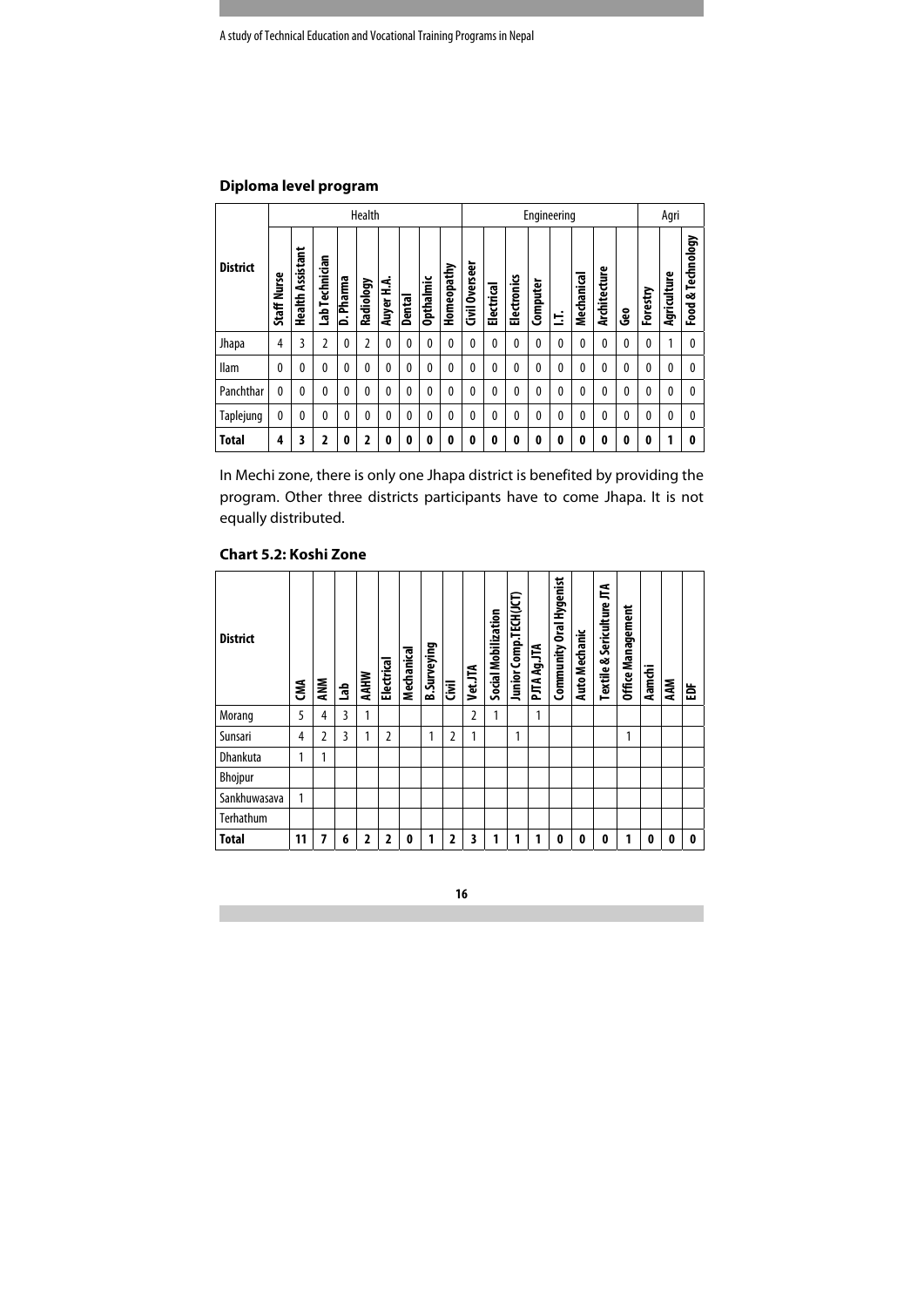

In Koshi Zone, the programs are spread only the Terai not in the hills and mountains. Only one CMA program is launched in Sankhuwasava and Dhankuta which has CMA and ANM which is located in Hill station. Except these all the program is found in Terai districts like Morang and Sunsari. Terhthum and Bhoipur were nil. They don't have even single program of skill upgrading program which is essential for the people of that districts.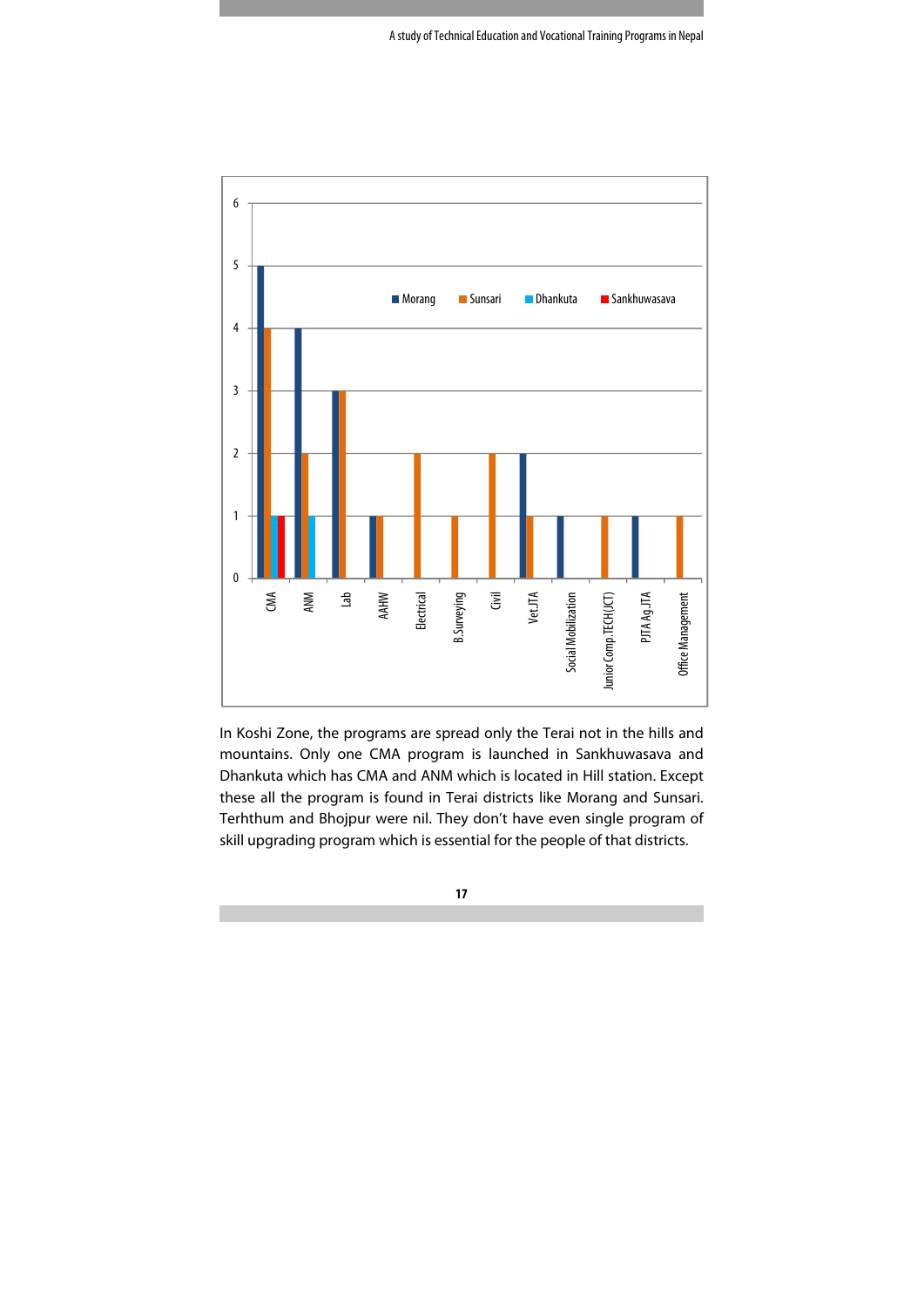

#### **Chart 5.3 Sagaramatha**

Sagaramatha Zone has got six districts. Among them in the part of the Terai is more institute than the hilly and mountain region.

| <b>District</b> | ឪ | ANM | dab | <b>AAHW</b> | Electrical     | Mechanical | <b>B.Surveying</b> | Ξ | Vet.JTA | Social Mobilization | Junior Comp.TECH(JCT) | PJTA Ag.JTA | Community Oral Hygenist | <b>Auto Mechanic</b> | Textile & Sericulture JTA | Office Management | <b>Aamchi</b> | <b>AM</b> | 旨 |
|-----------------|---|-----|-----|-------------|----------------|------------|--------------------|---|---------|---------------------|-----------------------|-------------|-------------------------|----------------------|---------------------------|-------------------|---------------|-----------|---|
| Dhanusha        | 3 |     |     | 1           | $\overline{2}$ |            | 1                  |   |         | 1                   |                       |             | 1                       |                      |                           |                   |               |           | 1 |
| Sarlahi         | 1 |     |     |             |                |            |                    |   | 1       |                     |                       |             |                         |                      |                           |                   |               |           |   |
| Dolakha         | 1 |     |     |             |                |            |                    |   |         |                     |                       |             |                         |                      |                           |                   |               |           |   |
| Mahottari       | 1 |     |     |             |                |            |                    |   |         |                     |                       |             |                         |                      |                           |                   |               |           |   |
| Ramechhap       |   |     |     |             |                |            |                    |   |         |                     |                       |             |                         |                      |                           |                   |               |           |   |
| Sindhuli        | 1 | 1   |     |             |                |            |                    |   |         |                     |                       |             |                         |                      |                           |                   |               |           |   |
| <b>Total</b>    | 7 | 2   |     | 1           | 2              | 0          |                    | 0 |         | 1                   | 0                     | 0           | 1                       | 0                    | 0                         | 0                 | 0             | 0         | 1 |

#### **Chart 5.4: Janakpur Zone**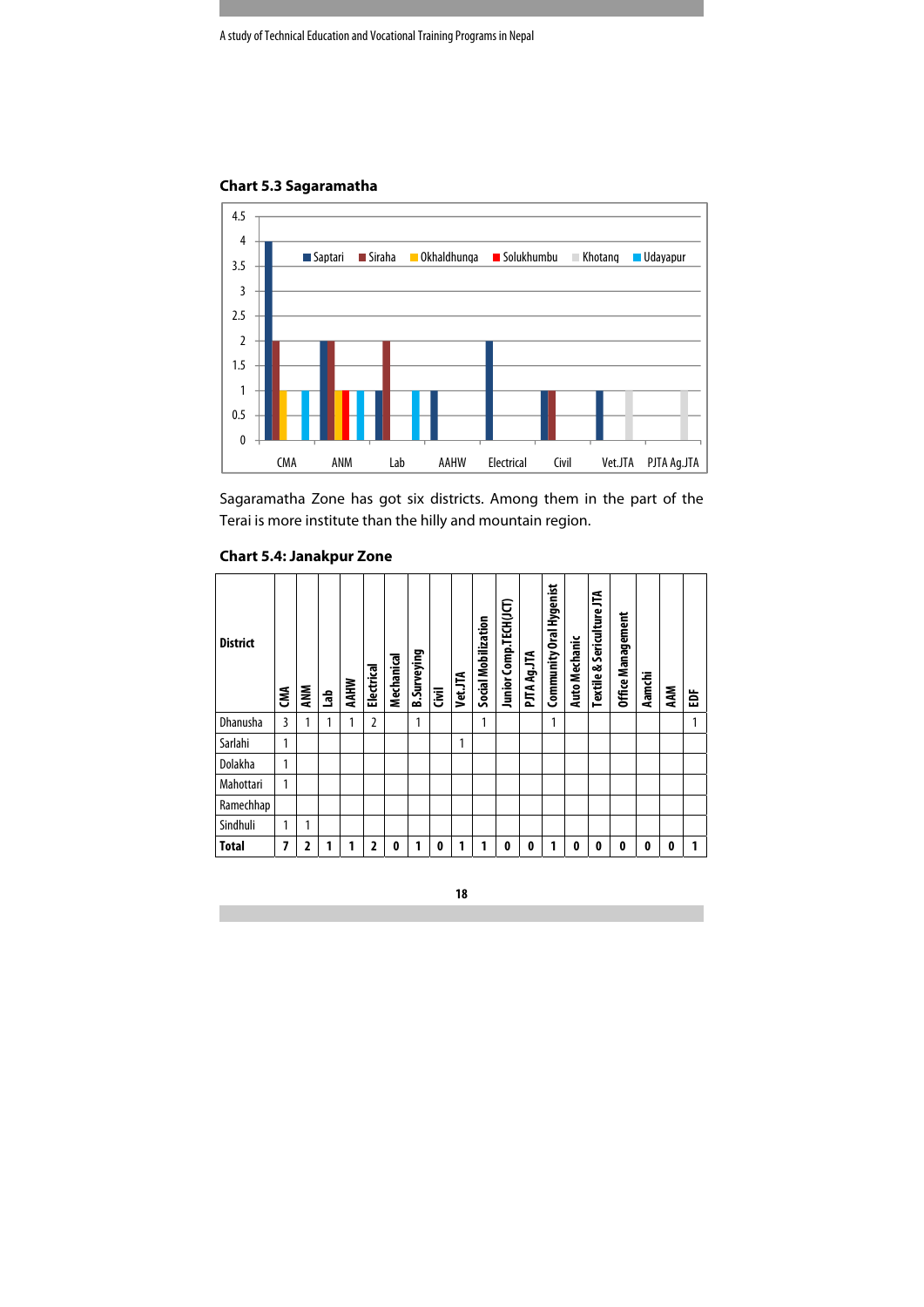

In Janakpur Zone, there are 18 TSLC level programs which provide the different types of vocational training. Among them Ramechhap distritcts have zero institutes so that they have to go some other districts to take such kind of training program. In all 5 districts there is CMA program but others they have some other types of programs.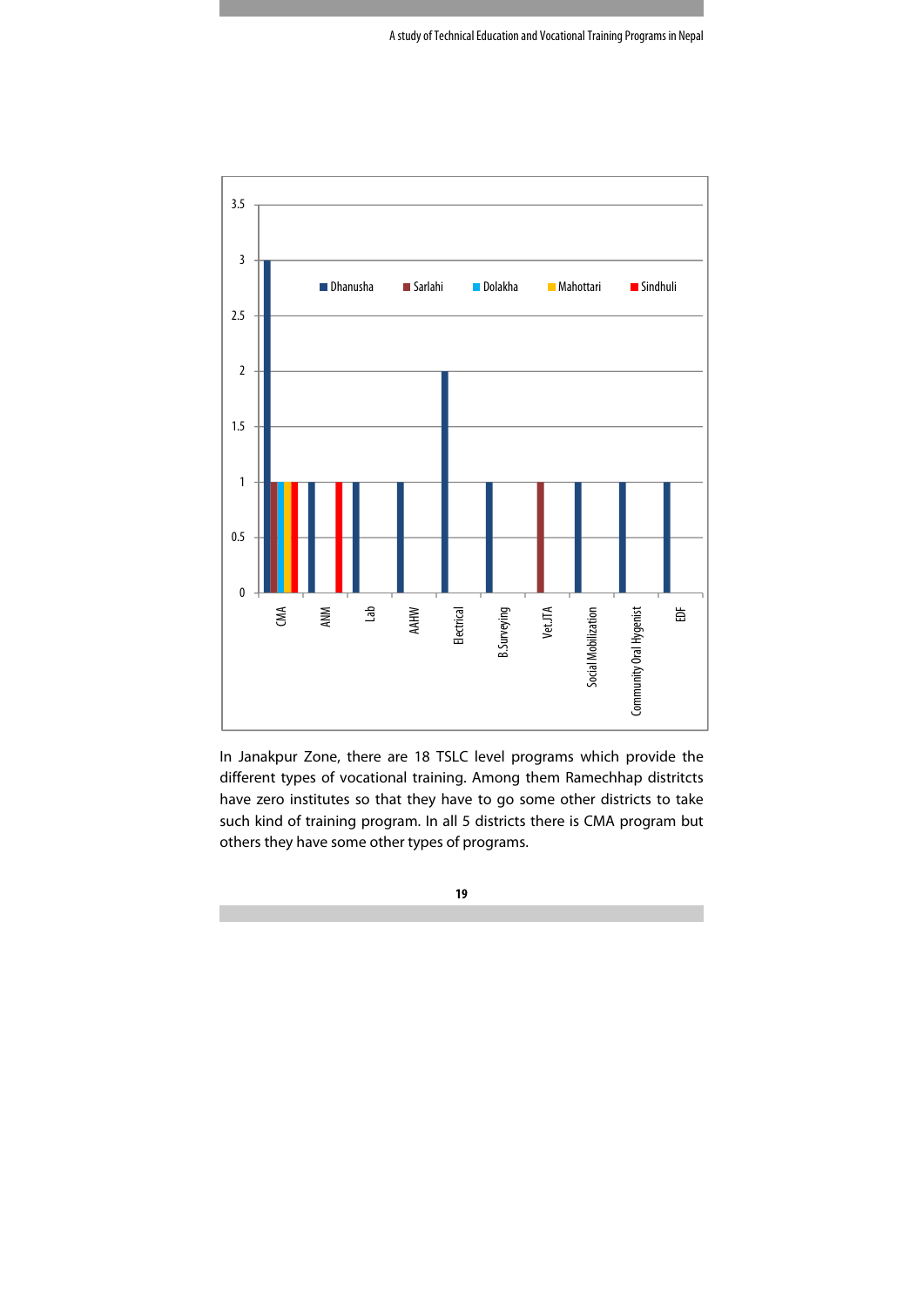

#### **Chart 5.5: Narayani Zone**

In this zone most of the program was run by Chitawan, Makawanpur and Parsa district. There is only one program in Rautahat and Bara. There is Vet JTA popular program in Chitwan.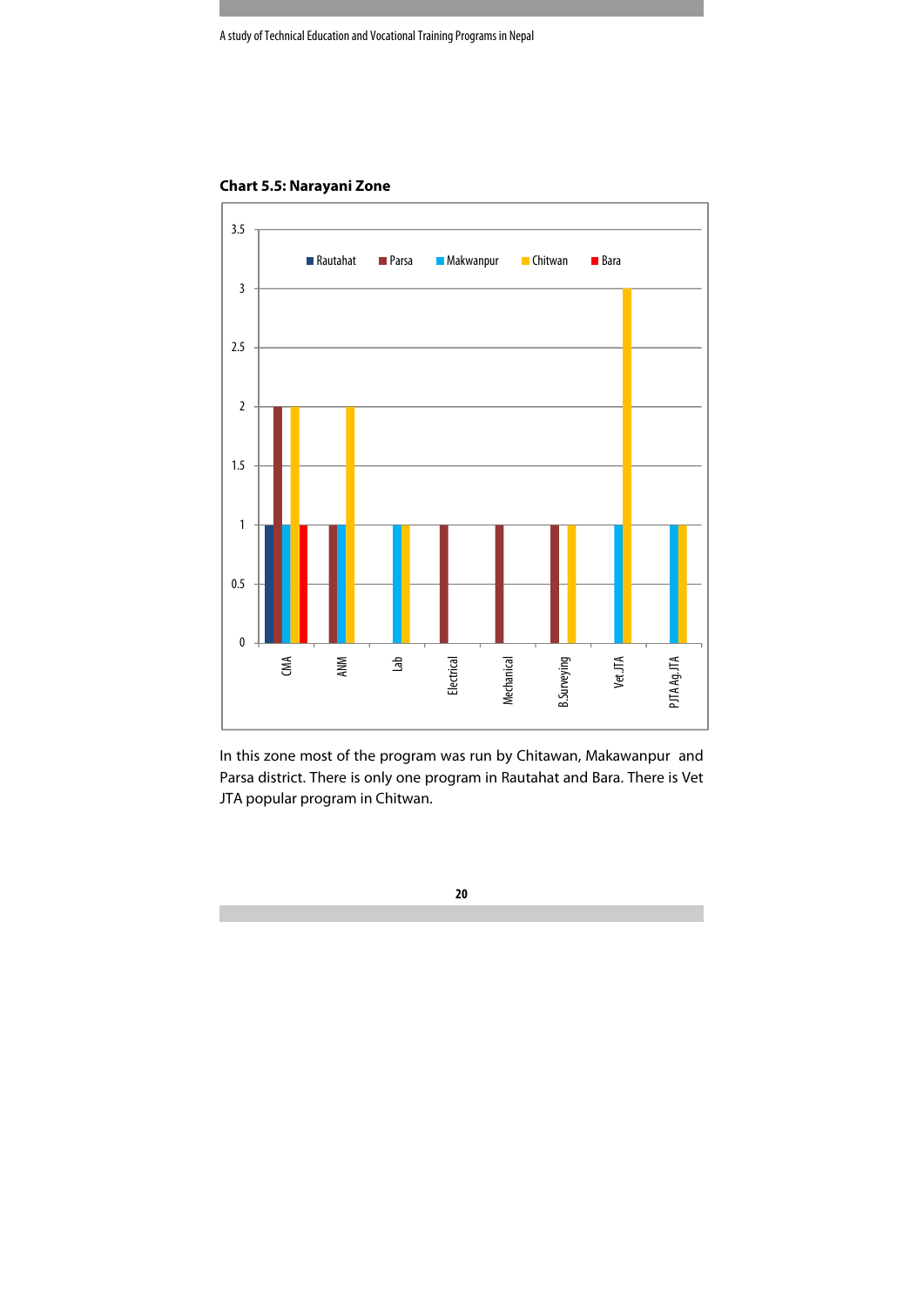

#### **Chart 5.6 Lumbini Zone**

There are six districts in this zone. Among them there are 33 programs run under this zone. There are 11 CMA programs and 7 ANM programs among total programs. So this zone has also same programs are popular.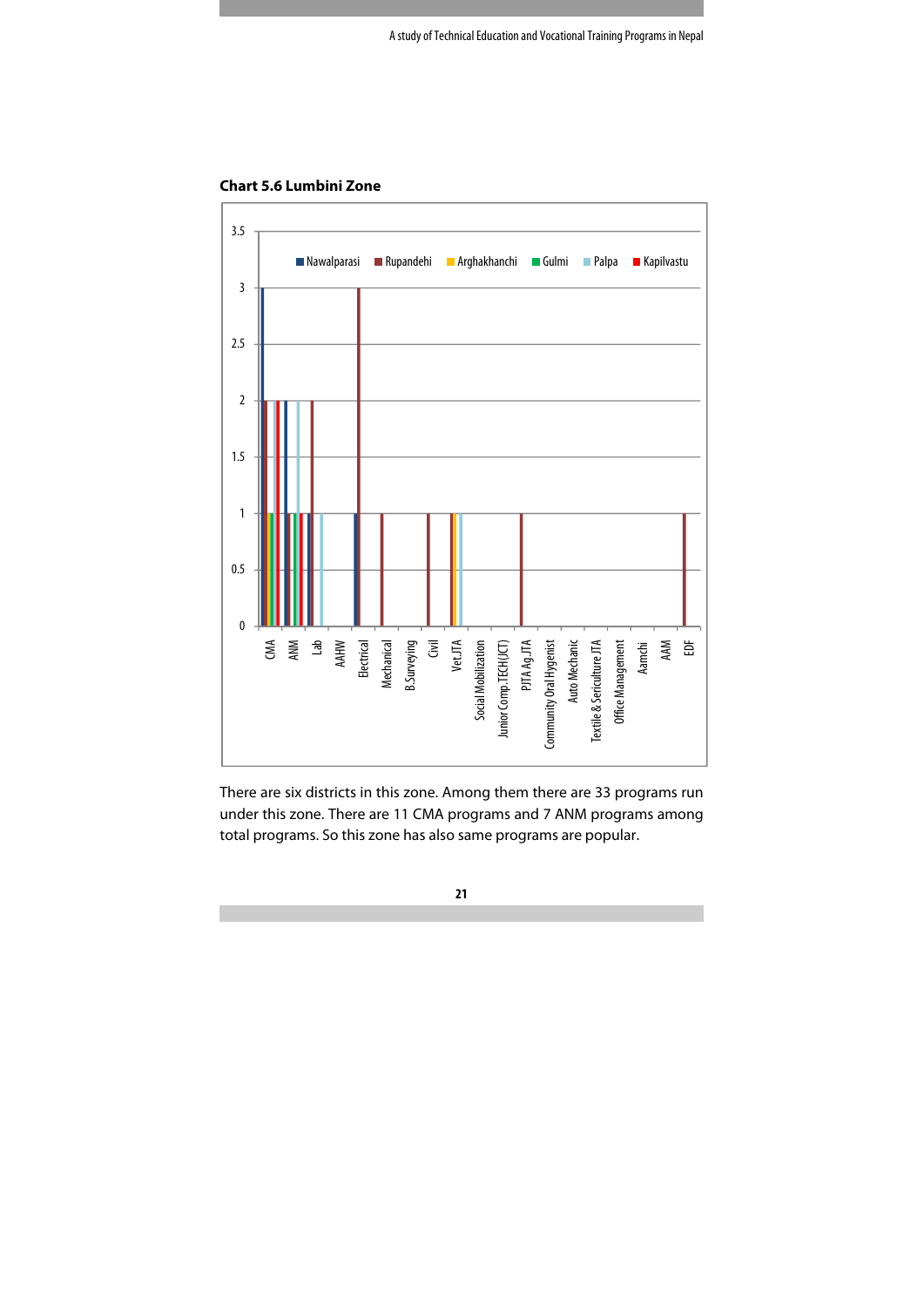

**Chart 5.7 Gandaki Zone**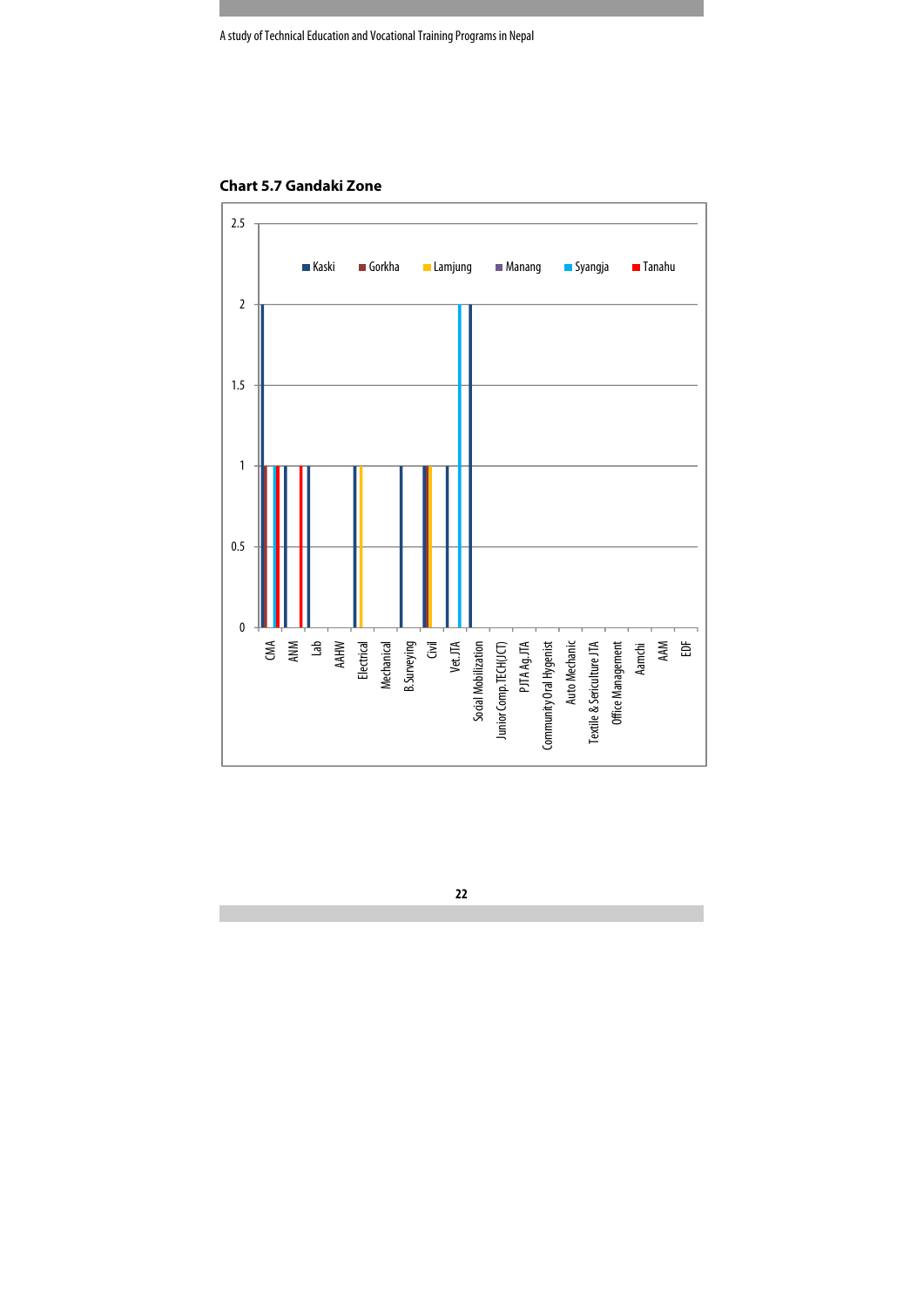| <b>District</b> | క్టే           | <b>MNA</b> | 을 | <b>AAHW</b> | Electrical     | Mechanical | <b>B.Surveying</b> | Ξ | Vet.JTA        | Social Mobilization | Junior Comp.TECH(JCT) | PJTA AgJTA | <b>Community Oral Hygenist</b> | <b>Auto Mechanic</b> | Textile & Sericulture JTA | Office Management | <b>Aamchi</b> | <b>AAM</b> | 旨 |
|-----------------|----------------|------------|---|-------------|----------------|------------|--------------------|---|----------------|---------------------|-----------------------|------------|--------------------------------|----------------------|---------------------------|-------------------|---------------|------------|---|
| Kaski           | $\overline{2}$ | 1          | 1 |             | 1              |            | 1                  | 1 | 1              | $\overline{2}$      |                       |            |                                |                      |                           |                   |               |            |   |
| Gorkha          | 1              |            |   |             |                |            |                    | 1 |                |                     |                       |            |                                |                      |                           |                   |               |            |   |
| Lamjung         |                |            |   |             | 1              |            |                    | 1 |                |                     |                       |            |                                |                      |                           |                   |               |            |   |
| Manang          |                |            |   |             |                |            |                    |   |                |                     |                       |            |                                |                      |                           |                   |               |            |   |
| Syangja         | 1              |            |   |             |                |            |                    |   | $\overline{2}$ |                     |                       |            |                                |                      |                           |                   |               |            |   |
| Tanahu          | 1              | 1          |   |             |                |            |                    |   |                |                     |                       |            |                                |                      |                           |                   |               |            |   |
| <b>Total</b>    | 5              | 2          |   | 0           | $\overline{2}$ | 0          | 1                  | 3 | 3              | $\overline{2}$      | 0                     | 0          | 0                              | 0                    | 0                         | 0                 | 0             | 0          | 0 |

In this zone, Manang is the one district which has no program at all. People of this district have no access to learn the vocational and Technical education.

#### **Chart 5.8 Dhawalagiri Zone**

| <b>District</b> | క్టే | ANM | ٩Ë | <b>MHW</b> | Electrical | Mechanical | <b>B.Surveying</b> | Ξ | Vet.JTA | Social Mobilization | Junior Comp. TECH(JCT) | PJTA Ag.JTA | <b>Hygenist</b><br>Community Oral | Auto Mechanic | Textile & Sericulture JTA | Office Management | <b>Aamchi</b> | <b>AM</b> | 旨 |
|-----------------|------|-----|----|------------|------------|------------|--------------------|---|---------|---------------------|------------------------|-------------|-----------------------------------|---------------|---------------------------|-------------------|---------------|-----------|---|
| Baglung         | 1    |     |    |            | 1          | 1          |                    |   |         |                     |                        |             |                                   |               |                           |                   |               |           |   |
| Mustang         |      |     |    |            |            |            |                    |   | 1       |                     |                        |             |                                   |               |                           |                   | 1             |           |   |
| Myagdi          |      |     |    |            |            |            |                    |   |         |                     |                        |             |                                   |               |                           |                   |               |           |   |
| Parbat          |      |     |    |            |            |            |                    |   |         |                     |                        |             |                                   |               |                           |                   |               |           |   |
| <b>Total</b>    | 1    |     | 0  | 0          | 1          |            | 0                  | 0 |         | 0                   | 0                      | 0           | 0                                 | 0             | 0                         | 0                 |               | 0         | 0 |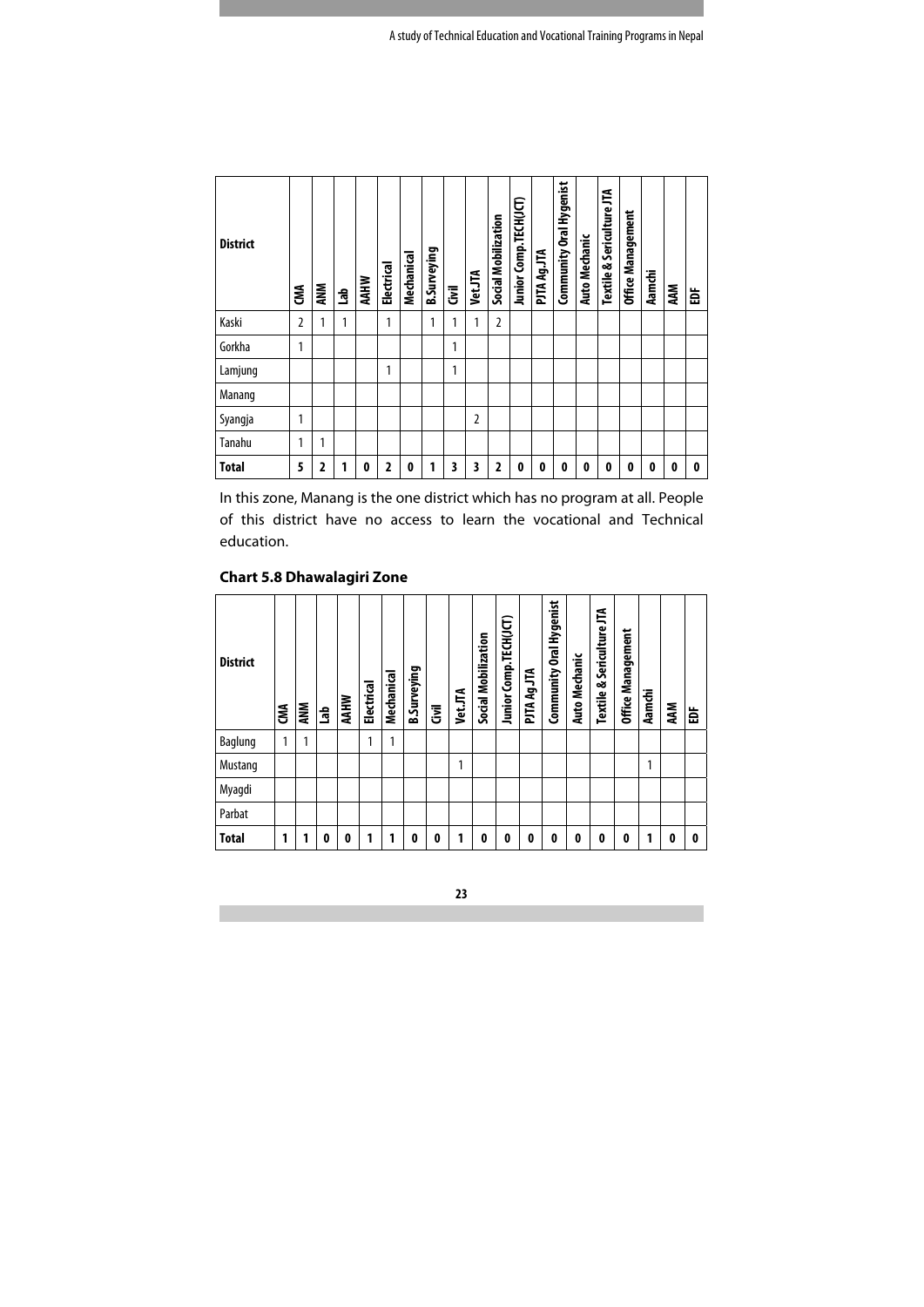There are only six programs of TSLC in this zone. To provide them adequate vocational training we need to think to establish more institute in this zone.

#### **Community Oral Hygenist**  Community Oral Hygenist **Textile & Sericulture JTA Textile & Sericulture JTA Junior Comp.TECH(JCT)**  Junior Comp.TECH(JCT) **Office Management**  Office Management Social Mobilization **Social Mobilization Auto Mechanic Auto Mechanic District B.Surveying PJTA Ag.JTA Mechanical**  Mechanical **Electrical Vet.JTA Aamchi AAHW ANM Civil AAM CMA Lab**  Dang 2 1 Pyuthan | 1 Rolpa Rukum Salyan | 1 | | | | | | | | 1 **Total 4 1 0 0 0 0 0 0 1 0 0 0 0 0 0 0 0 0 0**

 $\Xi$ 

#### **Chart:5.9 Rapti zone**

In Rapti zone Rolpa and Rukum districts are nil in any program. They don't have facilities to take any vocational training in these areas.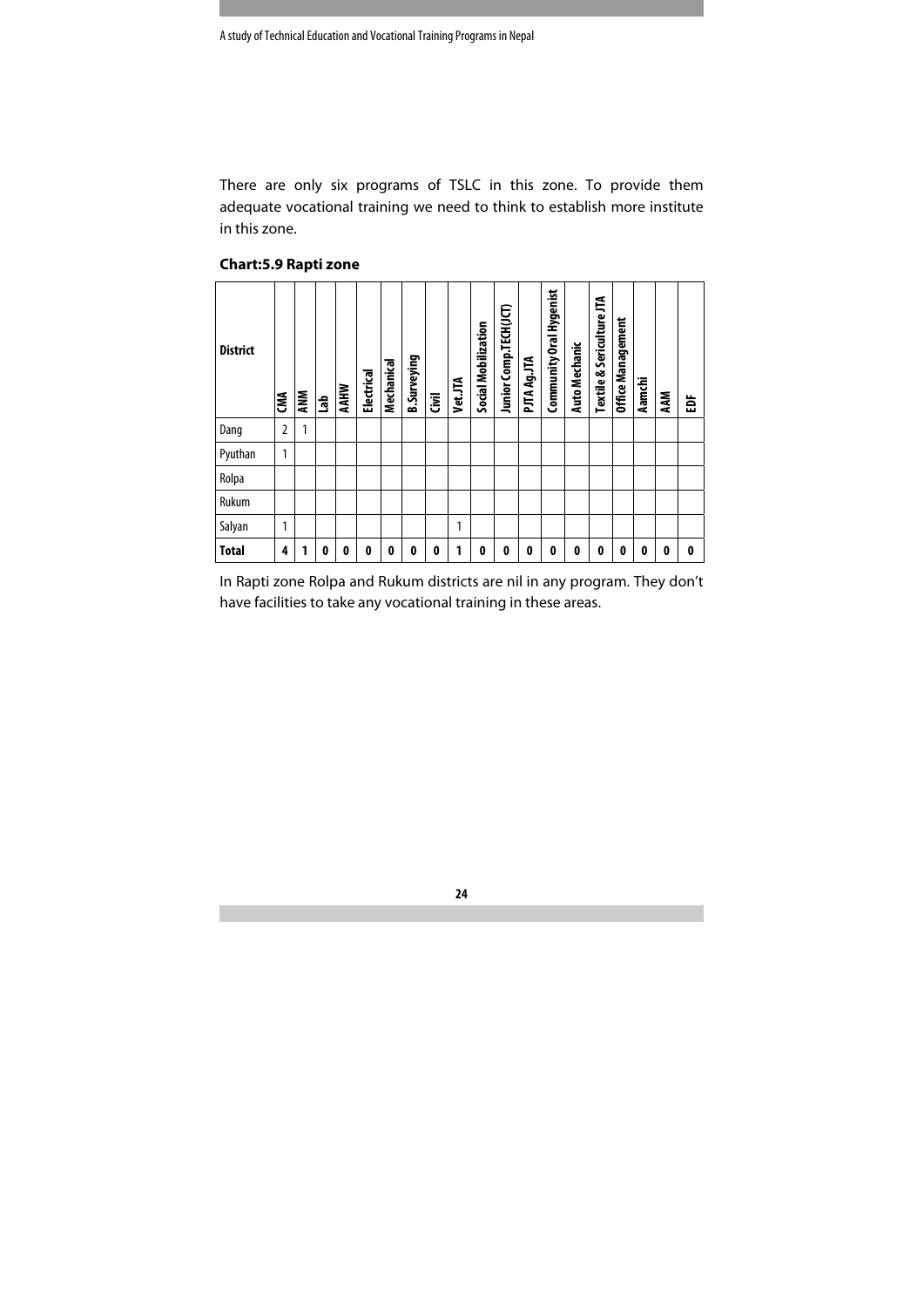| <b>District</b> | <b>CMA</b> | ANM | qey | <b>MHW</b> | Electrical | Mechanical | <b>B.Surveying</b> | Ξ | Vet.JTA | Social Mobilization | Junior Comp.TECH(JCT) | PJTA Ag.JTA | Community Oral Hygenist | <b>Auto Mechanic</b> | Textile & Sericulture JTA | Office Management | Aamchi | <b>AM</b> | 旨 |
|-----------------|------------|-----|-----|------------|------------|------------|--------------------|---|---------|---------------------|-----------------------|-------------|-------------------------|----------------------|---------------------------|-------------------|--------|-----------|---|
| Surkhet         | 1          |     | 1   |            |            |            |                    | 3 | 2       |                     | 2                     | 1           |                         |                      |                           |                   |        |           |   |
| <b>Banke</b>    | 3          | 1   | 1   |            |            |            | 1                  | 1 | 1       | 1                   | 1                     |             |                         |                      |                           |                   |        |           |   |
| Bardiya         |            |     | 1   | 1          |            |            |                    |   |         |                     |                       |             |                         |                      |                           |                   |        |           |   |
| <b>Dailekh</b>  |            |     |     |            |            |            |                    |   |         |                     |                       |             |                         |                      |                           |                   |        |           |   |
| Jajarkot        |            |     |     |            |            |            |                    |   |         |                     |                       |             |                         |                      |                           |                   |        |           |   |
| <b>Total</b>    | 4          | 1   | 3   |            | 0          | 0          | 1                  | 4 | 3       | 1                   | 3                     | 1           | 0                       | 0                    | 0                         | 0                 | 0      | 0         | 0 |

There are five districts in this zone. Dailekh and Jajarkot are nil in this zone.

#### **Chart 5.11 Seti Zone**

| <b>District</b> | CMA            | <b>ANM</b> | qey | <b>MHW</b> | Electrical | Mechanical | <b>B.Surveying</b> | Ξ | Vet.JTA | Social Mobilization | Junior Comp.TECH(JCT) | PJTA Ag.JTA | Community Oral Hygenist | <b>Auto Mechanic</b> | Textile & Sericulture JTA | Office Management | <b>Aamchi</b> | <b>AM</b> | 흡 |
|-----------------|----------------|------------|-----|------------|------------|------------|--------------------|---|---------|---------------------|-----------------------|-------------|-------------------------|----------------------|---------------------------|-------------------|---------------|-----------|---|
| Kailali         | $\overline{2}$ | 1          | 1   | 1          |            |            | 1                  | 1 | 3       |                     |                       | 1           |                         |                      |                           |                   |               |           |   |
| Acham           |                |            |     |            |            |            |                    |   |         |                     |                       |             |                         |                      |                           |                   |               |           |   |
| Bajhang         |                |            |     |            |            |            |                    |   |         |                     |                       |             |                         |                      |                           |                   |               |           |   |
| Bajura          |                |            |     |            |            |            |                    |   |         |                     |                       |             |                         |                      |                           |                   |               |           |   |
| Doti            |                |            |     |            |            |            |                    |   |         |                     |                       | 1           |                         |                      |                           |                   |               |           |   |
| <b>Total</b>    | 2              | 1          | 1   | 1          | 0          | 0          | 1                  | 1 | 3       | 0                   | 0                     | 2           | 0                       | 0                    | 0                         | 0                 | 0             | 0         | 0 |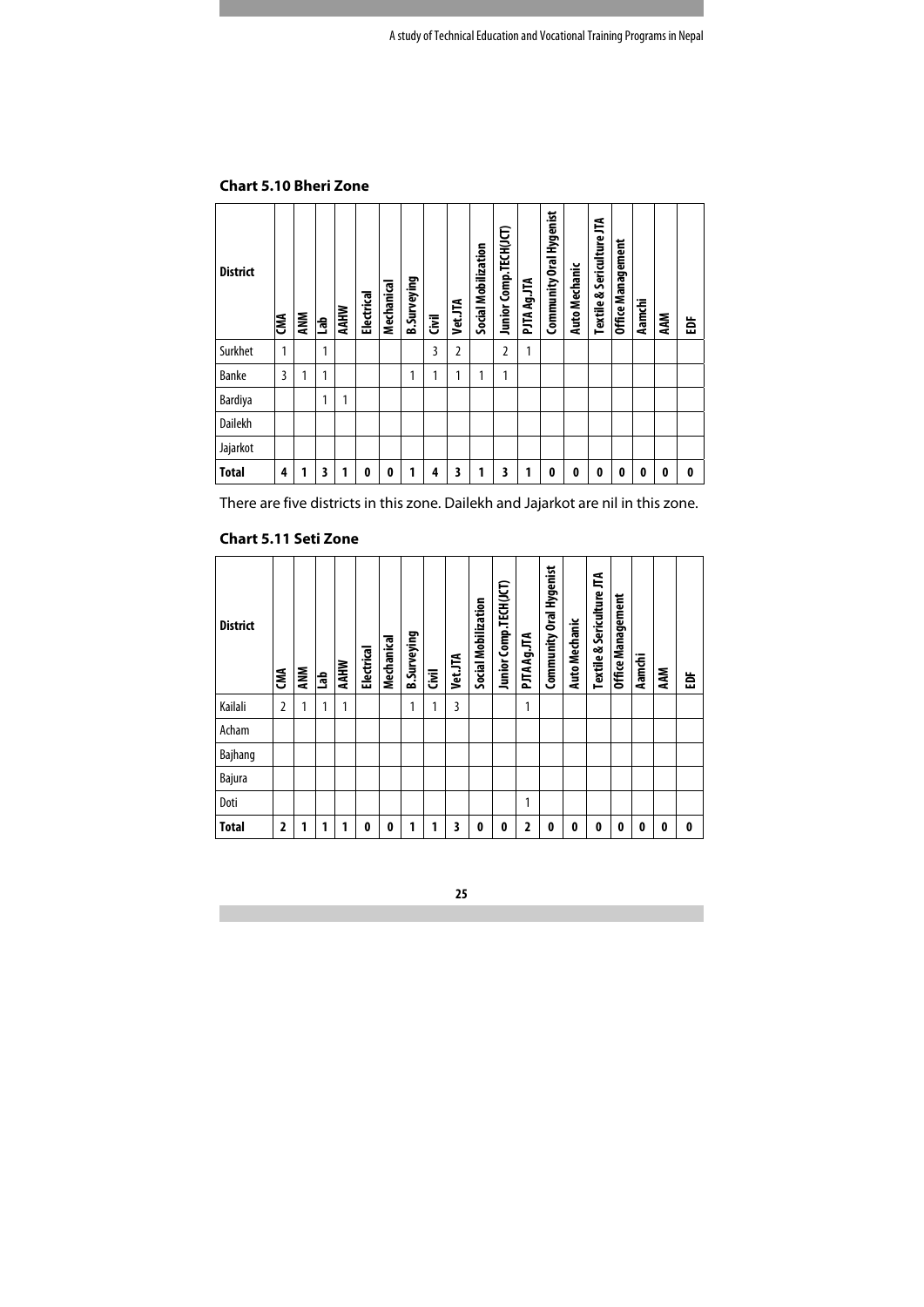This zone is really backward in vocational training. Among 5 districts only 2 districts have few programs remains others are nil.

#### **Chart 5.12 Karnali**

| <b>District</b> | CMA | ANM | del | <b>AAHW</b> | Electrical | Mechanical | <b>B.Surveying</b> | Ξ | Vet.JTA | Social Mobilization | Junior Comp.TECH(JCT) | PJTA Ag.JTA | Community Oral Hygenist | <b>Auto Mechanic</b> | Textile & Sericulture JTA | Office Management | <b>Aamchi</b> | <b>AM</b> | $\Xi$ |
|-----------------|-----|-----|-----|-------------|------------|------------|--------------------|---|---------|---------------------|-----------------------|-------------|-------------------------|----------------------|---------------------------|-------------------|---------------|-----------|-------|
| Dolpa           |     |     |     |             |            |            |                    |   |         |                     |                       |             |                         |                      |                           |                   |               |           |       |
| Humla           |     |     |     |             |            |            |                    |   |         |                     |                       |             |                         |                      |                           |                   |               |           |       |
| Jumla           | 1   | 1   |     |             |            |            |                    |   | 1       |                     |                       | 1           |                         |                      |                           |                   |               |           |       |
| Kalikot         |     |     |     |             |            |            |                    |   |         |                     |                       |             |                         |                      |                           |                   |               |           |       |
| Mugu            |     |     |     |             |            |            |                    |   |         |                     |                       |             |                         |                      |                           |                   |               |           |       |
| <b>Total</b>    | 1   | 1   | 0   | 0           | 0          | 0          | 0                  | 0 | 1       | 0                   | 0                     | 1           | 0                       | 0                    | 0                         | 0                 | 0             | 0         | 0     |

There is no any private organization in this zone. On Zumla technical School has 4 programs and others remain nil.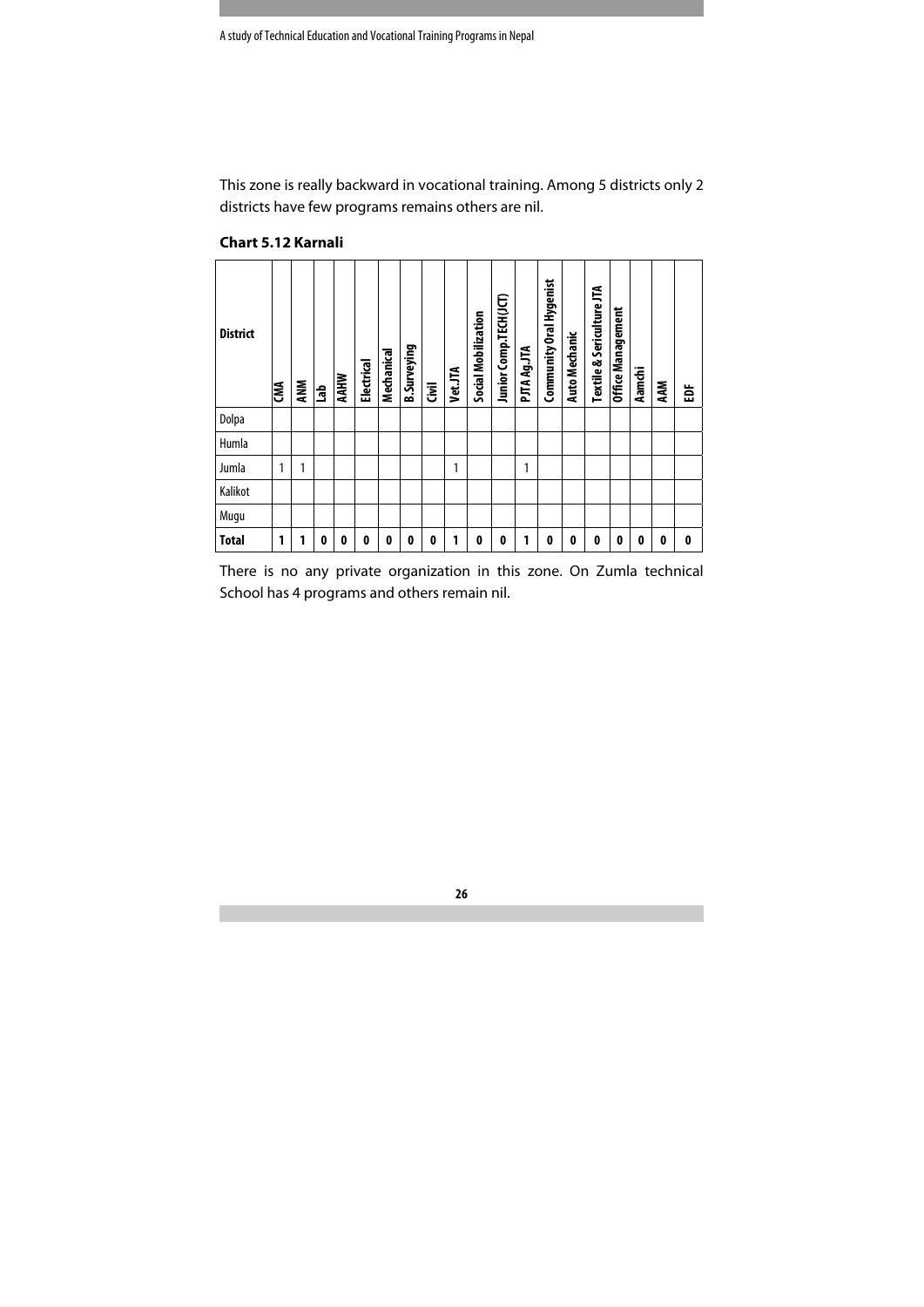#### **Chart 5.13 Mahakali Zone**

| <b>District</b> | ₹ | <b>ANM</b> | del | <b>AAHW</b> | Electrical | Mechanical | <b>B.Surveying</b> | Ē | Vet.JTA | Social Mobilization | Junior Comp.TECH(JCT) | PJTA Ag.JTA | Community Oral Hygenist | <b>Auto Mechanic</b> | Textile & Sericulture JTA | Office Management | <b>Aamchi</b> | AAM | 嵓 |
|-----------------|---|------------|-----|-------------|------------|------------|--------------------|---|---------|---------------------|-----------------------|-------------|-------------------------|----------------------|---------------------------|-------------------|---------------|-----|---|
| Kanchanpur      | 1 | 2          |     |             |            |            |                    |   |         | 1                   |                       |             |                         |                      |                           |                   |               |     |   |
| Baitadi         |   |            |     |             |            |            |                    |   |         |                     |                       |             |                         |                      |                           |                   |               |     |   |
| Dadeldhura      | 1 | 1          |     |             |            |            |                    |   |         |                     |                       |             |                         |                      |                           |                   |               |     |   |
| Darchula        |   |            |     |             |            |            |                    |   |         |                     |                       |             |                         |                      |                           |                   |               |     |   |
| <b>Total</b>    | 2 | 3          | 1   | 0           | 0          | 0          | 0                  | 0 | 0       | 1                   | 0                     | 0           | 0                       | 0                    | 0                         | 0                 | 0             | 0   | 0 |

#### **Chart 5.14 Bagmati Zone**

| <b>District</b> | ឪ  | ANM | 흐 | <b>AAHW</b> | Electrical     | Mechanical | B.Surveying | Ξ              | <b>Vet.JTA</b> | Social Mobilization | Junior Comp. TECH (JCT | PJTA Ag.JTA | <b>Community Oral Hygenist</b> | <b>Auto Mechanic</b> | Textile & Sericulture JTA | Office Management | <b>Aamchi</b> | <b>AM</b> | 嵓 |
|-----------------|----|-----|---|-------------|----------------|------------|-------------|----------------|----------------|---------------------|------------------------|-------------|--------------------------------|----------------------|---------------------------|-------------------|---------------|-----------|---|
| Kavre           | 1  | 1   |   |             |                |            |             |                | 1              |                     |                        |             |                                | 1                    |                           |                   |               |           |   |
| Bhaktapur       | 1  | 1   |   |             |                |            |             |                |                |                     |                        |             |                                |                      |                           |                   |               |           |   |
| Lalitpur        | 2  | 1   | 1 |             |                |            |             |                | 1              | 1                   |                        |             |                                |                      | 1                         |                   |               |           |   |
| Kathmandu       | 5  | 2   | 5 |             | $\overline{2}$ |            | 1           | $\overline{2}$ | $\overline{2}$ | 1                   |                        |             | 1                              |                      |                           |                   |               | 1         |   |
| Nuwakot         |    |     |   |             |                |            |             |                |                |                     |                        |             |                                |                      |                           |                   |               |           |   |
| <b>Dhading</b>  | 1  |     |   |             |                |            |             | 1              |                |                     |                        |             |                                |                      |                           |                   |               |           |   |
| Rasuwa          |    |     |   |             |                |            |             |                |                |                     |                        |             |                                |                      |                           |                   |               |           |   |
| Sindhupalchok   |    |     |   |             |                |            |             |                |                |                     |                        |             |                                |                      |                           |                   |               |           |   |
| <b>Total</b>    | 10 | 5   | 6 | 0           | $\overline{2}$ | 0          | 1           | 3              | 4              | $\overline{2}$      | 0                      | 0           | 1                              | 1                    | 1                         | 0                 | 0             | 1         | 0 |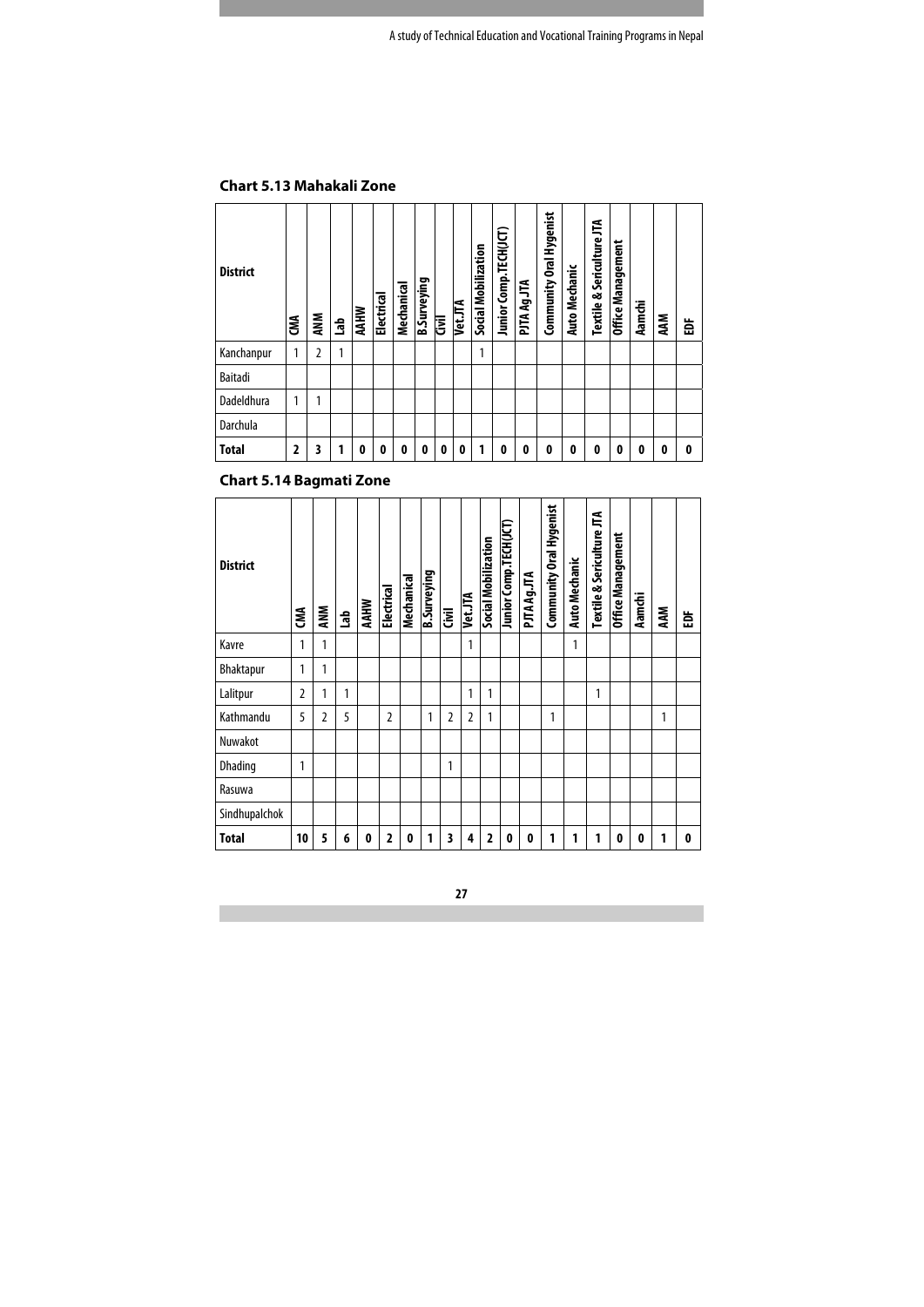In this zone, almost all the programs are launched due to capital city. People have the accessibility to have all kind of training programs.

### **Total Number of TSLC program in Nepal**

| ≨   | <b>NNA</b> | ٩F | <b>AAHW</b> | Electrical | Mechanical | <b>B.Surveying</b> | ίš | Vet.JTA | Social Mobilization | Junior Comp.TECH(JCT) | PJTA Ag.JTA | Community Oral Hygenist | <b>Auto Mechanic</b> | ⋚<br>Textile & Sericulture | Office Management | <b>Aamchi</b> | ÃМ | ä |
|-----|------------|----|-------------|------------|------------|--------------------|----|---------|---------------------|-----------------------|-------------|-------------------------|----------------------|----------------------------|-------------------|---------------|----|---|
| 141 | 82         | 54 | 12          | 30         | 6          | 15                 | 29 | 55      | 14                  | 10                    | 18          | 3                       | 1                    | 1                          | 2                 | 2             | 1  | 4 |

### **Development Region Wise**

|                    |         | <b>NO. of Programs</b> |    |          |             |              |                    |              |              |    |              |              |              |              |                |             |              |              |              |          |       |
|--------------------|---------|------------------------|----|----------|-------------|--------------|--------------------|--------------|--------------|----|--------------|--------------|--------------|--------------|----------------|-------------|--------------|--------------|--------------|----------|-------|
| <b>Region</b>      | Nursing | <b>G Medicine</b>      | 흡  | Pharmacy | Radiography | Ophthalmic   | <b>Hygene</b><br>خ | Homeopathy   | Ayurved      | Ξ  | Survey       | Architeture  | Computer     | ᄇ            | Mechanical     | Electronics | Electrical   | Isc.Ag       | Food Dairy   | Forestry | Total |
| Eatern             | 12      | 9                      | 6  | 6        | 3           | 0            | 0                  | $\mathbf{0}$ | 1            | 4  | 0            | 0            | 4            | $\mathbf{0}$ |                | 2           |              |              | 1            | 0        | 51    |
| Central            | 49      | 26                     | 27 | 13       | 9           | 0            | 4                  | 1            | 2            | 11 | 1            | 3            | 7            | 1            |                | 6           | 7            |              | 1            | 1        | 171   |
| Western            | 18      | 5                      | 5  | 3        | 1           | 1            | 1                  | $\mathbf{0}$ | 0            | 5  | 0            | 0            | 3            | $\mathbf{0}$ | 0              | 2           | 1            | $\mathbf{0}$ | $\mathbf{0}$ | 0        | 45    |
| Mid western        | 7       | 4                      | 3  |          | 2           | 0            | 0                  | $\mathbf{0}$ | $\mathbf{0}$ | 4  | $\mathbf{0}$ | $\mathbf{0}$ | 2            | $\theta$     | $\theta$       | 0           |              | 1            | $\theta$     | 0        | 25    |
| <b>Far western</b> | 3       | 3                      | 2  | 2        | 0           | $\mathbf{0}$ | 0                  | $\mathbf{0}$ | $\mathbf{0}$ | 3  | 0            | 0            | $\mathbf{0}$ | $\mathbf{0}$ | $\mathbf{0}$   | 0           | $\mathbf{0}$ | $\mathbf{0}$ | 0            | 0        | 13    |
| <b>Total</b>       | 89      | 47                     | 43 | 25       | 15          | 1            | 5                  | 1            | 3            | 27 | 1            | 3            | 16           | 1            | $\overline{2}$ | 10          | 10           | 3            | 2            | 1        | 305   |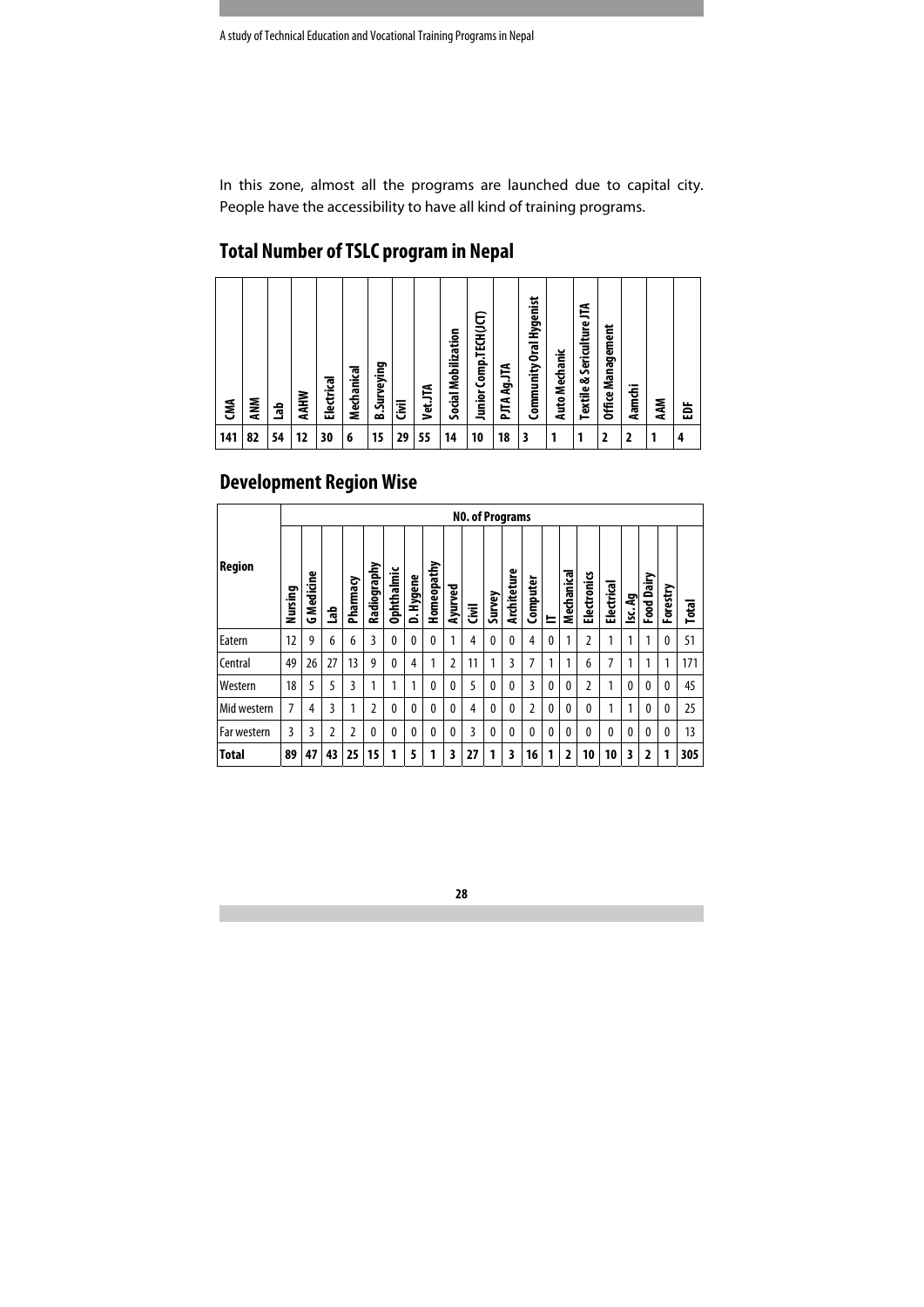|               |         | <b>NO. of Programs</b> |     |          |             |            |                    |            |         |         |        |                    |          |   |            |             |                 |        |            |          |       |
|---------------|---------|------------------------|-----|----------|-------------|------------|--------------------|------------|---------|---------|--------|--------------------|----------|---|------------|-------------|-----------------|--------|------------|----------|-------|
| <b>Region</b> | Nursing | <b>G</b> Medicine      | dab | Pharmacy | Radiography | Ophthalmic | <b>Hygene</b><br>خ | Homeopathy | Ayurved | Ξ       | Survey | <b>Architeture</b> | Computer | ᄂ | Mechanical | Electronics | -<br>Electrical | Isc.Ag | Food Dairy | Forestry | Total |
| Mountain      |         | -                      | ٠   | -        | -           | -          | ٠                  | -          | -       |         | ۰      | -                  | ۰        | - | -          | -           | ٠               |        | -          |          | 2     |
| Hill          | 39      | 18                     | 20  | 12       | 9           |            | 5                  |            | ኀ       | 11<br>1 |        | 3                  | 3        |   |            | 4           | 3               | -      | ٠          |          | 134   |
| <b>Tarai</b>  | 49      | 29                     | 23  | 13       | 6           |            | ۰                  |            |         | 15      | ۰      | -                  | 13       | - | 2          | 6           | 7               |        |            |          | 169   |
| <b>Total</b>  | 89      | 47                     | 43  | 25       | 15          |            | 5                  |            | 3       | 27      |        | 3                  | 16       |   | 2          | 10          | 10              | 3      | 2          |          | 305   |

### **Topographical Region Wise**

### **Accessibility of TEVT programs in the country**

When Government of Nepal adopted liberal policy in education allowing private investment in this sector after the democratic movement of 1990s, it provided ample opportunities to the private sector to invest even in TEVT programs. As a result , TEVT programs are now expanded from eastern part to western part of Nepal and thousands of TEVT graduates are able to generate income using the skills and knowledge they gained through TEVT programs. Presently, there are 25 constituted schools/training centers of CTEVT, 305 diploma level private institutions, 480 TSLC level and 55 short term vocational training providing institutions affiliated to CTEVT and 45 community schools offering TSLC level programs named as annex programs. Many constituted and affiliated schools have been running short term vocational training to 3 years' diploma level programs, whereas other such schools are running either vocational skills of short duration and or TSLC level programs.

As mentioned above the number of constituted institutions (including Training institute for Technical instruction and 3 other institutions running only short term training) is 25 but five of such technical schools have run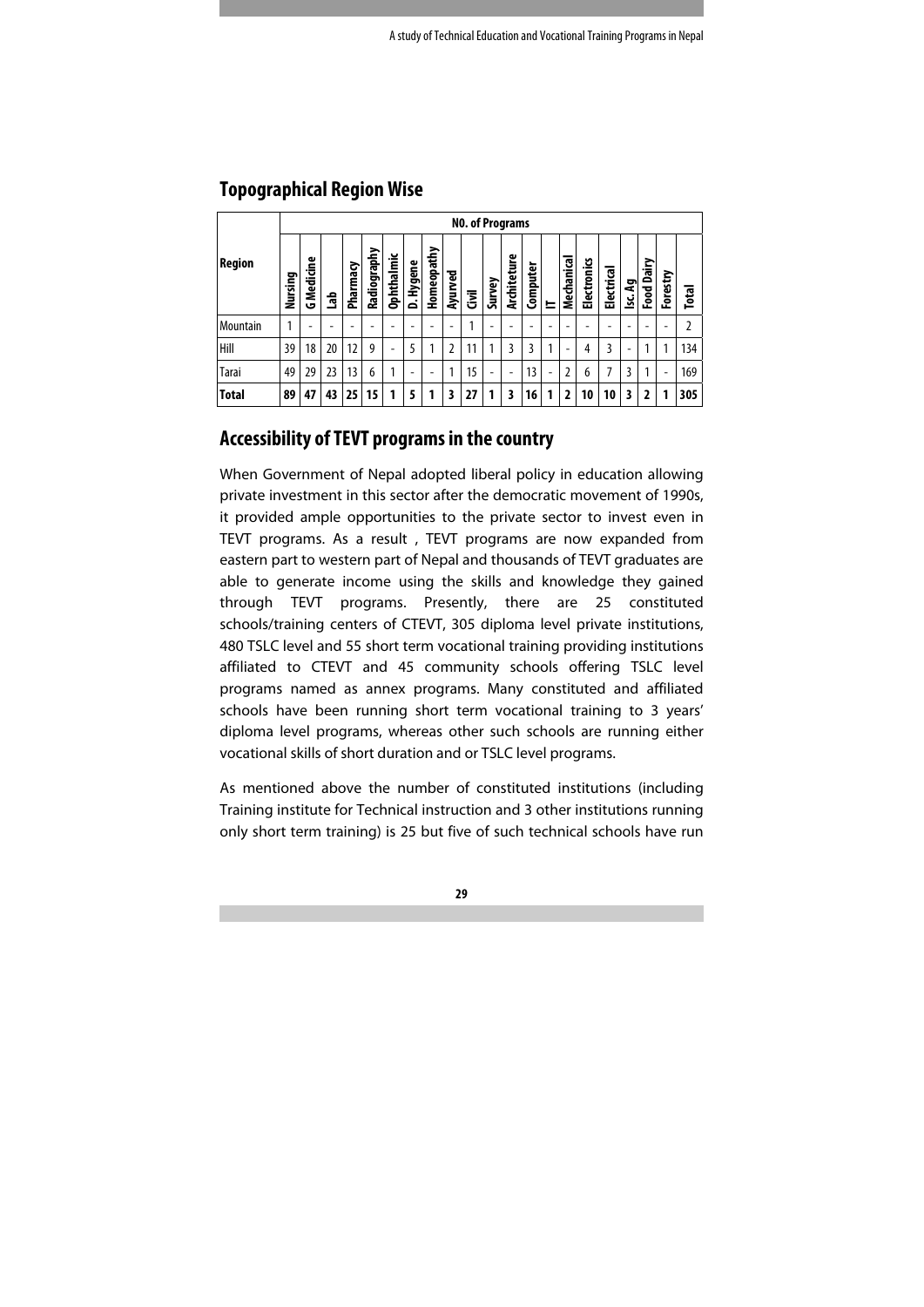the programs of both TSLC and Diploma level programs so such institutions are counted in both the categories, as a result total number of institutes has reached to 28. In the same way, the case of affiliated schools is also the same because total number of affiliated schools is 168 in Diploma level and 137 TSLC level. Total number of institutions has reached 305. Above table depicts that most of the TEVT programs are concentrated on privileged area of Nepal like Kathmandu valley and Terai regions, whereas very few of institutions are providing services to the people of mountain region. It reveals that only 2 of the institutions have been running diploma level programs in mountain. The table also presents the fact that there is equitable distribution of constituted schools in terai, hill and mountain regions and less focus has been given to Kathmandu valley by CTEVT. It show that private investment in TEVT sector mostly falls on well facilitated or resourceful area like capital city and terai giving less focus on hill and mountain regions. Distribution of annes programs is also not found equitable in the sense that no school has been run in the community schools of Kathmandu valley, whereas most of poor people who need TEVT programs to uplift their living standard study in community schools of Kathmandu valley and can't afford the cost of private affiliated schools. However, except in capital city, distribution of annex programs seems to be equitable in other places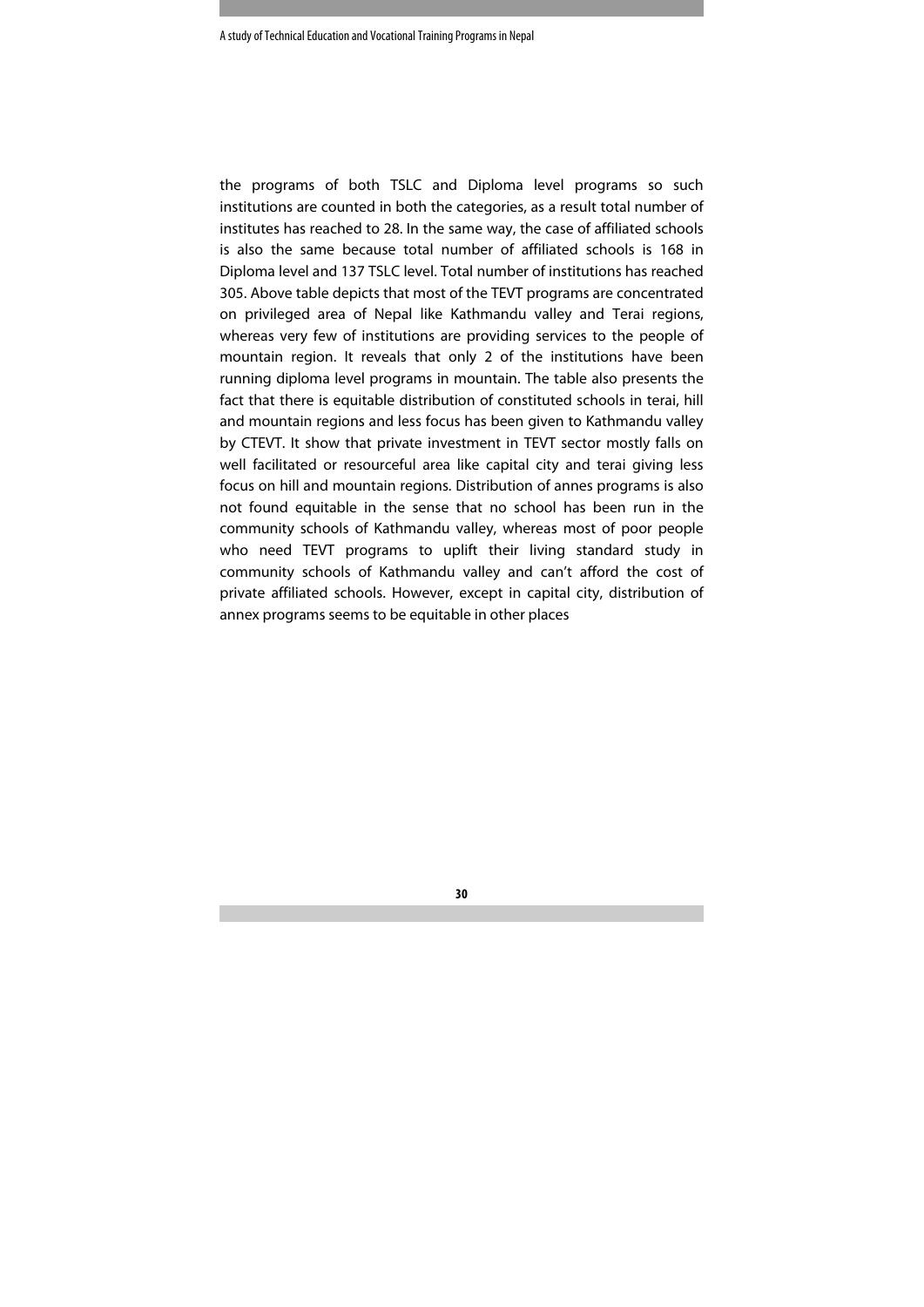# **Investment vs Return: Cases from Pokhara Tourism Training Center**

|     | S.N. Course                       | <b>Duration</b> | <b>Required Qualification</b> | Fee (Rs.) |
|-----|-----------------------------------|-----------------|-------------------------------|-----------|
| 1.  | Cooking/Baking                    | 1 week          | 8 class                       | 700.00    |
| 2.  | <b>Cooking or Baking</b>          | 2 week          | 8 class                       | 1000.00   |
| 3.  | Cooking/Baking                    | 4 week          | 10 class                      | 2000.00   |
| 4.  | <b>Waiter/Waitress</b>            | 2 week          | 10 class                      | 500.00    |
| 5.  | <b>Waiter/Waitress</b>            | 4 week          | 10 class                      | 1300.00   |
| 6.  | <b>Front Desk/Hotel Reception</b> | 1 week          | <b>SLC</b>                    | 300.00    |
| 7.  | <b>Front Desk/Hotel Reception</b> | 2 week          | <b>SLC</b>                    | 500.00    |
| 8.  | <b>Front Desk/Hotel Reception</b> | 4 week          | <b>SLC</b>                    | 1000.00   |
| 9.  | Air Ticketing                     | 2 week          | <b>SLC</b>                    | 500.00    |
| 10. | Housekeeping                      | 4 week          | Literate                      | 1000.00   |
| 11. | Housekeeping                      | 8 week          | Literate                      | 1500.00   |
| 12. | Housekeeping                      | 12 week         | 8 class                       | 2000.00   |
| 13. | <b>Hotel Management</b>           | 1 week          | <b>SLC</b>                    | 1000.00   |
| 14. | <b>City Tour Guide</b>            | 2 Week          | <b>SLC</b>                    | 1250.00   |
| 15. | Computer                          | 8 week          | 10 class                      | 1200.00   |
| 16. | Computer                          | 12 week         | 10 class                      | 1500.00   |
| 17. | Secretarial/Office Mgmt.          | 4 week          | <b>SLC</b>                    | 1200.00   |
| 18. | Secretarial/Office Mgmt.          | 12 week         | <b>SLC</b>                    | 3500.00   |
| 19. | Bartender                         | 2 week          | 10 class                      | 1700.00   |
| 20. | <b>Bell Boy</b>                   | 2 week          | 10 class                      | 500.00    |
| 21. | Hotel Representative              | 1 week          | <b>SLC</b>                    | 500.00    |
| 22. | <b>Trekking Guide</b>             | 4 week          | 10 class                      | 2500.00   |
| 23. | <b>Domestic Helper</b>            | 8 week          | 8 class                       | 3000.00   |
| 24. | Other Tourism training            | 1 week          | $\overline{a}$                |           |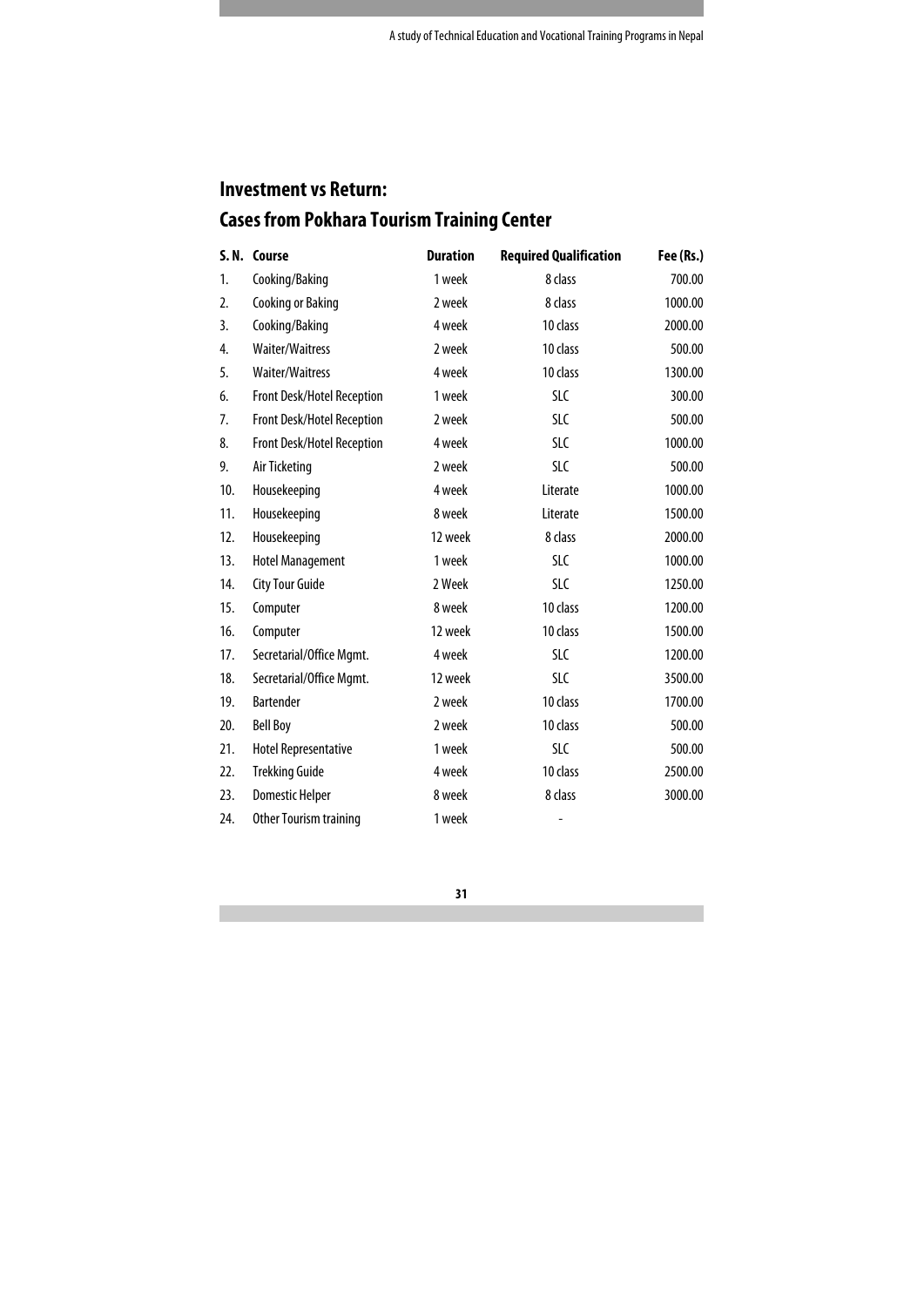#### **Training Duration 12–26 week**

| S.N.        | Course                               | <b>Duration</b> | <b>Starting Date</b> | Fee (Rs.) |
|-------------|--------------------------------------|-----------------|----------------------|-----------|
| $1_{\cdot}$ | Food & Beverage Service              | 26 week         | 15 Jun & 15 Dec      | 5,000.00  |
| 2.          | Front Office Operation Mgmt.         | 26 week         | 15 Jun & 15 Dec      | 5,000.00  |
| 3.          | <b>Commercial Cooking/Baking</b>     | 26 week         | 15 Jun & 15 Dec      | 10.000.00 |
| 4.          | <b>Travel Agency Operation Mgmt.</b> | 26 week         | 15 Jun & 15 Dec      | 5,000.00  |

#### **Short-Term Training Programs**

#### **Quotas, Enrollment and Dropout (FY 066/067)**

| S.N. | Program                              | Quotas<br>per intake | <b>Enrollment</b> | <b>Dropouts</b> | <b>Remarks</b> |
|------|--------------------------------------|----------------------|-------------------|-----------------|----------------|
| 1.   | <b>Commercial Cooking/Baking</b>     | 16                   | 32                |                 | 2 intakes      |
| 2.   | Front Office Operation Mgmt.         | 8                    |                   |                 |                |
| 3.   | <b>Travel Agency Operation Mgmt.</b> | 8                    |                   |                 | 1 intake       |
| 4.   | Food & Beverage Service              | 16                   | 26                |                 | 2 intakes      |
| 5.   | <b>Food Production</b>               | 16                   | 30                |                 | 2 intakes      |
|      | <b>Total</b>                         | 64                   | 96                |                 |                |

#### **Scholarship**

At the end of each 6 month and above duration training reimbursement of the training fees to the highest scorer trainee according to the following criteria set by the School Management Committee was in practice:

| $\bullet$ | Remoteness       | (20%)   |
|-----------|------------------|---------|
|           | $D$ aufausan san | (100/1) |

Performance (40%)

Attitude (40%)

However, since last 8 years scholarship provision could not be continued due to no budget allocation under the concerned heading.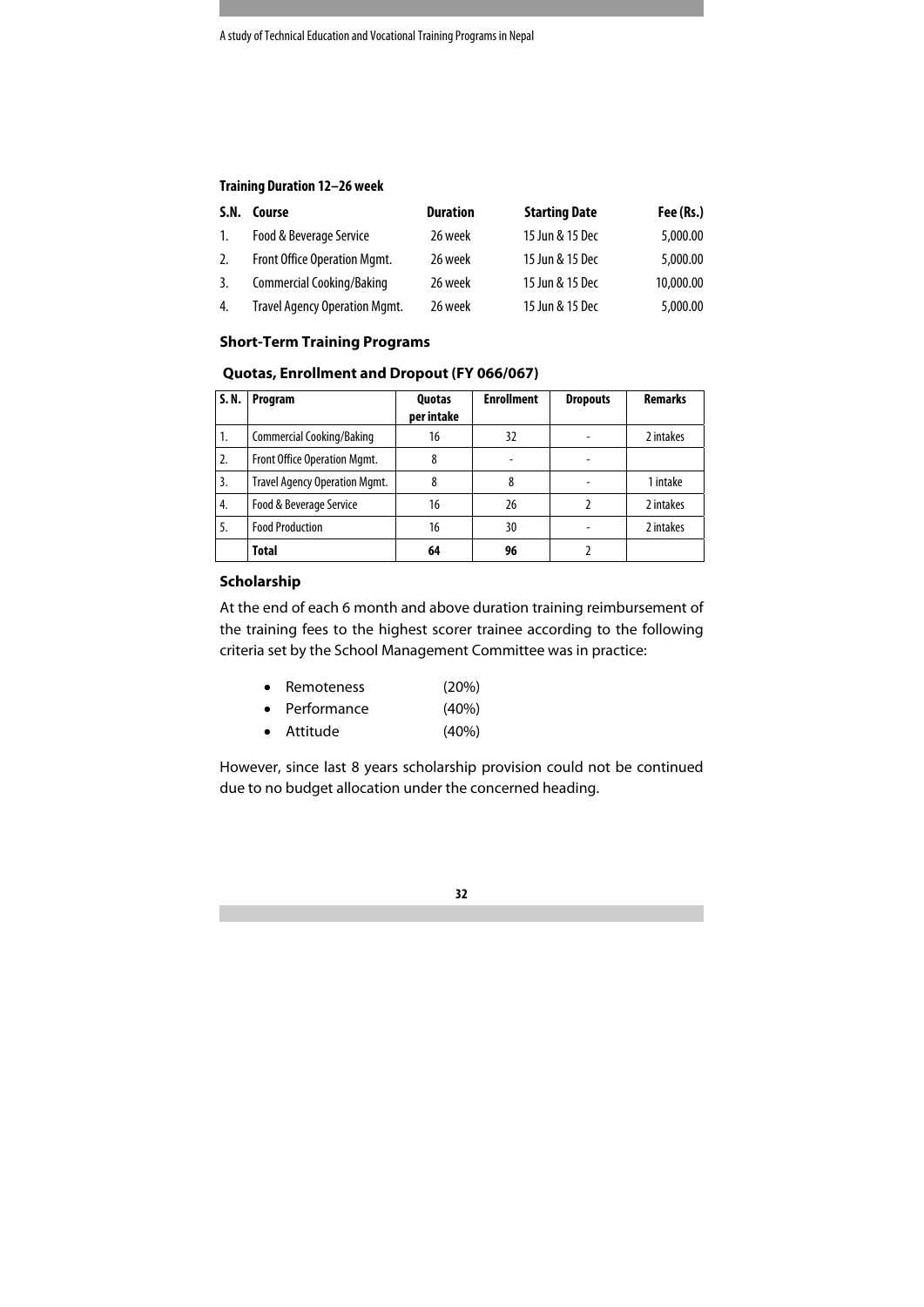#### **Community Service**

As community service activities we have been conducting awareness training/programs for the people who are directly being involved in different tourism related fields and/or they will have direct contact with tourists such as Trekking guides, Boat owners/men, Taxi drivers, hotel representatives, hotel/restaurant employees etc. We have also been conducting community based awareness training programs jointly with local professional organizations, local chambers, youth clubs and hotels.

#### **Post Training Support**

At PTTC post training support to the graduates has been ongoing since the beginning. At present we have established the Placement and Counselling Unit (PCU) to lookafter post training activities. The major post training support activities includes:

- To arrange On the Job Training (OJT),
- To provide counseling service as per need,
- **To provide soft skills regarding job seeking,**
- To provide entrepreneurship skills for self employment,
- To make linkage between job seeker graduates and job provider entrepreneurs,
- To keep and update Graduates' employment record.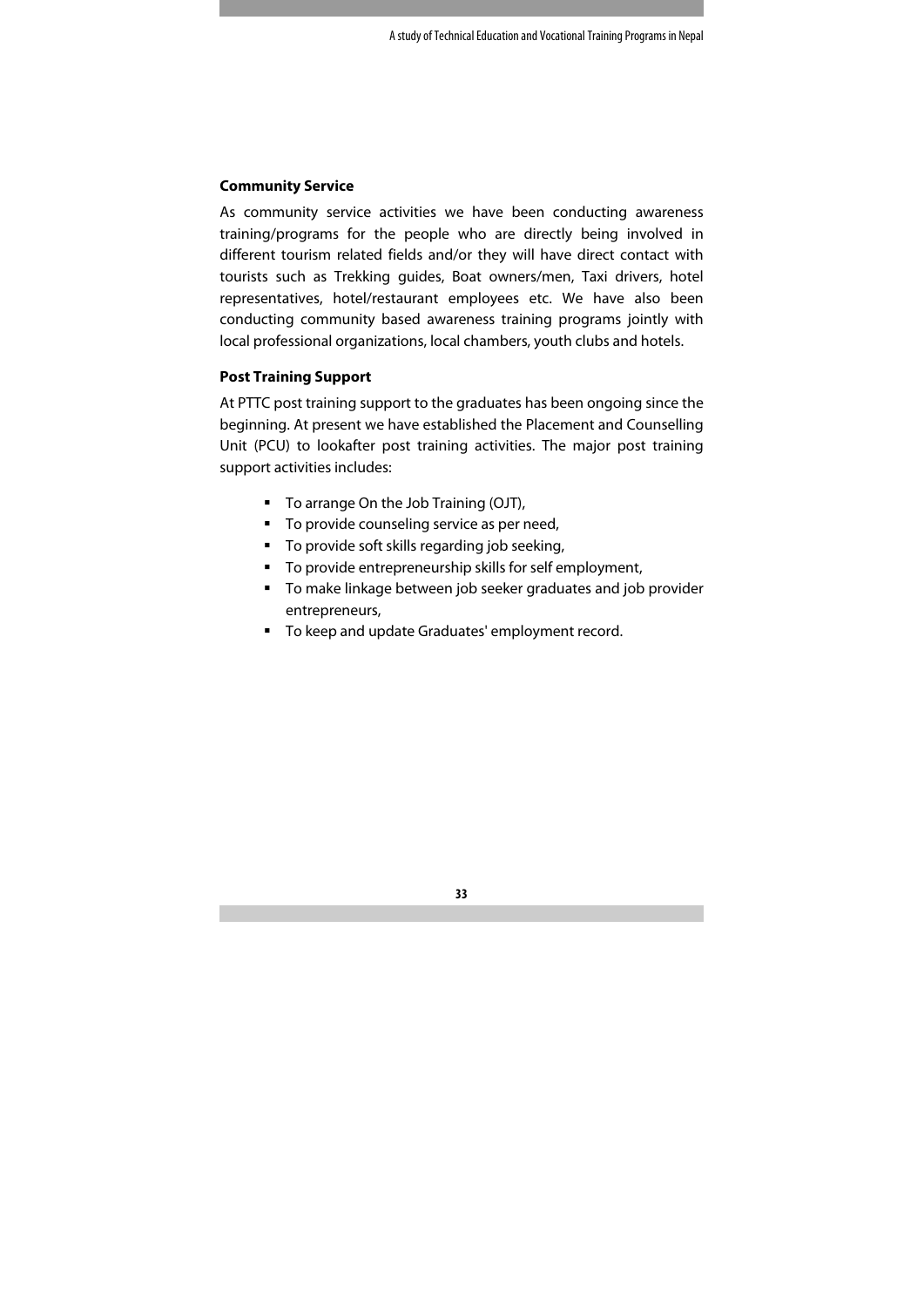#### **Subject wise Graduation and Employment Record**

# **Up to 13 weeks' Training (FY 2053/054 to 066/067)**

| S.N. | Subject                       | <b>Duration</b> | Male         | Female           | <b>Total</b> | <b>Employment</b> |
|------|-------------------------------|-----------------|--------------|------------------|--------------|-------------------|
| 1.   | <b>Waiter/Waitress</b>        | 2-4 week        | 645          | 52               | 697          |                   |
| 2.   | Cooking/Baking                | 1-4 week        | 560          | 308              | 868          |                   |
| 3.   | Cooking                       | 1 week          | 54           | 85               | 139          |                   |
| 4.   | <b>Baking</b>                 | 1-2 week        | 47           | 42               | 89           |                   |
| 5.   | Front Desk/Reception          | 1-4 week        | 275          | 118              | 393          |                   |
| 6.   | <b>Trekking Guide</b>         | 4 week          | 38           | 174              | 212          |                   |
| 7.   | Air Ticketing                 | 1-2 week        | 88           | 37               | 125          |                   |
| 8.   | Basic English Language        | 4 week          | 15           | 0                | 15           | About 83%         |
| 9.   | Front Office/Home Stay        | 1 week          | 16           | 20               | 36           |                   |
| 10.  | Home Stay Mgmt.               | 1 week          | 46           | 92               | 138          |                   |
| 11.  | Hotel Rep./Local Guide        | 1 week          | 112          | 9                | 121          |                   |
| 12.  | <b>Hotel Management</b>       | 1-2 week        | 82           | 29               | 111          |                   |
| 13.  | Japanese Language             | 4 week          | 5            | 1                | 6            |                   |
| 14.  | <b>City Guide</b>             | 2 week          | 34           | $\mathbf{0}$     | 34           |                   |
| 15.  | <b>Basic Bookkeeping</b>      | 1 week          | 14           | $\overline{3}$   | 17           |                   |
| 16.  | <b>Tourism Awareness</b>      | 1 week          | 50           | 29               | 79           |                   |
| 17.  | <b>Village Tourism</b>        | 1 week          | 9            | 13               | 22           |                   |
| 18.  | <b>Inservice Refresher</b>    | 1 week          | 75           | 18               | 93           |                   |
| 19.  | Housekeeping                  | 1 week          | 34           | $\overline{4}$   | 38           |                   |
| 20.  | Housekeeping                  | 5 week          | 8            | 10 <sup>10</sup> | 18           |                   |
| 21.  | Housekeeping                  | 8 week          | 10           | 17               | 27           |                   |
| 22.  | Housekeeping                  | 13 week         | 19           | 45               | 64           |                   |
| 23.  | Cooking/Baking                | 8 week          | 15           | 12               | 27           |                   |
| 24.  | Waiter/Waitress               | 8 week          | 27           | 19               | 46           |                   |
| 25.  | <b>Domestic Helper</b>        | 8 week          | $\mathbf{0}$ | 113              | 113          |                   |
| 26.  | <b>Food Production</b>        | 13 week         | 241          | 111              | 352          |                   |
| 27.  | Computer                      | 8-13 week       | 268          | 142              | 410          |                   |
| 28.  | Computer Repair & Maintenance | 5 week          | 22           | 2                | 24           |                   |
|      | <b>TOTAL</b>                  |                 | 2809         | 1505             | 4314         |                   |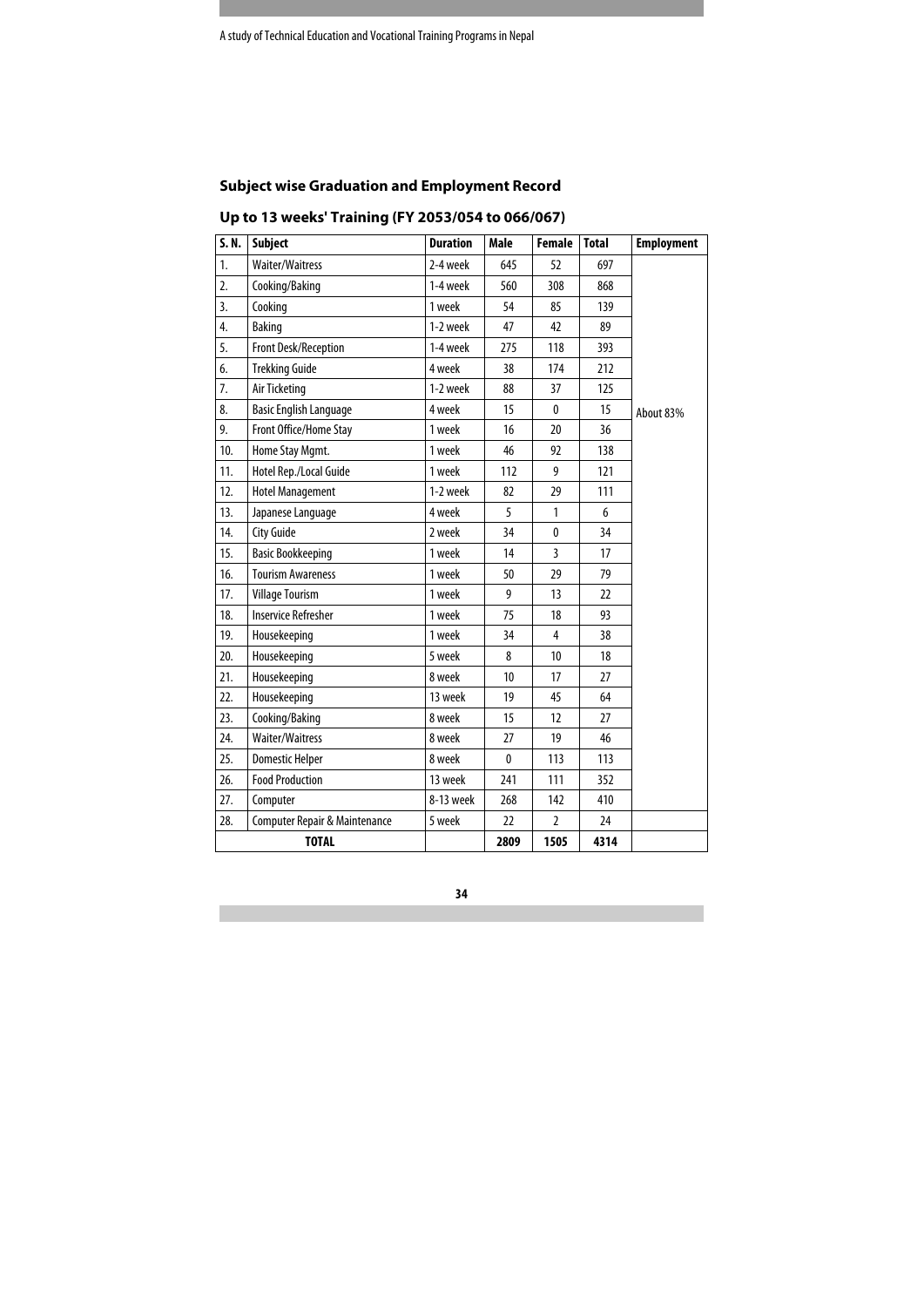| S.N.           | <b>Subject</b>                 | <b>Duration</b> | Male | <b>Female</b> | <b>Total</b> | <b>Employment</b> |
|----------------|--------------------------------|-----------------|------|---------------|--------------|-------------------|
|                | <b>Front Office Operation</b>  | 26 week         | 88   | 24            | 112          |                   |
| $\overline{2}$ | Food & Beverage Service        | 26 week         | 323  | 14            | 337          |                   |
|                | <b>Travel Agency operation</b> | 26 week         | 70   | 11            | 81           | About 78%         |
| 3              | Commercial Cooking & Baking    | 26 week         | 333  | 25            | 358          |                   |
| 4              | <b>Food Production</b>         | 26 week         | 40   | 6             | 46           |                   |
| 5              | Commercial Cooking/Baking      | 52 week         | 39   | 2             | 41           |                   |
|                | <b>TOTAL</b>                   |                 | 893  | 82            | 975          |                   |

#### **13-52 weeks' Training (FY 2055/056 to 066/067)**

#### **Allocated Budget, Expenditure & Balance**

| Year             | <b>Fiscal Year</b> | <b>Budget (Rs.)</b> | <b>Expenditure</b> (Rs.) | <b>Balance (Rs.)</b> |
|------------------|--------------------|---------------------|--------------------------|----------------------|
| 1.               | 053/054            | 14,25,000.00        | 7,00,332.18              | 7,24,667.82          |
| 2.               | 054/055            | 26,50,000.00        | 24,77,410.65             | 1,72,589.35          |
| $\overline{3}$ . | 055/056            | 27,80,000.00        | 27,24,052.07             | 55,947.93            |
| 4.               | 056/057            | 33,11,000.00        | 32,62,534.37             | 48,465.63            |
| 5.               | 057/058            | 37,50,000.00        | 35,77,116.16             | 1,72,883.84          |
| 6.               | 058/059            | 41,00,000.00        | 36,47,794.01             | 4,52,205.99          |
| 7.               | 059/060            | 29,00,000.00        | 28,92,971.95             | 7,028.05             |
| 8.               | 060/061            | 31,34,000.00        | 31,32,574.06             | 1,452.94             |
| 9.               | 061/062            | 33,85,100.00        | 33,84,336.00             | 764.00               |
| 10.              | 062/063            | 40,79,000.00        | 40,74,332.02             | 4,667.98             |
| 11.              | 063/064            | 42,14,225.00        | 41,88,399.21             | 25,825.79            |
| 12.              | 064/065            | 48,70,000.00        | 48,53,515.54             | 16,484.46            |
| 13.              | 065/066            | 53,80,000.00        | 53,07,753.50             | 72,246.50            |
| 14.              | 066/067            | 65,47,000.00        | 65,32,971.00             | 14,029.00            |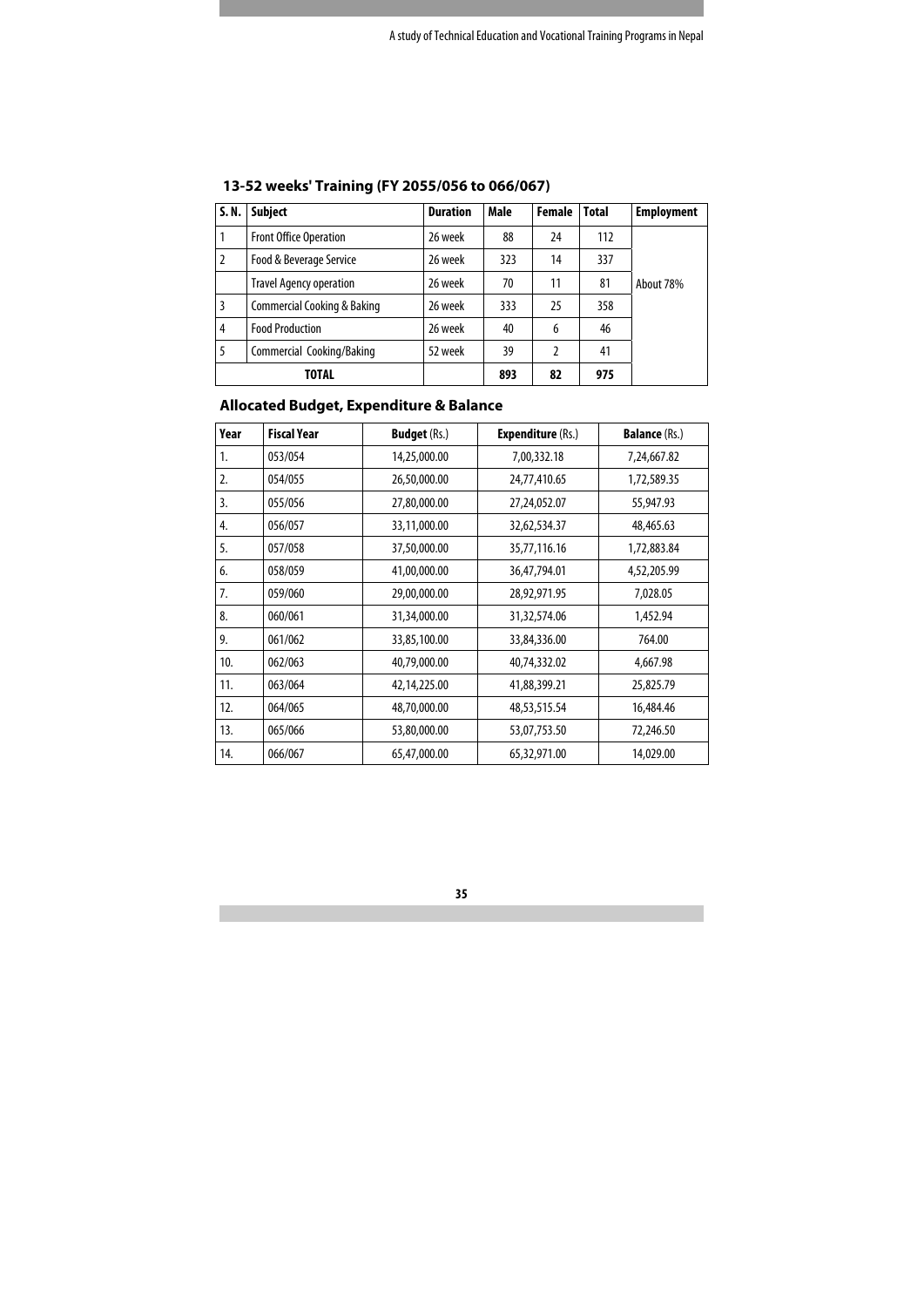| Year | <b>Fiscal Year</b> | <b>Income</b> (Rs.) | <b>Expenditure (Rs.)</b> | <b>Balance (Rs.)</b> |
|------|--------------------|---------------------|--------------------------|----------------------|
| 1.   | Up to 056/057      | 20,86,242.77        | 17,29,788.47             | 3,56,454.30          |
| 2.   | 057/058            | 20,48,658.37        | 3,33,546.00              | 17,15,094.57         |
| 3.   | 058/059            | 24,41,342.07        | 85.00                    | 24,41,257.07         |
| 4.   | 059/060            | 35,51,135.07        | 16,02,020.00             | 19,49,115.07         |
| 5.   | 060/061            | 26,65,803.40        | 4,51,019.00              | 22,14,784.40         |
| 6.   | 061/062            | 29,42,835.27        | 7,18,570.00              | 22,06,265.27         |
| 7.   | 062/063            | 29,05,540.77        | 5,79,000.00              | 23,26,540.77         |
| 8.   | 063/064            | 30,39,879.04        | 4,07,225.00              | 26,32,654.04         |
| 9.   | 064/065            | 32,51,654.00        | 6,29,770.00              | 26,21,884.00         |
| 10.  | 065/066            | 34,02,576.23        | 5,87,412.00              | 28, 15, 164. 23      |
| 11.  | 066/067            | 33,51,113.23        | 5,10,111.00              | 28,41,002.23*        |

#### **Own Earning/School Income Fund (comparative income and expenditure)**

### **Assessing the Labor Markets Needs**

The Council for Technical Education and Vocational Training (CTEVT) was created in 1989 under the Technical and Vocational Education Act of 1988. As the apex body, CTEVT formulates policies, ensures quality control, coordinates all the TEVT-related stakeholders, and provides services to facilitate TEVT programs. ADB provided a loan of \$11.8 million for a Technical Education and Vocational Training Development Project. The project, co-financed with the Swiss Development Cooperation, was completed in September 1997. The project was assessed as successful. A recent evaluation of the Project by ADB suggests that the interaction between CTEVT and the private sector needs to be strengthened to overcome the problem of skills mismatch and make TEVT more marketable.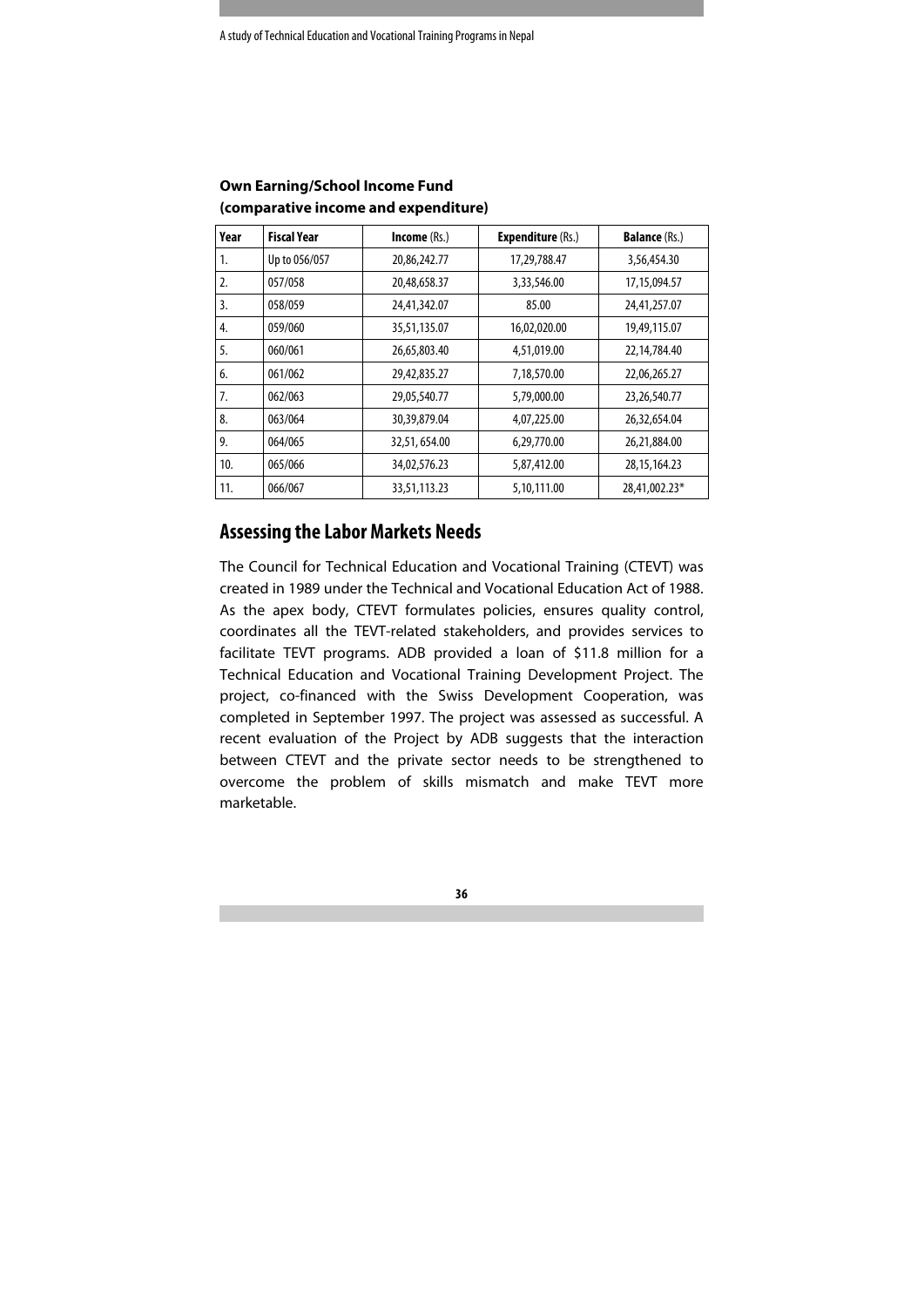Second, CTEVT should phase itself out of certain areas such as health, where the private sector can do well, and increase its focus on coordinating and controlling the quality of TEVT offered by private providers as well as other government agencies.

Despite the development and growth of TEVT, substantial gaps in the subsector need to be filled. There is a need to improve access to the TEVT system and enhance its quality to provide demand-driven skills of marketable quality to larger numbers of the country's youth. The TEVT system needs not only to be developed to cater to the employment needs in the current economic and educational scenario, also to be strengthened to deal with the rapid economic transformation. In the immediate term, the following key issues need attention.

Nepal is one of the agriculture based poor countries of the world so getting

CTEVT has many affiliated institutions under its umbrella. An additional many of other are managed by various line ministries such as agriculture, health, forest and soil conservation, labor, etc. Even though these institutions contribute substantial numbers of skilled manpower to the labor market, the demand far exceeds their capacity, forcing potential trainees to either access the private sector if they can afford it or remain outside the skills development system. The limited capacity of such technical institutions and the high cost of good-quality private providers have led to a proliferation of private skills providers of varying quality. These factors lead to large numbers of youth without marketable skills, thus depressing their income potential and perpetuating the cycle of poverty. Unemployment and underemployment among the youth can have serious implications for economic and social stability. There is, thus, an urgent need for a demand-driven, cost-effective, and focused skills development program aimed at increasing the employment potential of

**37**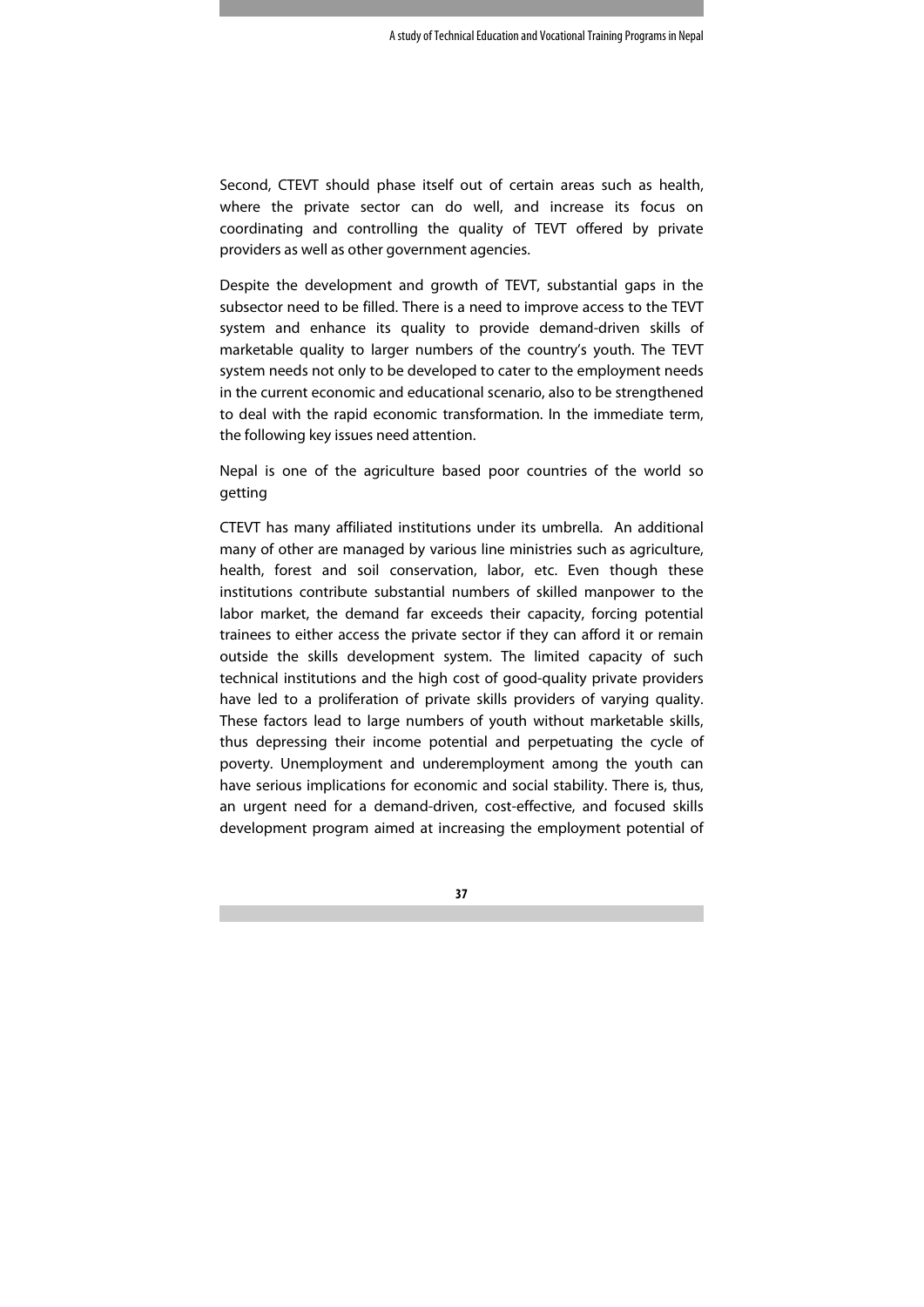the youth. The Government is launching a pilot program of annex schools as a cost-effective, skills development scheme that can address the training needs of the disadvantaged sections of the population. The scheme will use the facilities of 15 existing secondary schools across the country. The previous ADB project laid the foundation on which a strong vibrant CTEVT can be developed. However, the CTEVT structure needs reviewing to improve overall policy development, and management, and to ensure efficient delivery.

Given the high initial as well as recurrent costs, strategies that examine cost effectiveness, multiple levels of skills development, and multiple use of ICT facilities need to be explored in partnership with the private sector. Because many institutions that are involved in ICT training are in the private sector, cost and location exclude the disadvantaged. There is a. Access and Equity. Given the widespread social, economic, and geographic disparities in the country, improving access to income-generating programs for women and other disadvantaged groups is key to poverty reduction. Access to TEVT remains limited because

- (i) there are not enough places in the oversubscribed technical institutions under CTEVT, and
- (ii) the private training institutions are either too expensive or are logistically difficult to access.

Any skills development program must address the needs of these groups through multiple approaches to ensure their participation in economic development.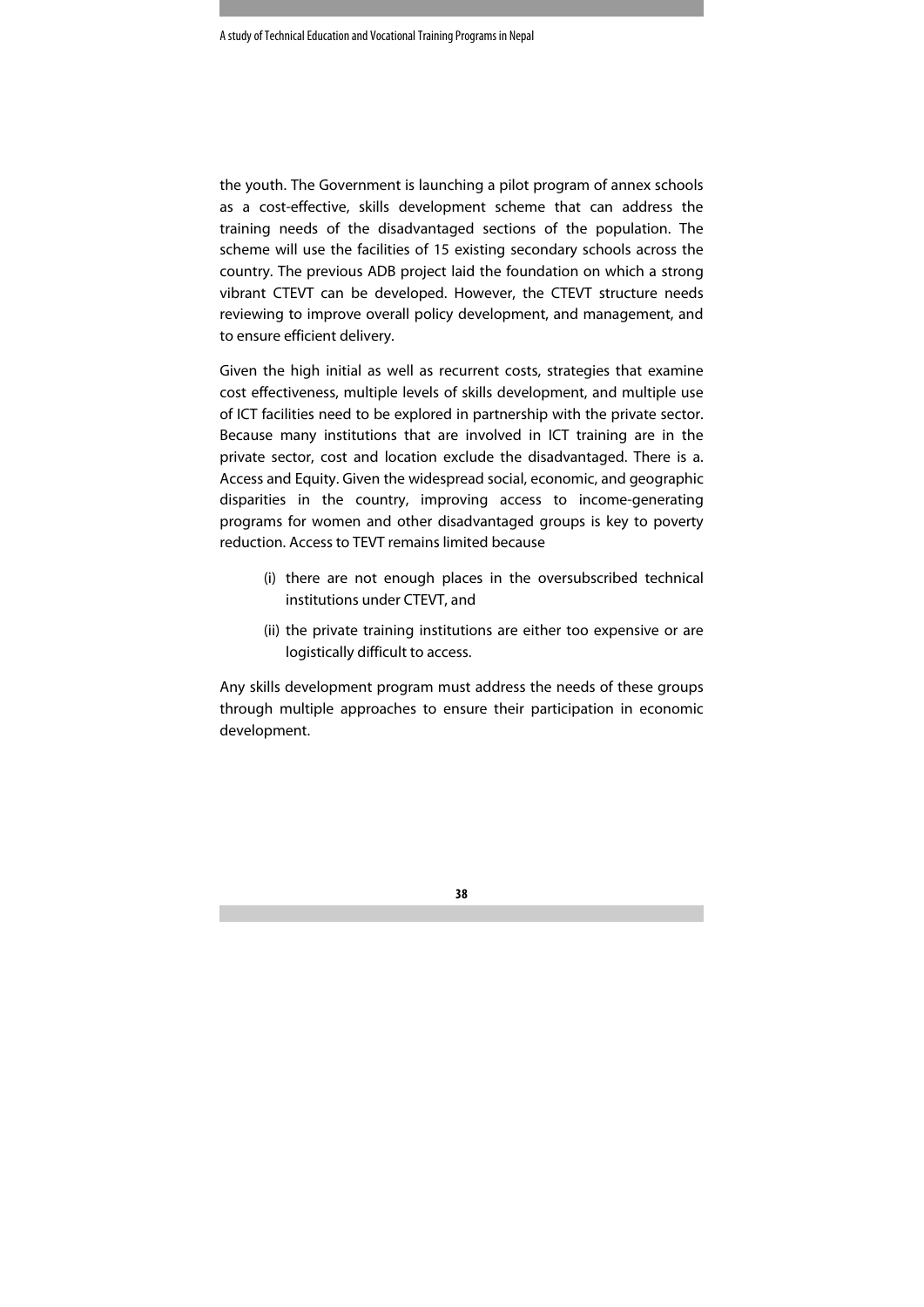### **Quality and Relevance**

Although CTEVT has built up a certain competence, there is a need to improve the quality of TEVT through further quality control procedures and managerial aspects including

- (i) improving the reliability and validity of examinations;
- (ii) developing and operationalizing the monitoring and supervision system;
- (iii) developing an accreditation and affiliation system;
- (iv) continuing improvement of a national standard skills testing system that includes occupational analysis and job analysis;
- (v) further developing curricula appropriate for various occupations and income-generating employment; and
- (vi) decentralizing some instructor training to the regional level.

# **Linkages to Other Training Providers, Industries, and Occupations**

Education and training programs have a weak link to a training needs assessment. Business and industry for these reasons are not involved in training, labor market information systems are weak, coordination and linkages do not exist between the supply side (training providers) and the demand side (business and industry). Insufficient attention is given to developing

- (i) a reliable labor market information system,
- (ii) an education management information system,
- (iii) a standard training needs assessment system,
- (iv) linkages with business and industries, and
- (v) employment services.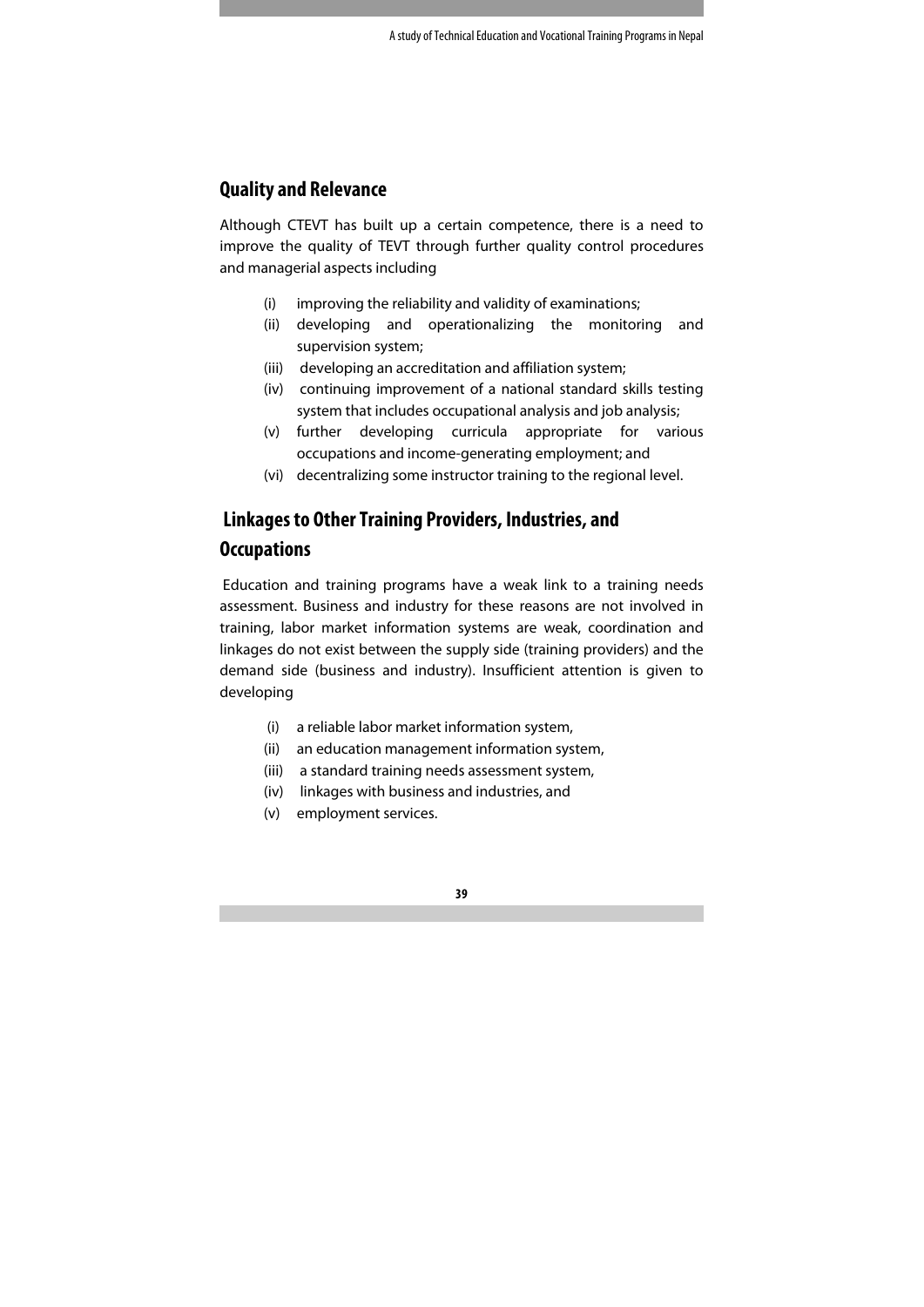### **Supply and Demand**

The national TEVT system is perceived to be irrelevant, ineffective, and inefficient with weak links to labor market demands. The results are

- (i) higher rate of unemployment among graduates of TEVT than among the uneducated;
- (ii) unemployment among Nepalese job seekers, while workers from India in the manufacturing sector constitute 15% of the workforce; and
- (iii) orientation of most training programs in rural areas to subsistence activities rather than employability.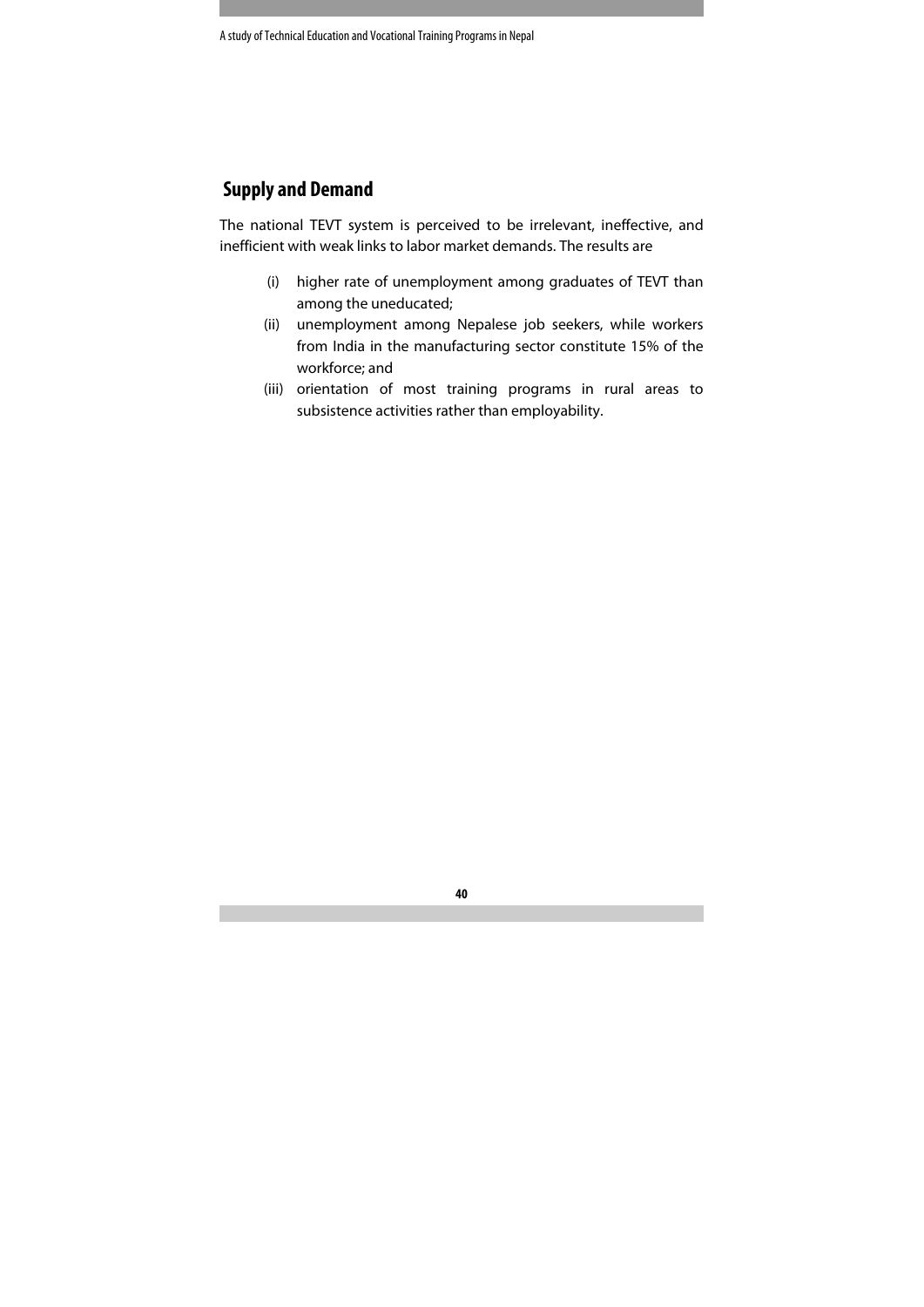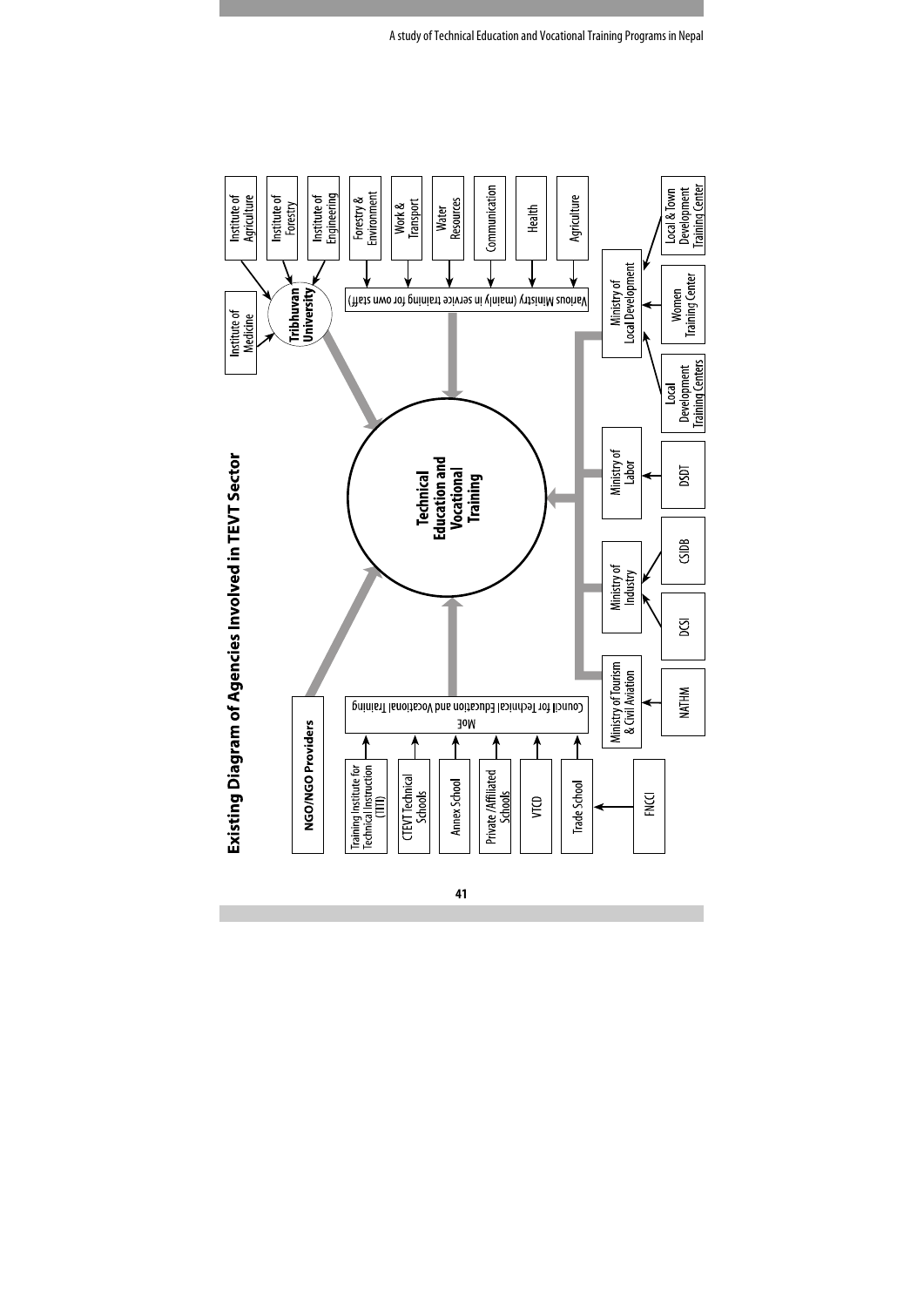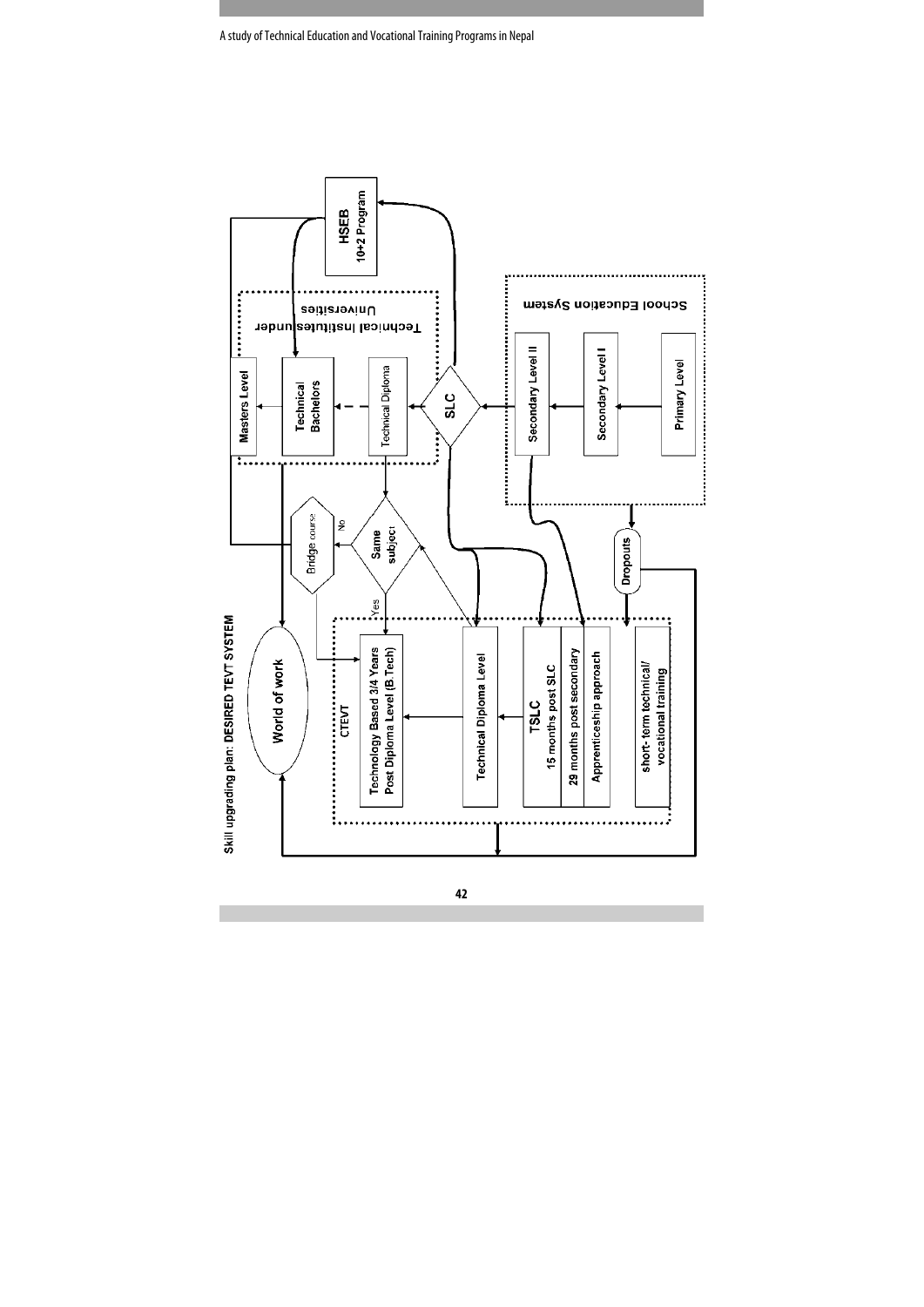### **Finding from Focus Group Discussion:**

In order to obtain data from primary source, Focus Group Discussion in Birtamode to the east and Nepalgunj to the western part of Nepal was done with professionals and some of the employers of that area. The major problems indicated by the members of focus group discussion has been mentioned below:

- **1. Most of the TEVT programs in Nepal are found lunching as per the suggestion of donor countries not as per the local needs**: Immediately after the democratic movement of 1950, importance of technical education and vocational training was realized vocational education and training programs have been launching in different names some times as basic education, sometime as multipurpose schools, sometimes as vocational schools and sometimes as trade schools. However, all the programs have been launching under the influence of some of the donor countries. As basic education was implemented from the impression of India, multipurpose schools were run because of American impression and new education system plan was implemented because of the impression of Japanese and other western countries (Sharma, 2003). The statement 'A cursory review of the developments of TEVT over the past four decades reveals that it has passed through frequent changes in policies as well as in management styles' (Belbase, 1997), also indicates how TEVT programs and policies are effected as per the interest of donors.
- **2. Problems in granting affiliation to TEVT providers:** While granting affiliation to the TEVT providers
- **3**. **Government's focus lies in expanding the TEVT programs rather than quality control**: In stead of controlling the quality government in its five years plan has given emphasis on expanding the programs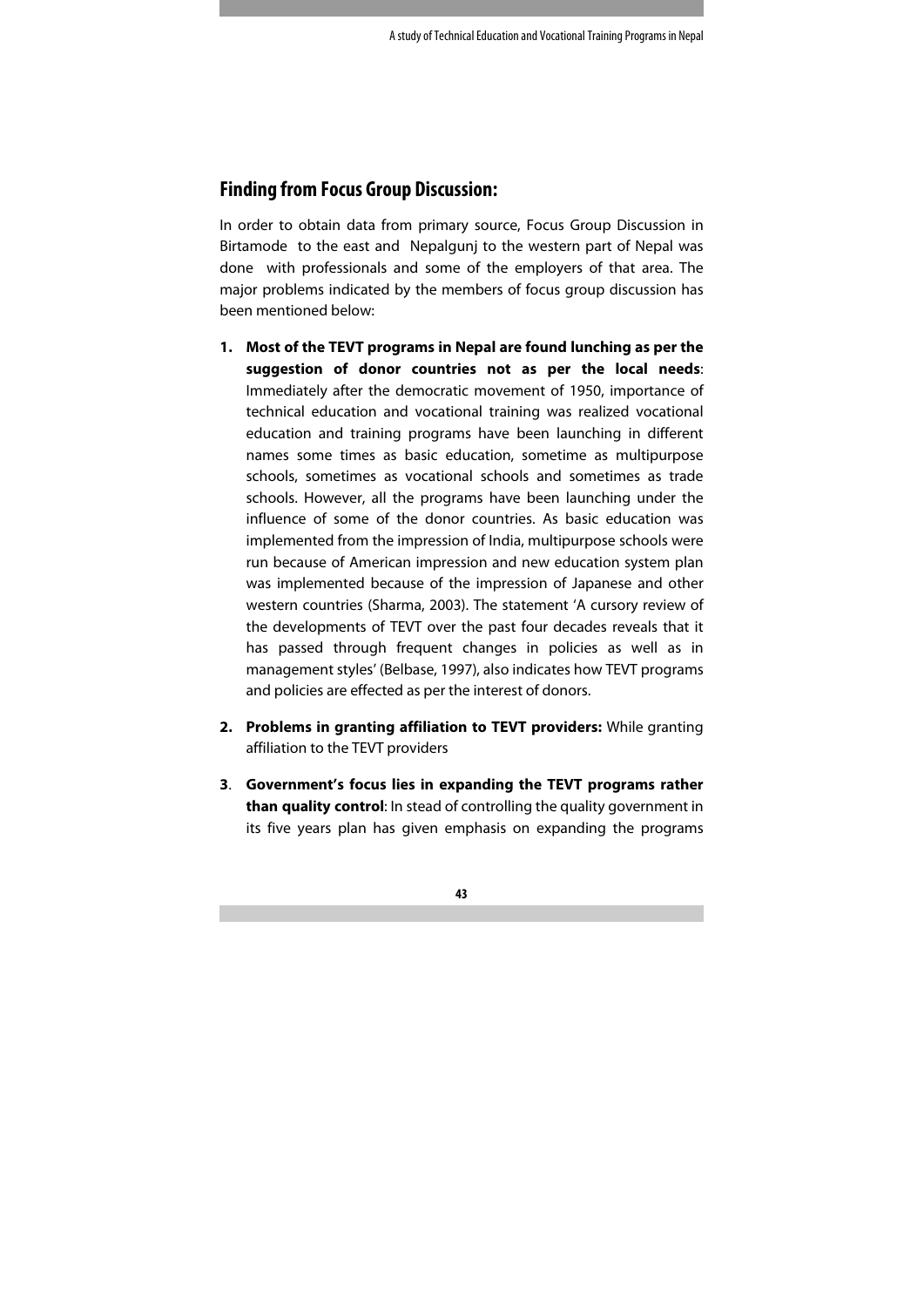targeting to provide short term TEVT training to 23555 persons, long term training for 7500 persons and expanding the annex programs in all seventy five districts of Nepal during tenth five years plan, which seems ambitious if we assess the progress of first two years of tenth five years plan. There is a trend in Nepal that in order to meet the target as set in the plan, organizational emphasis lies in to reach the target increasing the number of trainees without taking care on the quality aspect of the trainees. This is the reason why on the one hand, training providers in the name of meeting target neglect the quality and market needs of the training, on the other hand, CTEVT has been providing affiliation to hundreds of institutes without considering their quality in the name of expanding TEVT programs.

- **4. There is a trend of seeking job in the market rather than being self employed**: As among the graduates there is a trend of seeking job in the market rather than being self employed starting the business of their own utilizing the acquired skills. Even the curriculum and textbook are not designed to encourage graduates towards making them self-dependent establishing private enterprise and other income generating activities of their own utilizing acquired skills.
- **5. Self-employment is not considered as employment**: Various graduates follow up studies made by CTEVT indicate that graduates do not consider self-employment as employment and seek the job in the market because most of the rural people don not consider on –thehome income generating activities as the employment even if they have utilized acquired skills from training.
- **6. There is mismatch between market needs and training that are conducted in the technical schools:** As most of the tainting programs are conducted without considering the market need so gap between the TEVT graduates and job market is gradually increasing, which has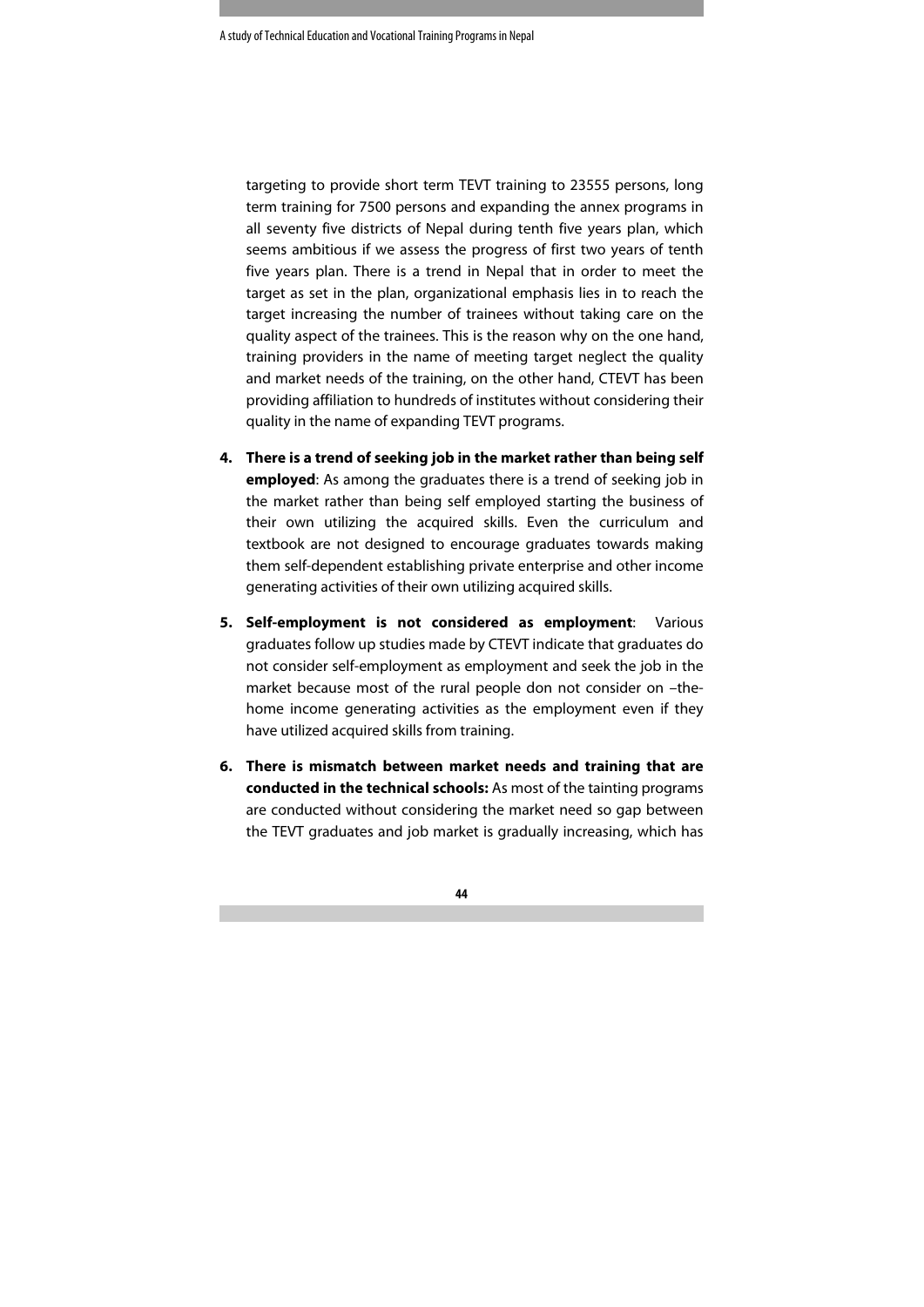adverse effect on rate of employment. As need of the market day by day is changing adopting the newly emerging technologies and innovation but most of the training providers are not found adopting such technologies as per the need of the market.

**7. Very nominal amount of budget allocated to TEVT sector:** As the TEVT programs are very expensive in nature because involvement of heavy and expensive equipments and materials are necessary in delivering the technical education and vocational training. However, if we see the national budget allocated in this sector, it gets even less than one percent of total education budget.

### **Conclusion**

Council for Technical Education and Vocational Training (CTEVT), since its establihment period, has done significance progress in advocacy and expansion of the programs in all over the country. However, with the expansion of the programs, quality of the training has been decreased. As a result CTEVT is compelled to decrease the minimum rate of employment of TEVT gradutes. Thus, in order to improve the present situation CTEVT should focus its programs to the quality control rather than on the expansion of TEVT programs. In order to improve the quality of the training, the most essential focus of CTEVT should be to minimize the gap between the labor market needs and training that has been conducted through various training providers. For reducing the gap training provider should conduct the training as per the need of the labour makrket and customers or trainees focusing the curriculum on entrepreneurship skills development on the trainees so that they can be self -reliant after completion of the training.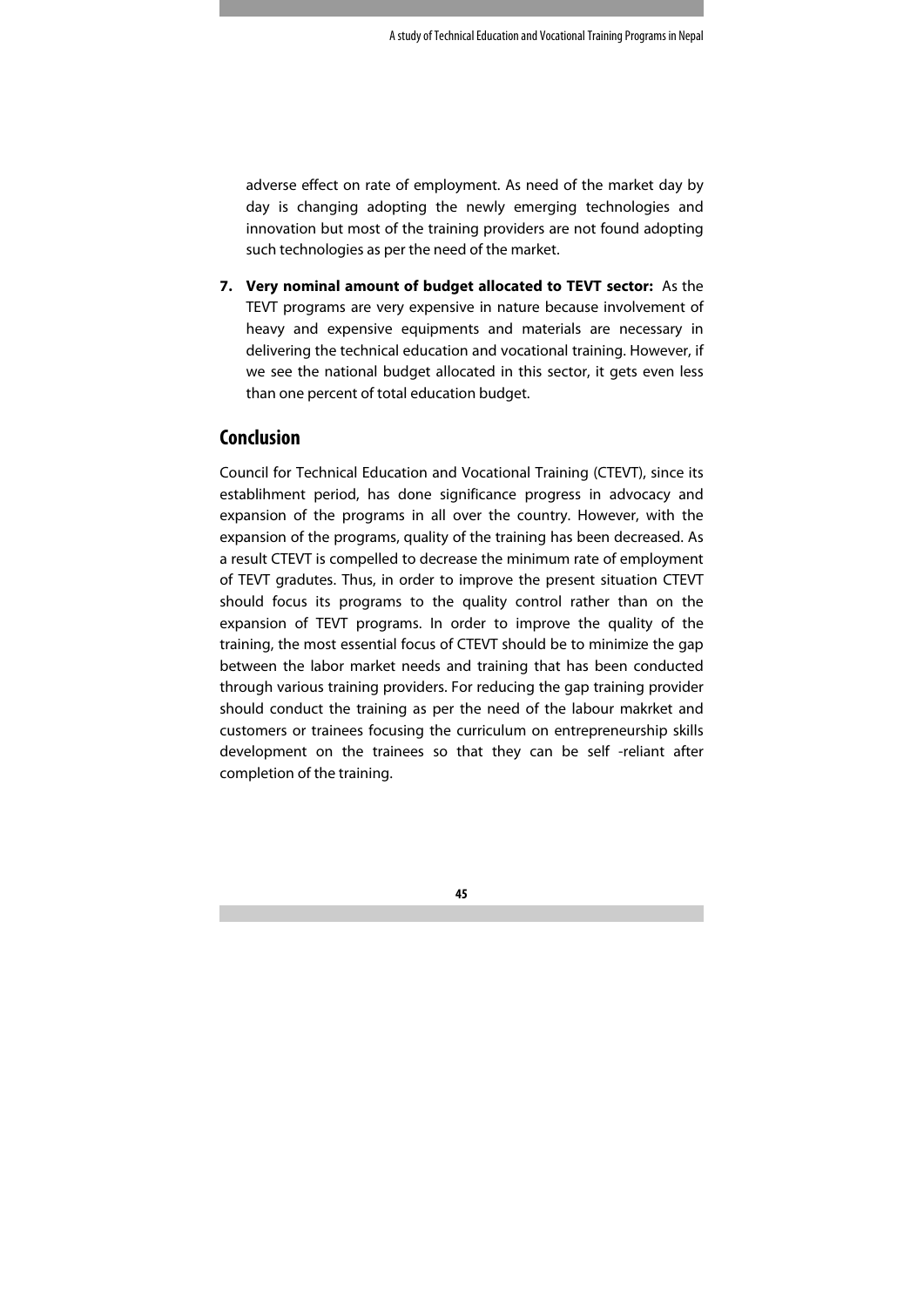### **Recommendation on Construction Sector:**

After analyzing the collected data from secondary source, the following occupations were found as the major occupations under civil works, which are enlisted below as the major identified occupation under civil works (Construction).

- Carpenters
- Mason
- Furniture Maker
- **Plumbers**
- **•** House Painter
- House Wiring / Electricians
- **•** Scaffolds
- Security Guards
- Cement Tile Production
- Shuttering Carpenters
- **Steel Fixture**
- Welders
- Metal Sheet Fabricators

The involvement of contract labour is increasing day by day, directly or indirectly, due to the present environment of privatization and globalization. The "Workers' Education Seminar on Contract Labour" organized in Kathmandu during 28 - 30 June, 2000 by the Office of the Senior ILO Advisor in Kathmandu in collaboration with ILO South Asia Multidisciplinary Advisory Team (SAAT), New Delhi and ILO Bureau of Workers' Activities (ACTRAV), Geneva had concluded that the following major areas in the occupational constructional trades were found as a growing trend: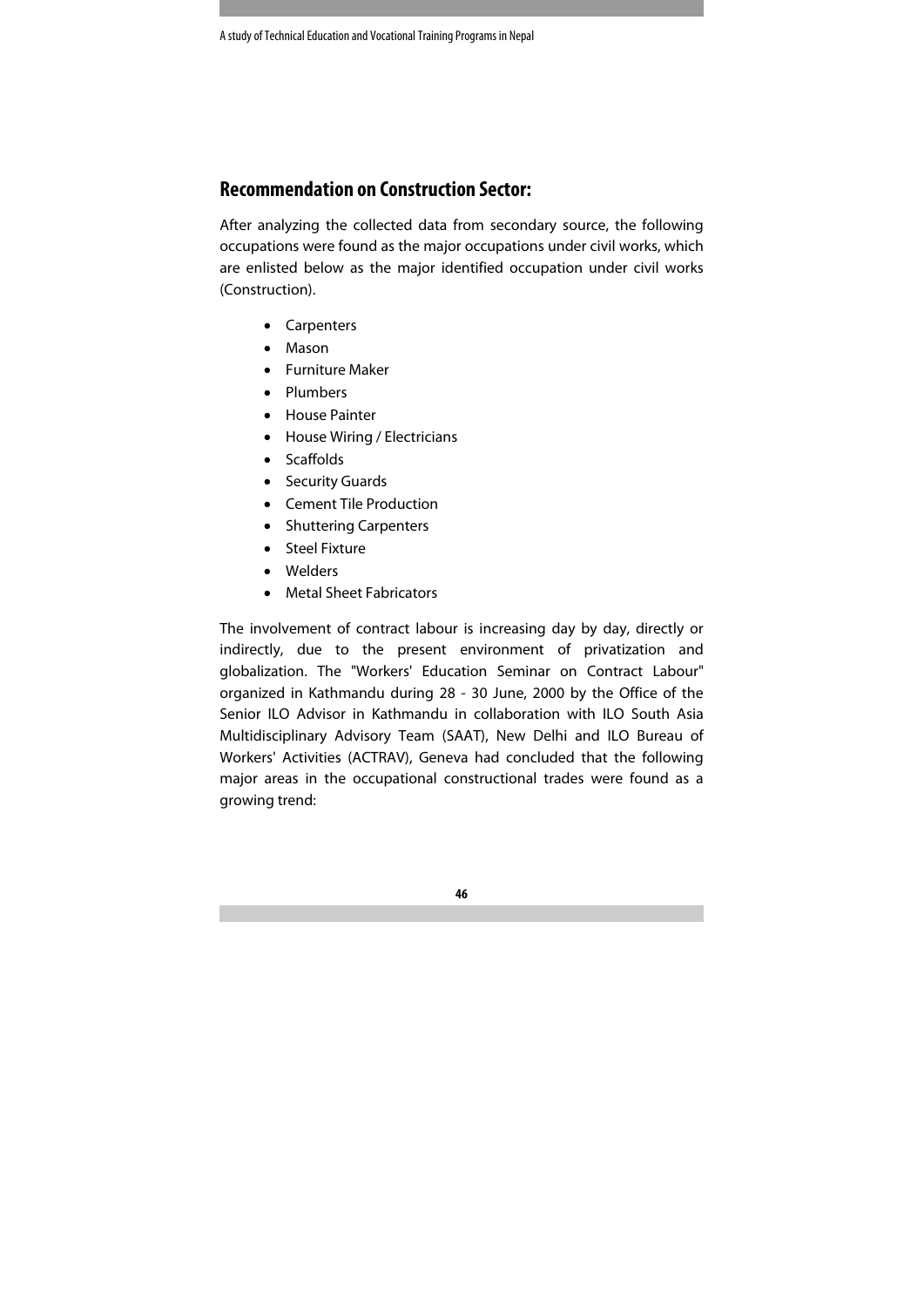- Road construction -excavation, filling, gravelling, rolling, black topping, etc.
- Building construction mason work, reinforcing, plastering, electrical works, plumbing, painting, etc.
- Brick-kilns clay moulding, load/unloading, firing, etc.
- Aggregate making stone quarry works, aggregate contractor, aggregate worker, etc.
- 1. In business and industry of Nepal, the number of unskilled workforce is found high. There was inadequacy of skilled workforce.
- 2. Although the business and industry have human resource development plan, it is geared up through informal training: The unskilled workers learn the skill through the skilled senior workers. Skill learned through such informal way does not have any formal system for skill level assessment.
- 3. In business and industry, new workforce is not frequently required. If they ever needed new workers, most business and industries get the workers through contact with friends and relatives. Very few business and industries advertise for vacancy. Because of lack of disciplined workers employers of business and industry reluctant to hire new workers through advertisement.
- 5. Because it is very difficult to get highly skilled workforce, and because of the requirement of skilled and/or highly skilled technical workforce for business and industry to the level of overseer and engineer, in line to the production of skilled or highly skilled technical workforce, establishment of a Technical University was preferred.
- 6. In order to make the workforce absorbable in the labor market, especially in the context of changing technology as well as competitive labor market that demands skilled and highly skilled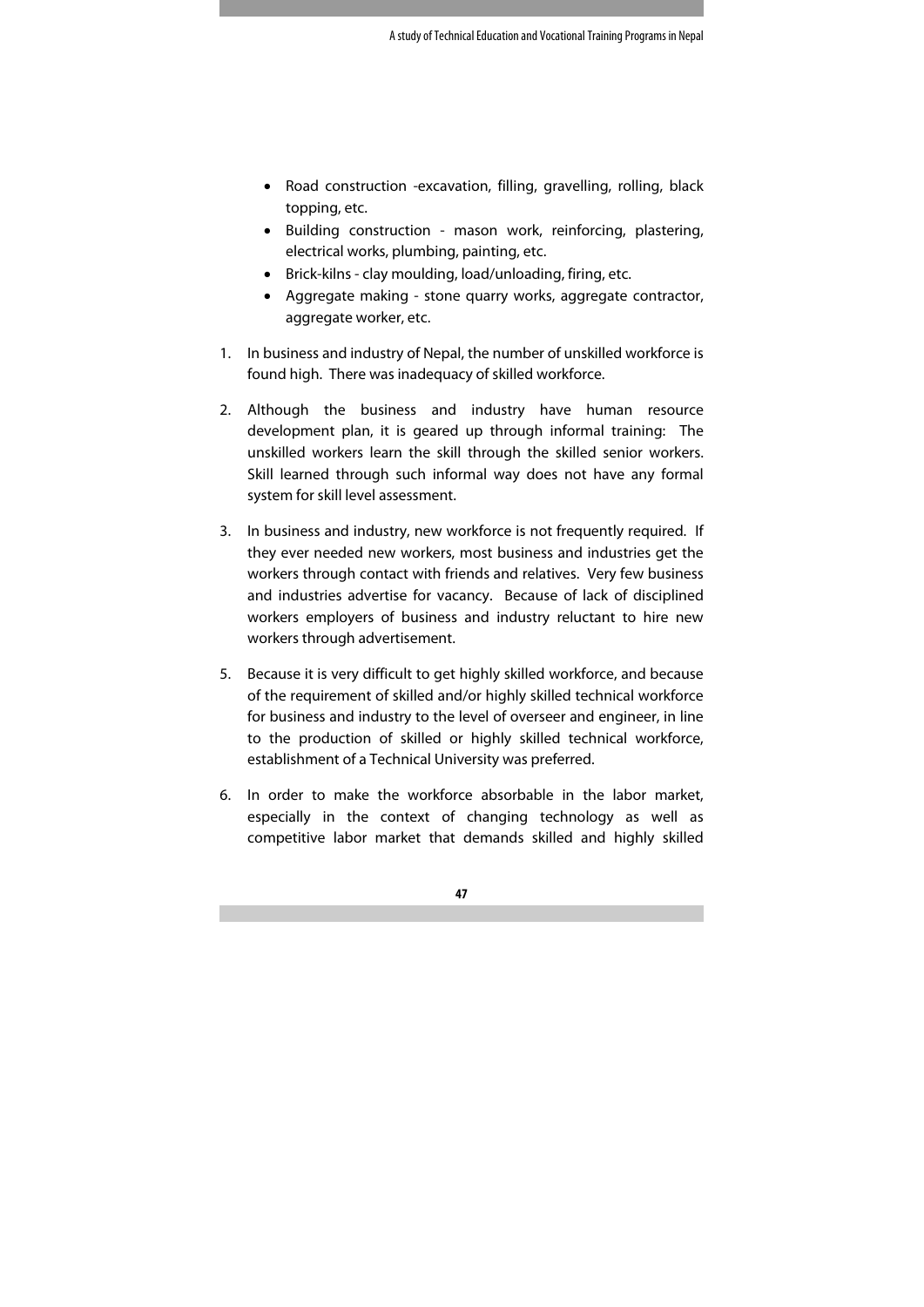workforce, identifying the kind and level of workforce need was preferred by business and industry (Refer to Table 16 for required technical workforce in accordance to New Technology).

- 7. The trend of workers' turnover is quite high in business and industries. The main reason for leaving the job by the workers was attraction in foreign employment. Secondly, they left the job due to family reasons. However, family reasons also meant to go to foreign employment expecting to earn more than what is earned here in Nepal, so that he/she can look after the family well.
- 8. Although foreign employment was not regarded safe in terms of wage and other security, workers were found to leave the job to go for foreign employment with a hope to get higher wage or salary. However, the economic condition of the workers returning from foreign employment was not found that satisfactory.
- 9. Since the business and industry need skilled technical workforce, but they are not in position to hire new raw or unskilled / semi-skilled workforce frequently, the B & I are in need of multi-skilled workforce who can perform in different areas of work in the industries.
- 10. Nepalese workers worked mostly in service and production oriented work. The countries where most Nepalese workers went for employment are Malaysia, Qatar, Saudi Arabia, and Dubai. Few went to Singapore and UAE.
- 11. The occupations, which they worked in, were mainly Scaffolder, Room Service Manager, Service Assistant, Driver, Supervisor, Helper, and Electrician. However, it was also found that the work in abroad was different from what was signed for in the contract. On one hand, the workers are unskilled, even if they have training of few duration, this would not be enough to match the kind of job they do in foreign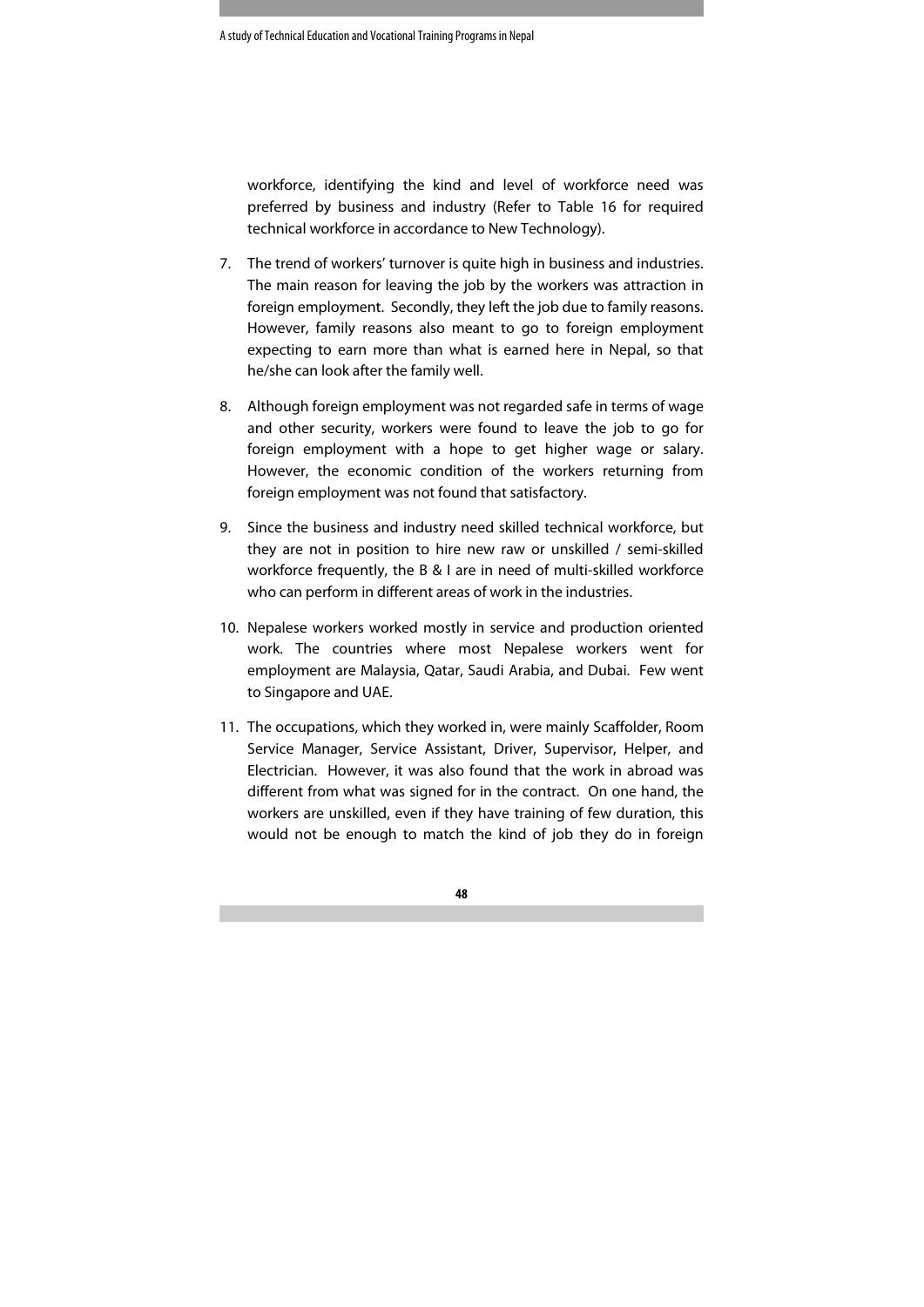company. On the other hand, they were paid lower than the agreement.

- 12. Some workers learned skills such as driving (not mentioned whether heavy or light driving); Plumbing/Rigger/Mason/Painter/Scaffolder; Food and Hygiene; Plate making, Mobile repairing; and fire fighting (Damkal operation). These are the skills, which they could have easily learned in Nepal.
- 13. Although they learned the skill while working in foreign company, they were not able to use the skill here in Nepal, because of lack of technology that is compatible to the skills they learned or there is no job related to the skill they learned in foreign company. This gave clear indication that first, to identify the kind of skill required for foreign company where the workers are sent, then provide the identified skill training so that the person does not have to feel embarrassed to work in the foreign company. Workers sent to foreign are image of Nepal. Therefore, the concerned needs to work on to keep good image of Nepal.
- 14. While in foreign employment workers faced many other problems besides skill training problems. The main problems they faced were low salary than what was agreed upon; language problem, even illegal living, and sometimes they were homesick. These facts indicated that for Nepali youth foreign employment is not a choice but it is compulsion, because of lack of employment opportunity in the country as well as lack of skill to earn enough to support the family. Hence, returned workers suggested other Nepalese youth who intend to go for foreign employment to get related skill training before going for foreign employment.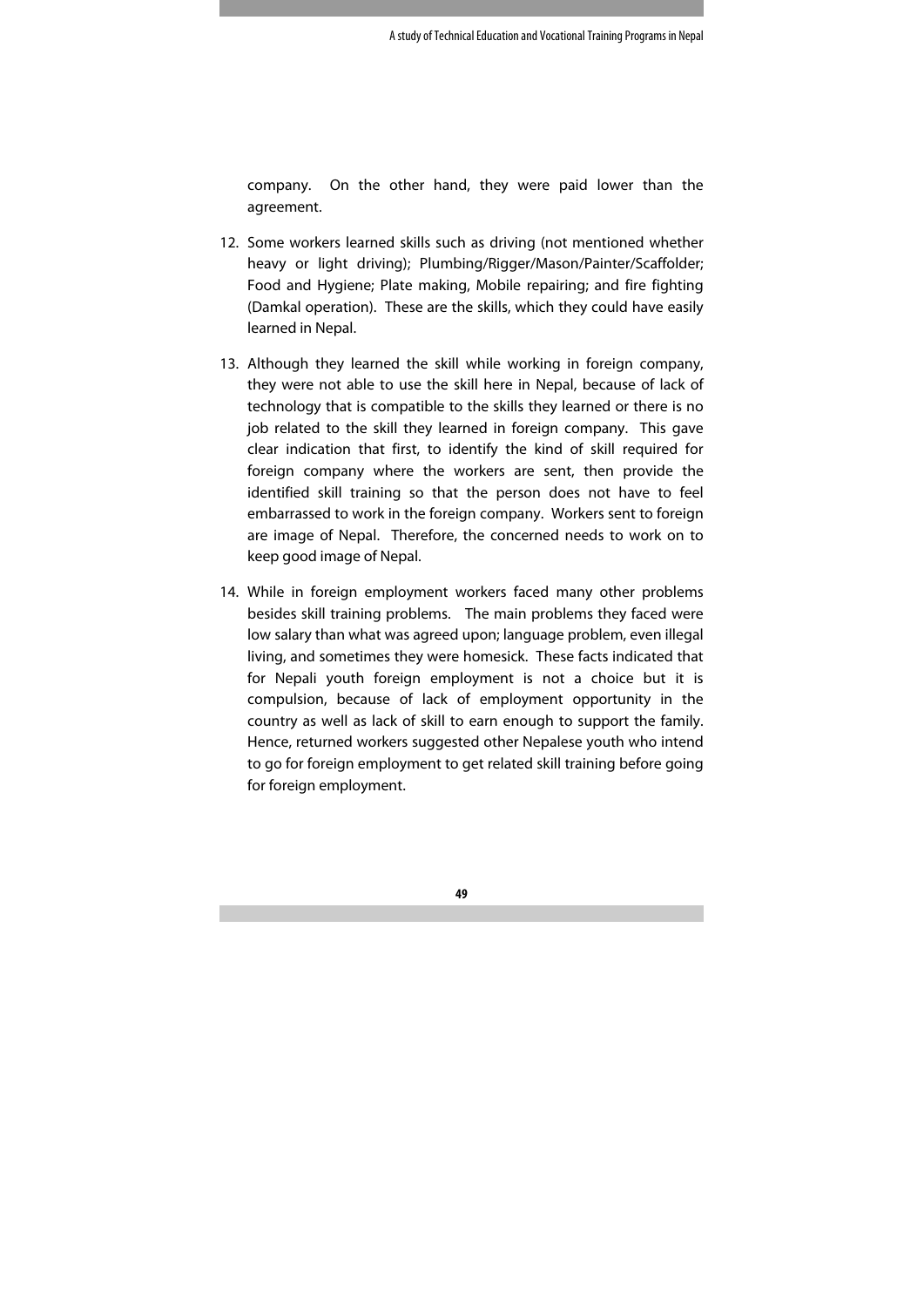### **Overall Recommendations**

Based on the above findings, the following recommendations were made:

a. The findings of the study (CTEVT, 2009) indicated that there is a strong demand of multi skills workforce in the industries of Nepal so it is recommended to produce multi skills workforce through TTPs of Nepal. The technical workforce mostly on demand in business and industry are as follows:

| <b>Trade</b>            | <b>Occupations</b>         |
|-------------------------|----------------------------|
| <b>Hotel Management</b> | Cook                       |
|                         | Waiter                     |
|                         | Housekeeping               |
|                         | Food & Beverage            |
|                         | <b>Front Office</b>        |
| <b>Mechanical</b>       | Production                 |
|                         | Welder                     |
|                         | Machine Operator           |
|                         | Mechanical                 |
|                         | <b>Mechanical Foreman</b>  |
| <b>Electrical</b>       | <b>Electrical Engineer</b> |
|                         | Flectrician                |
| <b>Construction</b>     | Engineering                |
|                         | Carpenter                  |
|                         | Overseer                   |
|                         | Supervisor                 |
|                         | Sanitation / Plumbing      |
|                         | Crown Maker                |
|                         | Plumber                    |
|                         | <b>Steel Fixture</b>       |
| Lab Technology          | Lab technician             |
|                         | Chemist                    |
|                         | Hydrogas Operator          |
| <b>Agriculture</b>      | <b>JTA</b>                 |
|                         | Dairy Technologist         |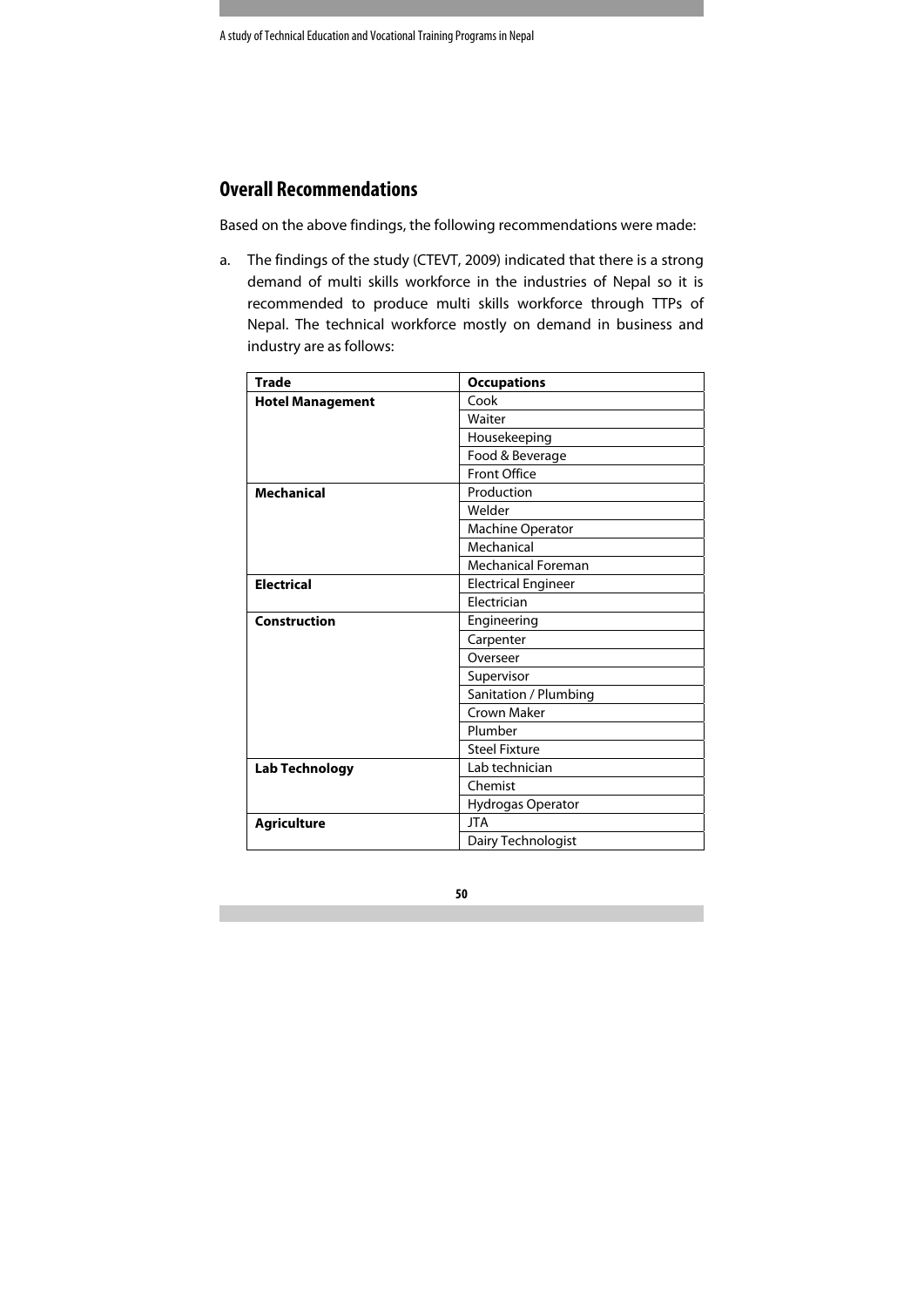- b. The demand of low and middle level skilled workforce is still high in national local labor market in occupations such as carpenters, mason and plasterers, painters, electricians and plumbers, drivers and mechanics. This might be because people are migrating in urban areas for the last decades, and buildings and houses are being built in huge amount in urban areas. It is recommended to produce multi skilled low and middle level workforce through TTPs.
- c. It is recommended to the foreign employment agencies that they either through their own training institutes or in partnership with CTEVT should provide skill training to the workforce prior to sending them to foreign employment
- d. While preparing the workforce, types of workforce and Skill level should be considered
- e. It is also recommended that the foreign employment agencies should arrange for Skill Testing with National Skill Testing Board/ CTEVT for all their students so that their skill level would be recognized.
- f. Since the workers have language problem and cultural difficulties and most of the people who go to foreign employment as general workers and other semi-skilled technicians, are academically low, it is recommended that all foreign employment agencies should facilitate to provide language training, at least to make them able to communicate well in local language. They should also be oriented about the culture and manners so that they would not be humiliated in a foreign country.
- g. Since the domestic labor market situation is not that good and there is not that much employment opportunity inside the country, graduates of TEVT should be encouraged for self-employment. However, posttraining support from the training institutions and the government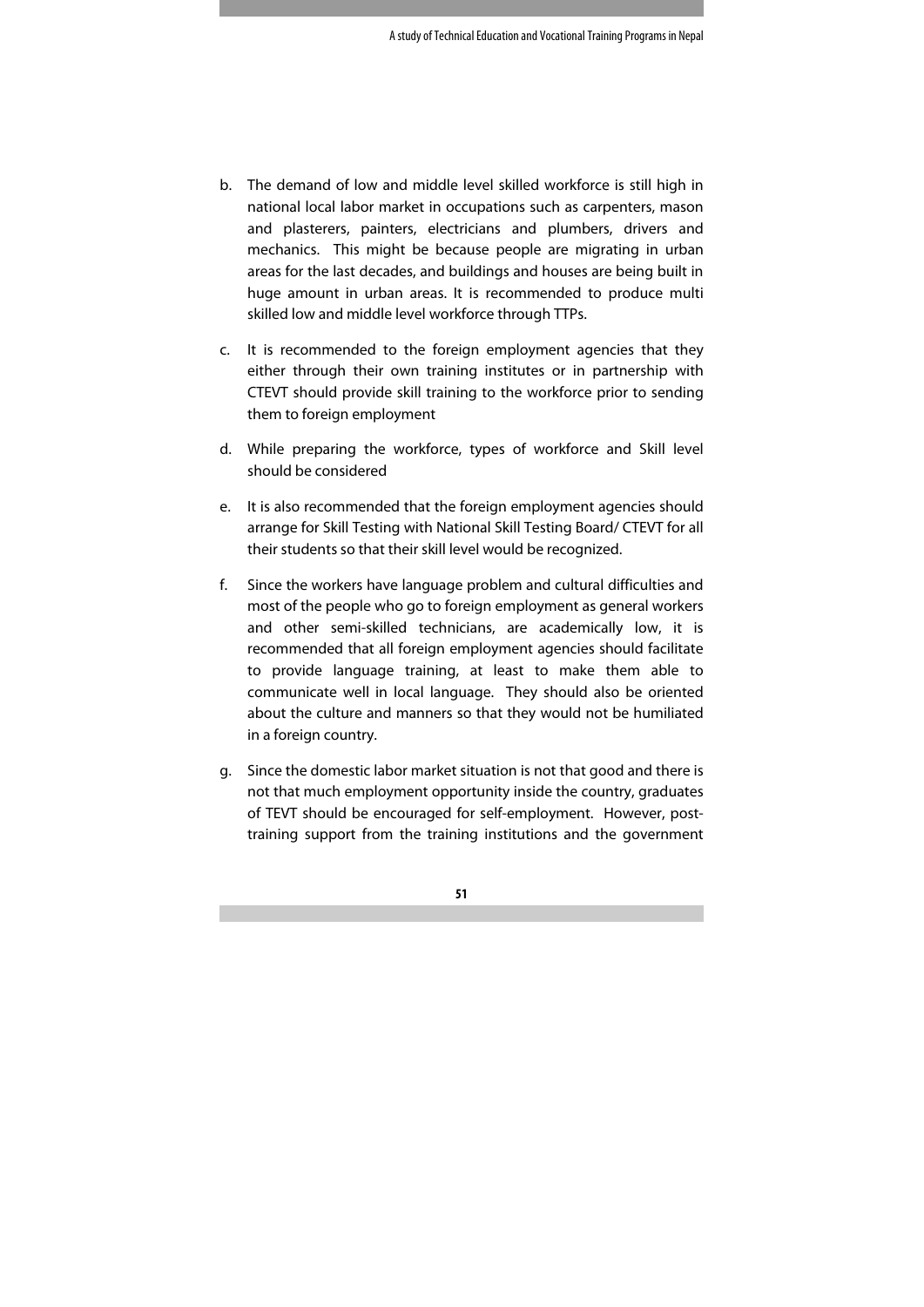should be provided in terms of career counseling, financial loan and /or aid, and goods.

- h. Since the business and industry need skilled technical workforce, but they are not in position to hire new raw or unskilled / semi-skilled workforce frequently, the B & I are in need of multi-skilled workforce who can perform in different areas of work in the industries. Therefore, it is recommended that CTEVT redesign the curriculum responsive to the multi-skill requirement of the business and industry.
- i. CTEVT should conduct periodic research in order to identify the changing needs and requirements of the workplace.
- j. It is highly recommended to conduct foreign labor market needs assessment reaching to the employers and employees of Gulf countries and India
- k. It is recommended to develop a model training center by CTEVT itself focusing to the employment need of foreign employment market.
- l. There should be provision of compulsory skill testing system from NSTB for the all employees/ labors of Nepal working in foreign employment market.
- m. Apprenticeship module of training focusing the domestic need of industries should be operated as that of BTI in coordination of CTEVT, FNCCI and domestic industries of Nepal.
- n. Though the number of TEVT providing institutions has been increased tremendously, most of the private institutes are concentrated on most resourceful places like Kathmandu valley and terai region so CTEVT should encourage TEVT providers to run the programs in the remote and mountain region for increasing the equitable access of the all people.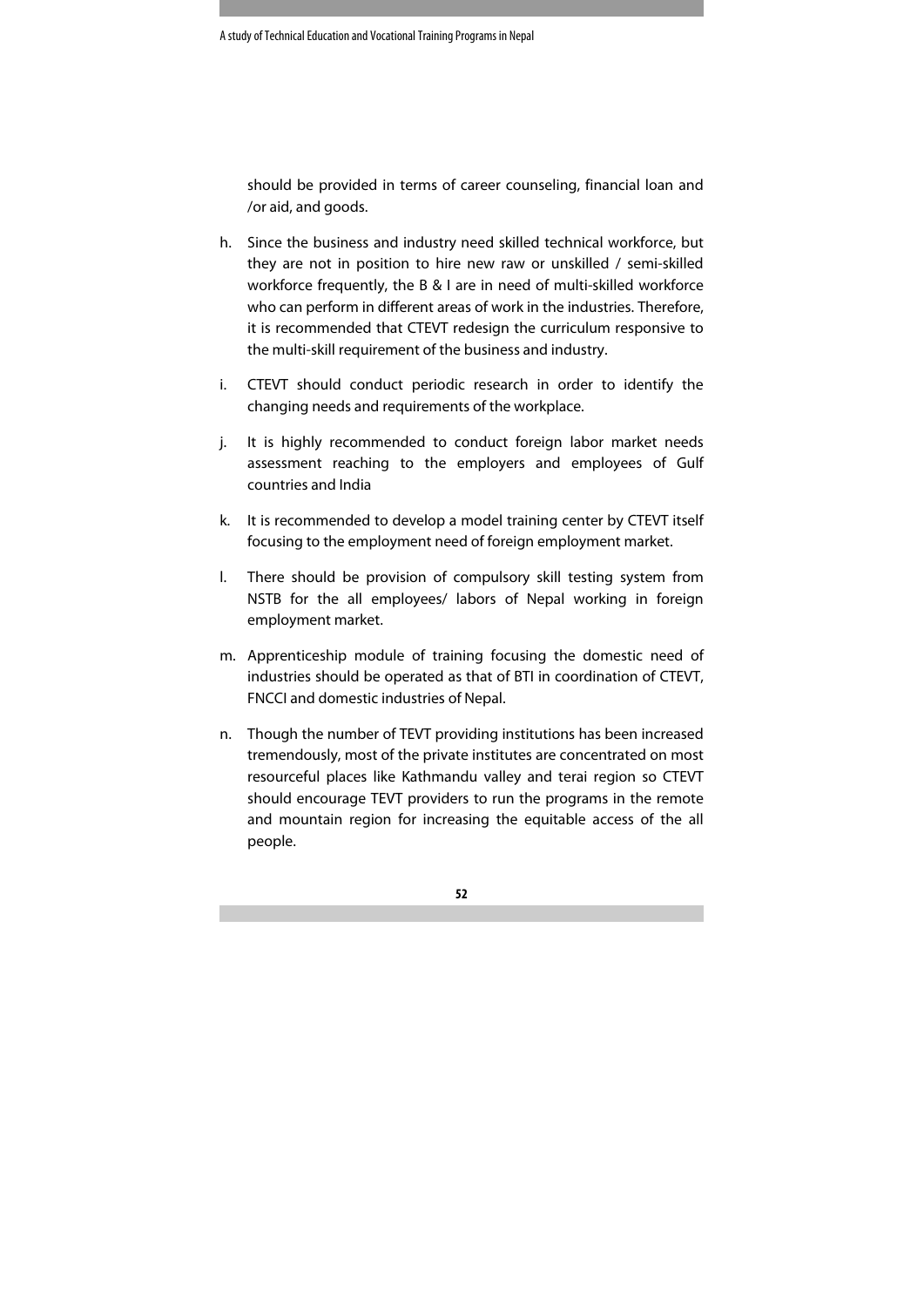- o. In order to increase the access of poor and deprived people of remote villages in TEVT programs, special programs needs to be launched, for which existing CTEVT budget allocated by the government should be increased by at least two hundred percent.
- p. In order to match the employers' need of hiring competitive human resource and training providers' need of producing saleable human resource all the curricula need to be revised as per the need of the job markets. A labor market survey conducted by research and information Division in 2006 also pointed out the need of changing existing curricula in order to produce multi skilled human resource required to the national industries.
- q. Labor Market Information System and Training Management information System initiated by Skills for Employment Project needs to be made effective and accessible to all the stakeholders.
- r. Placement and Counseling service should be made compulsory in each of the TEVT providing organizations with a separate unit and the unit should be encouraged for the frequent survey of the market need and establish regular linkage with the employment markets.
- s. Entrepreneurship skills need to be developed on the students of different trades during training so that they will be encouraged for self employment rather than roaming around in search of job.
- t. There should be compulsory provision of skill testing for all types of human resource who apply for foreign employment so that they will be paid well by the employers in foreign markets.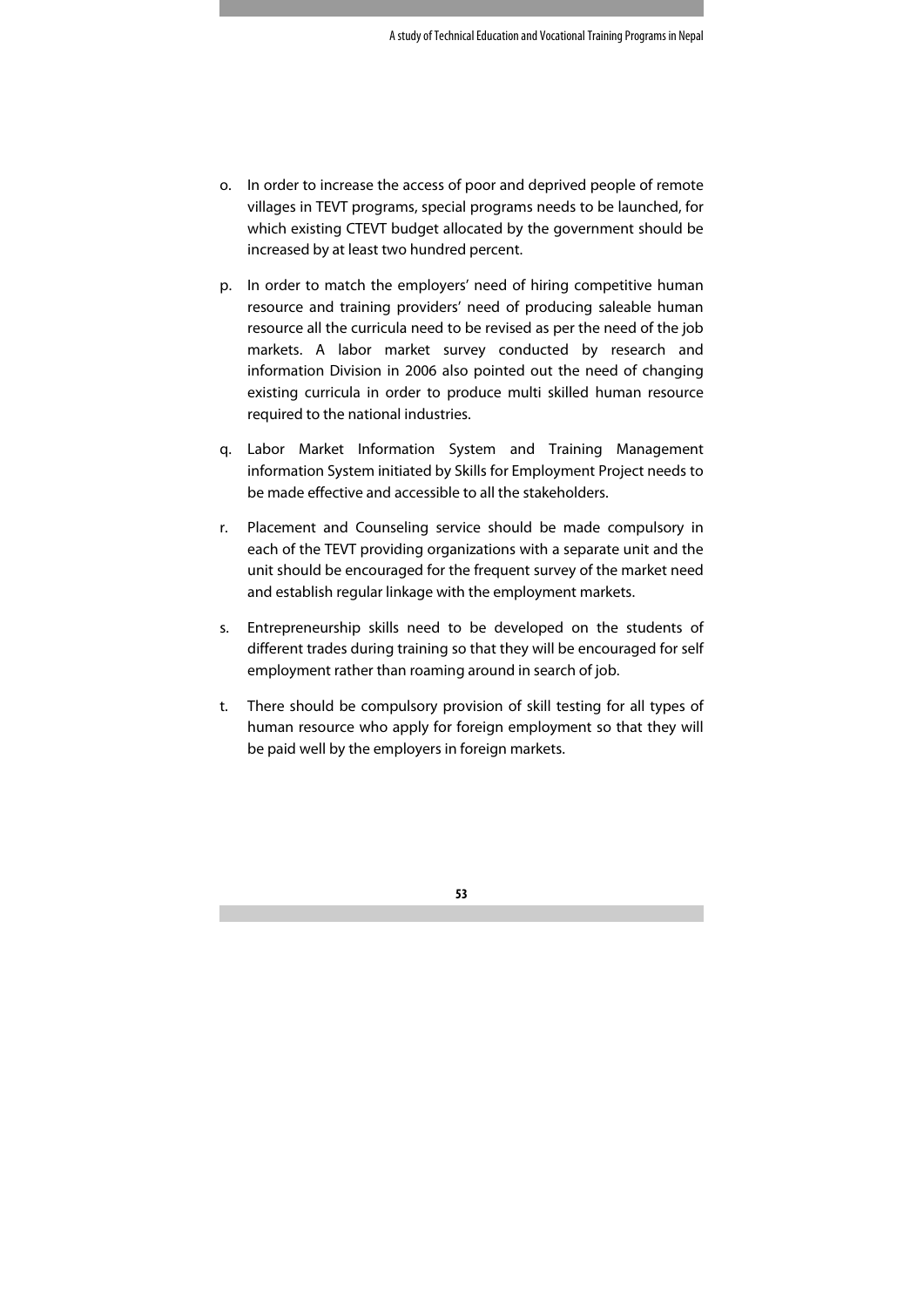### **Reference**

Neupane, BM (2010), Increasing access of Technical Education and Vocational Training (TEVT) programs and Relevancy to the job market.

Belbase, L.N. (1997). Some policy Challenges of TEVT. Development Journal of Technical Education and Vocationa training.

CTEVT (2010). CTEVT Brochure, Kathmandu; Author.

CTEVT (2006) Labour Market Need Assessment for National and foreign Employment Market. Kathmandu: Authors.

Karki, R. (2005) Provision of Technical Education and Vocational Training under CTEVT. Development Journal on Technical Education and Vocational **Training** 

Sharma, T.N.(2005) Connecting Technical Education and Vocational Training with Employment in Nepal: Current problems, issues and trends, Development Journal on Technical Education and Vocational Training.

CTEVT (2011),A profile of Technical and vocational education providers 2011. Kathmandu; Authors.

Nepal Economic Review 2003

Three Years Interim Plan, NPC, 2064

CIA-The World Fact Book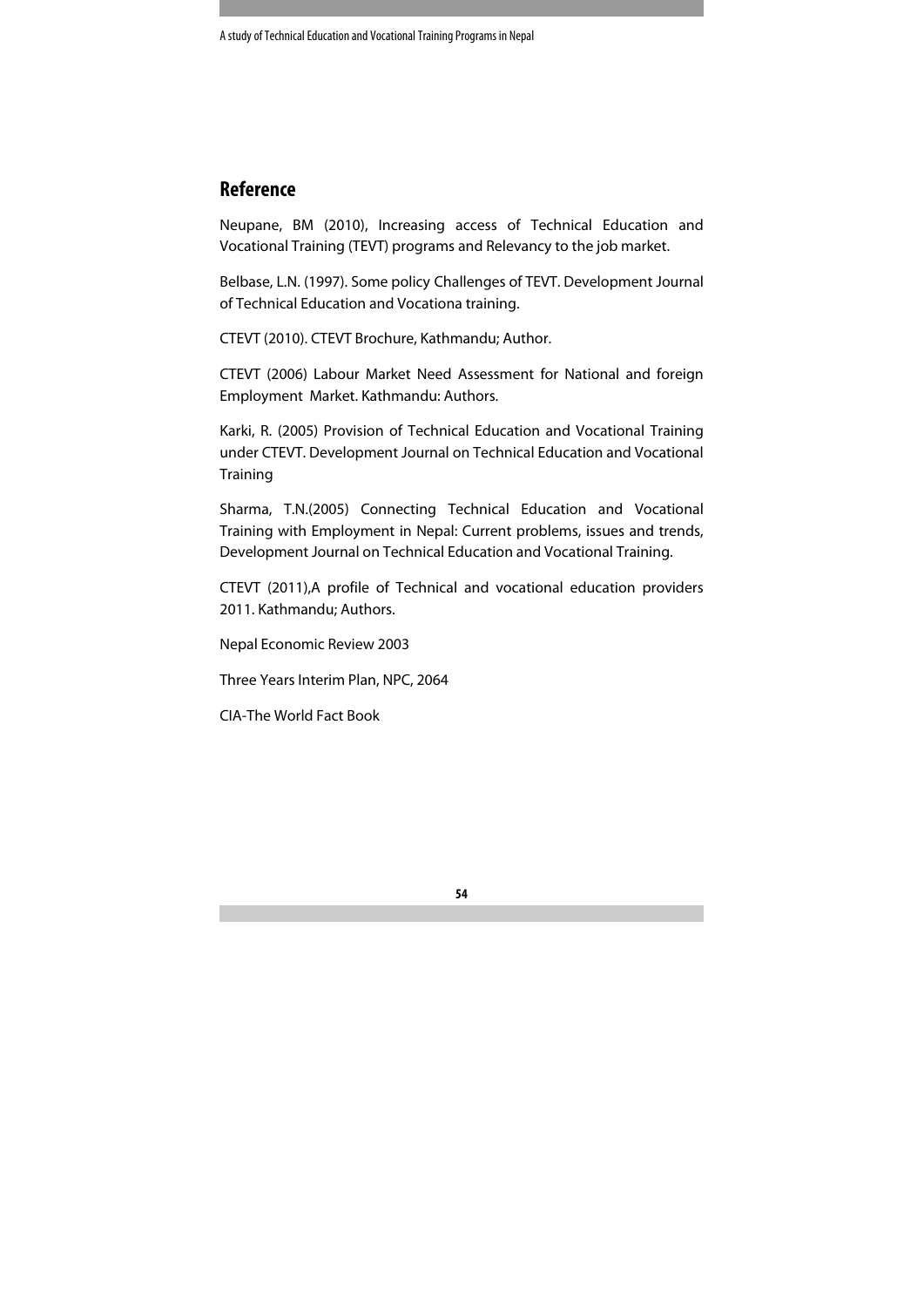A study of Technical Education and Vocational Training Programs in Nepal